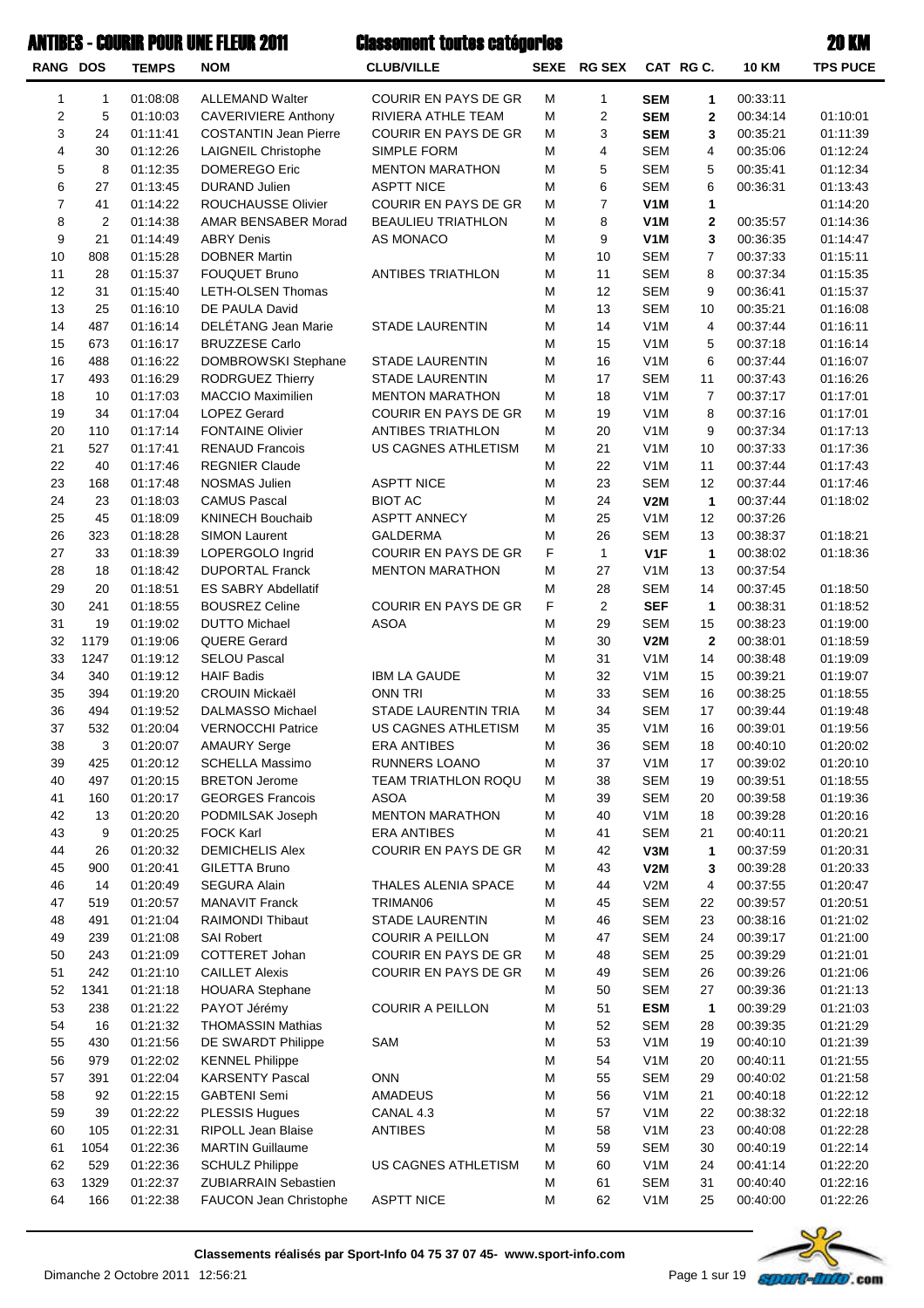| <b>RANG DOS</b> |             | <b>TEMPS</b>         | <b>NOM</b>                                       | <b>CLUB/VILLE</b>                      |        | SEXE RG SEX    |                                | CAT RG C.    | <b>10 KM</b>         | <b>TPS PUCE</b>      |
|-----------------|-------------|----------------------|--------------------------------------------------|----------------------------------------|--------|----------------|--------------------------------|--------------|----------------------|----------------------|
| 65              | 246         | 01:22:43             | <b>HANTISSE Philippe</b>                         | <b>COURIR EN PAYS DE GR</b>            | Μ      | 63             | V <sub>1</sub> M               | 26           | 00:39:58             | 01:22:15             |
| 66              | 190         | 01:22:44             | <b>BERTONI Sébastien</b>                         | <b>BHB COMMUNICATION</b>               | Μ      | 64             | <b>SEM</b>                     | 32           | 00:40:25             | 01:22:27             |
| 67              | 514         | 01:22:44             | <b>HAY-VERAN Fabrice</b>                         | TRIALP 06                              | M      | 65             | <b>SEM</b>                     | 33           | 00:40:25             | 01:22:30             |
| 68              | 1284        | 01:22:46             | <b>TITONE Jacques</b>                            |                                        | М      | 66             | V2M                            | 5            | 00:39:37             | 01:22:42             |
| 69              | 464         | 01:22:51             | <b>DERBANNE Martial</b>                          | SPIRIDON                               | M      | 67             | V2M                            | 6            | 00:39:48             | 01:22:47             |
| 70              | 1177        | 01:22:53             | <b>PROVERBIO Vincent</b>                         |                                        | M      | 68             | <b>SEM</b>                     | 34           | 00:39:51             | 01:22:30             |
| 71              | 581         | 01:22:56             | <b>BAFFIE Fabien</b>                             |                                        | M      | 69             | V <sub>1</sub> M               | 27           | 00:40:36             | 01:22:20             |
| 72              | 132         | 01:23:01             | OTA Sylvain                                      | ASCEE 06                               | M      | 70             | <b>SEM</b>                     | 35           | 00:41:30             | 01:22:35             |
| 73<br>74        | 344         | 01:23:02             | <b>LAUDEBAT Remi</b>                             | <b>INTEL</b>                           | M<br>M | 71<br>72       | <b>SEM</b><br><b>SEM</b>       | 36           | 00:40:28             | 01:22:46             |
| 75              | 1319<br>114 | 01:23:10<br>01:23:11 | <b>VORSTER Alewyn</b><br>MANGILI-VINCENT Michael | ANTIBES TRIATHLON                      | M      | 73             | <b>SEM</b>                     | 37<br>38     | 00:39:50<br>00:41:14 | 01:22:57<br>01:22:23 |
| 76              | 865         | 01:23:13             | <b>FRANCO Loïc</b>                               |                                        | M      | 74             | <b>ESM</b>                     | $\mathbf{2}$ | 00:39:24             | 01:23:07             |
| 77              | 12          | 01:23:18             | <b>MINICONI Antoine</b>                          | <b>ERA ANTIBES</b>                     | M      | 75             | V <sub>1</sub> M               | 28           | 00:40:13             | 01:23:14             |
| 78              | 113         | 01:23:20             | <b>GREGO Fabien</b>                              | ANTIBES TRIATHLON                      | M      | 76             | <b>SEM</b>                     | 39           | 00:40:43             | 01:23:14             |
| 79              | 635         | 01:23:27             | <b>BONNASSIEUX Nicolas</b>                       |                                        | M      | 77             | <b>SEM</b>                     | 40           | 00:40:25             | 01:23:22             |
| 80              | 42          | 01:23:35             | <b>SEGARD Eloïse</b>                             | AC VALBONNE                            | F      | 3              | <b>SEF</b>                     | $\mathbf{2}$ | 00:40:42             | 01:23:31             |
| 81              | 333         | 01:23:41             | RANIERI Jean Claude                              | HOPITAL DE GRASSE                      | Μ      | 78             | V2M                            | 7            | 00:40:51             | 01:23:37             |
| 82              | 732         | 01:23:45             | <b>CLAPIER Frederic</b>                          |                                        | M      | 79             | V <sub>1</sub> M               | 29           | 00:40:12             | 01:23:43             |
| 83              | 841         | 01:23:47             | <b>FERRANDIS Frederic</b>                        |                                        | M      | 80             | V <sub>1</sub> M               | 30           | 00:41:26             | 01:23:28             |
| 84              | 1278        | 01:23:50             | <b>THIERRY Alexandre</b>                         |                                        | M      | 81             | <b>SEM</b>                     | 41           | 00:41:18             | 01:23:34             |
| 85              | 360         | 01:23:54             | FAIVRE Jean Luc                                  | LA ROCHE SUR YON TRI                   | M      | 82             | V <sub>1</sub> M               | 31           | 00:42:24             | 01:22:27             |
| 86              | 390         | 01:23:55             | <b>FAGES-TAFANELLI Eric</b>                      | <b>ONN</b>                             | M      | 83             | <b>SEM</b>                     | 42           | 00:41:09             | 01:23:47             |
| 87              | 1343        | 01:24:01             | SARDELLA Bruno                                   | <b>TOPFIT</b>                          | M      | 84             | V <sub>1</sub> M               | 32           | 00:41:36             | 01:23:28             |
| 88              | 36          | 01:24:04             | <b>MORETTI Laurent</b>                           | <b>CAVIGAL</b>                         | M      | 85             | V <sub>1</sub> M               | 33           | 00:41:17             | 01:24:00             |
| 89              | 296         | 01:24:05             | <b>GELONI Christophe</b>                         | <b>FITLANE</b>                         | M      | 86             | <b>SEM</b>                     | 43           | 00:41:22             | 01:23:54             |
| 90              | 192         | 01:24:13             | <b>REGNIER Frederic</b>                          | <b>BIOT AC</b>                         | M      | 87             | <b>SEM</b>                     | 44           | 00:39:04             | 01:24:07             |
| 91              | 1232        | 01:24:23             | <b>SARAMITO Bruno</b>                            |                                        | M      | 88             | V <sub>1</sub> M               | 34           | 00:40:37             | 01:23:52             |
| 92              | 431         | 01:24:24             | SOLDATI Dany                                     | SAM                                    | M      | 89             | V2M                            | 8            | 00:40:53             | 01:24:18             |
| 93              | 69          | 01:24:28             | <b>LALEVEE Thierry</b>                           | <b>AC CANNES</b>                       | M      | 90             | V <sub>1</sub> M               | 35           | 00:40:32             | 01:24:23             |
| 94              | 71          | 01:24:29             | <b>LISNARD David</b>                             | <b>AC CANNES</b>                       | M      | 91             | V <sub>1</sub> M               | 36           | 00:41:06             | 01:24:23             |
| 95              | 1206        | 01:24:36             | ROELAND Cedric                                   |                                        | M      | 92             | <b>SEM</b>                     | 45           |                      | 01:23:38             |
| 95              | 449<br>997  | 01:24:36             | <b>AGUILAR Felix</b><br><b>LANDRA Frederic</b>   | <b>SPACE RUNNERS</b>                   | M<br>M | 92             | <b>SEM</b><br><b>SEM</b>       | 45           | 00:41:43<br>00:41:48 | 01:24:07<br>01:24:31 |
| 97<br>98        | 237         | 01:24:37<br>01:24:45 |                                                  | <b>COURIR A PEILLON</b>                | M      | 94<br>95       | <b>SEM</b>                     | 47<br>48     | 00:40:15             | 01:24:33             |
| 99              | 742         | 01:24:49             | LODETTI Rodolphe<br><b>COLLOT Gilles</b>         |                                        | M      | 96             | V2M                            | 9            | 00:41:02             | 01:24:45             |
| 100             | 82          | 01:25:00             | <b>GINETTI Bernard</b>                           | <b>AFRICA RUN</b>                      | M      | 97             | V <sub>1</sub> M               | 37           | 00:41:46             | 01:24:31             |
| 101             | 229         | 01:25:01             | <b>FERRANDO François</b>                         | <b>CGP RUNNING</b>                     | M      | 98             | V <sub>1</sub> M               | 38           | 00:40:03             | 01:24:58             |
| 102             | 432         | 01:25:02             | <b>HUBACHER Eric</b>                             | SAP LABS FRANCE                        | M      | 99             | V <sub>1</sub> M               | 39           | 00:41:45             | 01:24:33             |
| 103             | 194         | 01:25:15             | <b>WEBER Bernard</b>                             | <b>BIOT AC</b>                         | Μ      | 100            | V3M                            | 2            | 00:42:29             | 01:25:08             |
| 104             | 462         | 01:25:17             | <b>COCHET Herve</b>                              | <b>SPIRIDON</b>                        | M      | 101            | V <sub>1</sub> M               | 40           | 00:40:25             | 01:25:12             |
| 105             | 444         | 01:25:22             | ASCHEHOUG Marc                                   | SINGLE BUOY MOORING                    | M      | 102            | <b>SEM</b>                     | 49           | 00:42:56             | 01:25:06             |
| 106             | 118         | 01:25:25             | <b>CADILHAC Stephane</b>                         | ARKOPHARMA                             | M      | 103            | <b>SEM</b>                     | 50           | 00:41:46             | 01:25:20             |
| 107             | 120         | 01:25:26             | <b>GHRIS Fouad</b>                               | ARKOPHARMA                             | M      | 104            | <b>SEM</b>                     | 51           | 00:41:20             | 01:25:22             |
| 108             | 43          | 01:25:27             | SINKO Valérie                                    | TRIALP 06                              | F      | $\overline{4}$ | V1F                            | $\mathbf{2}$ | 00:41:37             | 01:25:25             |
| 109             | 216         | 01:25:49             | PACIFICO Nino                                    | CARREFOUR                              | M      | 105            | V <sub>1</sub> M               | 41           |                      | 01:23:31             |
| 110             | 1035        | 01:25:53             | <b>MACHADO Carlos</b>                            |                                        | M      | 106            | V <sub>1</sub> M               | 42           | 00:42:19             | 01:25:36             |
| 111             | 1219        | 01:26:04             | <b>RUTH Stephane</b>                             |                                        | M      | 107            | V <sub>1</sub> M               | 43           | 00:42:52             | 01:25:14             |
| 112             | 1083        | 01:26:07             | MICHEL Jean Philippe                             |                                        | M      | 108            | V <sub>1</sub> M               | 44           | 00:41:22             | 01:25:58             |
| 113             | 253         | 01:26:08             | <b>BARS Yann</b>                                 | <b>CRE TECHNOLOGY</b>                  | M      | 109            | <b>SEM</b>                     | 52           | 00:45:27             | 01:24:42             |
| 114             | 486         | 01:26:10             | <b>CESARONI Cyril</b>                            | <b>STADE LAURENTIN</b>                 | M      | 110            | V <sub>1</sub> M               | 45           | 00:41:34             | 01:26:06             |
| 115             | 535         | 01:26:15             | <b>POTEL Francois</b>                            | US CAGNES TRIATHLON                    | М      | 111            | V <sub>1</sub> M               | 46           | 00:43:19             | 01:25:49             |
| 116             | 367         | 01:26:36             | <b>CABANTOUS Pascal</b>                          | MANDELIEU ATHLETISM                    | M      | 112            | V <sub>1</sub> M               | 47           | 00:42:57             | 01:25:36             |
| 117             | 1107        | 01:26:36             | <b>NAHON David</b>                               |                                        | М      | 113            | V <sub>1</sub> M               | 48           | 00:42:19             | 01:26:31             |
| 118             | 1322        | 01:26:44             | ZACHLEVNIY Celian                                |                                        | Μ      | 114            | <b>SEM</b>                     | 53           | 00:40:34             | 01:26:38             |
| 119             | 929         | 01:27:05             | <b>GUIGON Wilfrid</b>                            |                                        | M      | 115            | V <sub>1</sub> M               | 49           | 00:40:58             | 01:27:04             |
| 120             | 866         | 01:27:07             | FRANZON Sébastien                                |                                        | M      | 116            | V <sub>1</sub> M               | 50           | 00:42:06             | 01:26:51             |
| 121             | 328         | 01:27:15             | <b>FLOREANI Laurent</b>                          | <b>GV SPORT</b>                        | Μ      | 117            | <b>SEM</b>                     | 54           | 00:44:10             | 01:26:54             |
| 122<br>123      | 356<br>352  | 01:27:15<br>01:27:16 | <b>LESUR Jean Yves</b><br><b>CELESTIN Pascal</b> | LA BANDE A STEEVE<br>LA BANDE A STEEVE | Μ<br>M | 118<br>119     | <b>SEM</b><br>V <sub>1</sub> M | 55<br>51     | 00:42:52<br>00:42:52 | 01:26:39<br>01:26:37 |
| 124             | 1267        | 01:27:25             | <b>STEIN Christophe</b>                          |                                        | М      | 120            | <b>SEM</b>                     | 56           | 00:42:47             |                      |
| 125             | 215         | 01:27:26             | MAITENAZ Stephane                                | CARREFOUR                              | M      | 121            | V <sub>1</sub> M               | 52           | 00:43:02             | 01:27:21             |
| 126             | 350         | 01:27:29             | DE RANIERI Martial                               | <b>KONE</b>                            | Μ      | 122            | <b>SEM</b>                     | 57           | 00:40:32             | 01:27:24             |
| 127             | 193         | 01:27:42             | ROUX Fabrice                                     | <b>BIOT AC</b>                         | M      | 123            | V <sub>1</sub> M               | 53           | 00:40:52             | 01:27:39             |
| 128             | 501         | 01:27:46             | <b>VOUILLON Christophe</b>                       | <b>TEXAS INSTRUMENT</b>                | M      | 124            | <b>SEM</b>                     | 58           | 00:44:54             | 01:26:17             |
|                 |             |                      |                                                  |                                        |        |                |                                |              |                      |                      |

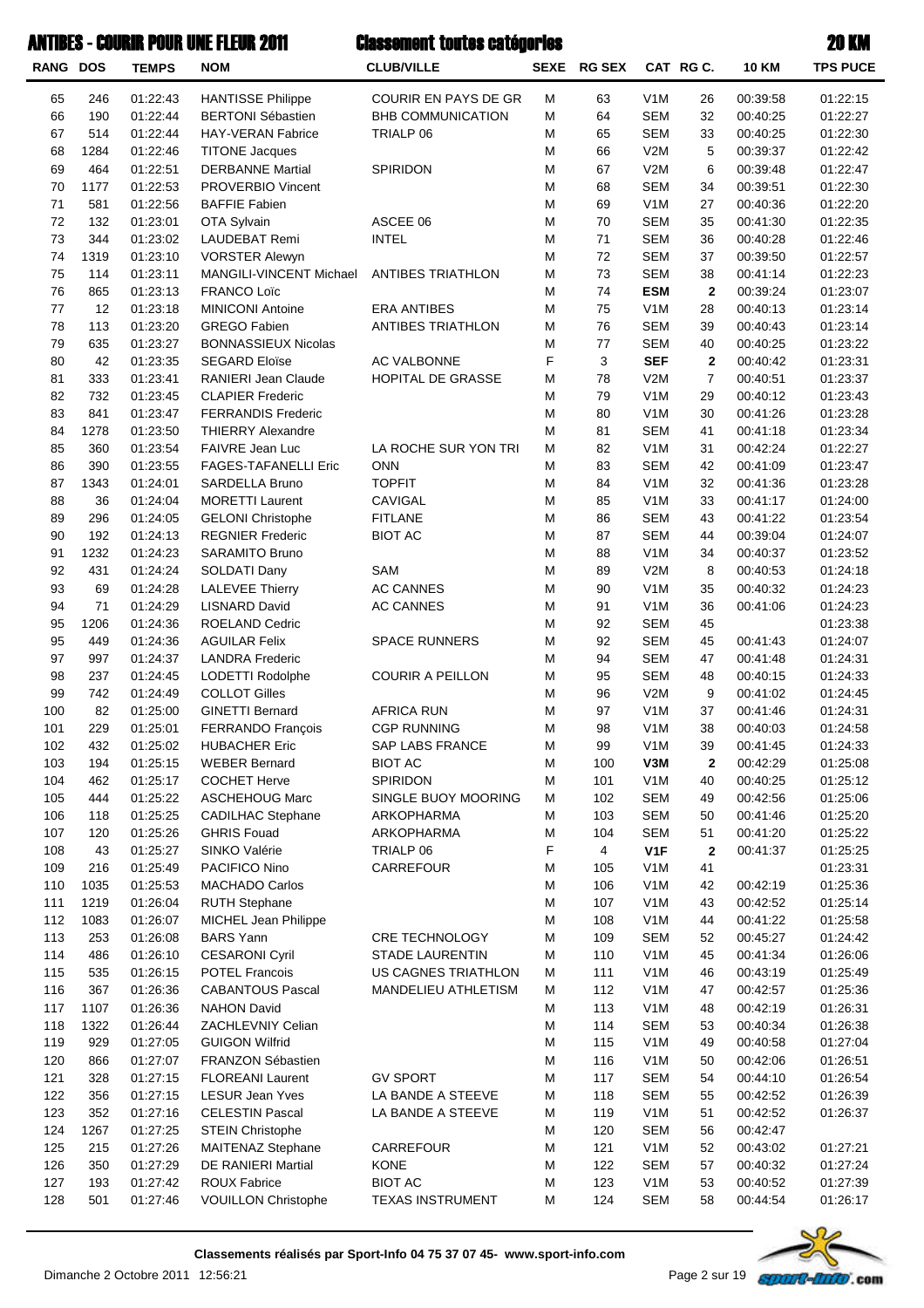| <b>RANG DOS</b> |                         | <b>TEMPS</b> | <b>NOM</b>                    | <b>CLUB/VILLE</b>       | <b>SEXE</b> | <b>RG SEX</b>  |                  | CAT RG C. | <b>10 KM</b> | <b>TPS PUCE</b>      |
|-----------------|-------------------------|--------------|-------------------------------|-------------------------|-------------|----------------|------------------|-----------|--------------|----------------------|
| 129             | 191                     | 01:27:47     | MAILNY Christophe             | <b>BIOT AC</b>          | M           | 125            | V <sub>1</sub> M | 54        | 00:43:03     | 01:27:41             |
| 130             | 227                     | 01:27:51     | <b>SEPTON Xavier</b>          | CENTRE LA RÉGENCE       | M           | 126            | V <sub>1</sub> M | 55        | 00:42:54     | 01:27:44             |
| 131             | 923                     | 01:28:00     | <b>GROS Frederic</b>          |                         | M           | 127            | V <sub>1</sub> M | 56        | 00:43:08     | 01:27:44             |
| 132             | 1084                    | 01:28:03     | MIKOLAJCZAK Bruno             |                         | M           | 128            | V <sub>1</sub> M | 57        | 00:42:56     | 01:27:41             |
| 133             | 599                     | 01:28:06     | <b>BECUWE Audric</b>          |                         | M           | 129            | <b>SEM</b>       | 59        | 00:43:23     | 01:27:21             |
| 134             | 423                     | 01:28:13     | <b>BOLLORINO Giacomo</b>      | RUNNERS LOANO           | M           | 130            | V2M              | 10        | 00:43:18     | 01:28:04             |
| 135             | 209                     | 01:28:14     | <b>DEMENA Stephane</b>        | CARREFOUR               | M           | 131            | V <sub>1</sub> M | 58        | 00:43:07     | 01:28:02             |
| 136             | 170                     | 01:28:15     | <b>PESTEL Jean Pierre</b>     | <b>ASTAM</b>            | M           | 132            | V <sub>1</sub> M | 59        | 00:43:38     | 01:28:08             |
| 137             | 781                     | 01:28:20     | <b>DEHECQ Clement</b>         |                         | M           | 133            | <b>SEM</b>       | 60        | 00:43:12     | 01:27:08             |
| 138             | 199                     | 01:28:23     | POIRIER Jean Paul             | <b>CAGNES TRIATHLON</b> | M           | 134            | V2M              | 11        | 00:43:11     | 01:28:11             |
| 139             | 175                     | 01:28:26     | <b>GENDRE Claude</b>          | AZUR CYCLO SPORT        | M           | 135            | V3M              | 3         | 00:42:37     | 01:28:19             |
| 140             | $\overline{\mathbf{4}}$ | 01:28:34     | <b>CALLERI</b> Stephane       | <b>ERA ANTIBES</b>      | M           | 136            | <b>SEM</b>       | 61        | 00:42:11     | 01:28:30             |
| 141             | 446                     | 01:28:34     | <b>LEDUC Jean Pascal</b>      | <b>SMBR</b>             | M           | 137            | <b>SEM</b>       | 62        | 00:43:39     | 01:28:13             |
| 142             | 374                     | 01:28:36     | <b>BUSCARINI Franck</b>       | <b>MENTON MARATHON</b>  | M           | 138            | V <sub>1</sub> M | 60        | 00:43:30     | 01:28:28             |
| 143             | 1311                    | 01:28:45     | VERUCCHI Frédéric             |                         | M           | 139            | <b>SEM</b>       | 63        | 00:42:33     | 01:28:11             |
| 144             | 254                     | 01:28:48     | <b>LOUBET Romain</b>          | <b>CRE TECHNOLOGY</b>   | M           | 140            | <b>SEM</b>       | 64        | 00:43:42     | 01:27:24             |
| 145             | 1030                    | 01:28:50     | LOSADA BAYO Javier            |                         | M           | 141            | <b>SEM</b>       | 65        | 00:44:01     | 01:28:30             |
| 146             | 386                     | 01:28:52     | <b>CHARIAULT Sebastien</b>    | NICE TRIATHLON CLUB     | M           | 142            | <b>SEM</b>       | 66        | 00:42:52     | 01:28:17             |
| 147             | 387                     | 01:28:52     | <b>GAVET Francois</b>         | NICE TRIATHLON CLUB     | M           | 143            | V3M              | 4         | 00:44:10     | 01:28:26             |
| 148             | 15                      | 01:28:58     | <b>STROYBERG Suzanne</b>      | COURIR EN PAYS DE GR    | F           | 5              | V <sub>1</sub> F | 3         | 00:43:48     | 01:28:52             |
| 149             | 521                     | 01:28:59     | <b>CLET Christophe</b>        | <b>TRISTARS CANNES</b>  | M           | 144            | V <sub>1</sub> M | 61        | 00:42:34     | 01:28:49             |
| 150             | 1333                    | 01:29:04     | <b>NIANG Ahmed M</b>          |                         | M           | 145            | V <sub>1</sub> M | 62        | 00:45:44     | 01:27:24             |
| 151             | 812                     | 01:29:05     | <b>DRIN Guillaume</b>         |                         | M           | 146            | <b>SEM</b>       | 67        | 00:42:21     | 01:28:33             |
| 152             | 838                     | 01:29:09     | <b>FAUVEAUX Julien</b>        |                         | M           | 147            | <b>SEM</b>       | 68        | 00:43:17     | 01:28:35             |
| 153             | 264                     | 01:29:10     | RAIMONDO Thomas               | DPL RACING              | M           | 148            | V <sub>1</sub> M | 63        | 00:44:14     | 01:28:56             |
| 154             | 163                     | 01:29:13     | <b>ALLOU Didier</b>           | <b>ASPTT NICE</b>       | M           | 149            | V2M              | 12        | 00:46:34     | 01:28:53             |
| 155             | 278                     | 01:29:13     | <b>CHAUSSADE Nicolas</b>      | <b>ERICSSON</b>         | M           | 150            | V <sub>1</sub> M | 64        | 00:42:57     | 01:29:00             |
| 156             | 1066                    | 01:29:18     | <b>MAXIMILIEN Patrick</b>     |                         | M           | 151            | V <sub>1</sub> M | 65        | 00:45:38     | 01:27:37             |
| 157             | 891                     | 01:29:25     | <b>GAUTRON Jean Louis</b>     |                         | M           | 152            | V2M              | 13        | 00:43:08     | 01:29:06             |
| 158             | 335                     | 01:29:30     | <b>BEC Thierry</b>            | <b>IBM LA GAUDE</b>     | M           | 153            | V2M              | 14        | 00:42:34     | 01:29:06             |
| 159             | 326                     | 01:29:34     | LAPORTE Jérôme                | GSF                     | M           | 154            | <b>SEM</b>       | 69        | 00:43:06     | 01:28:58             |
| 160             | 410                     | 01:29:38     | <b>DEL GIUDICE Angelo</b>     | PRO SAN PIETRO          | M           | 155            | V <sub>1</sub> M | 66        | 00:44:31     | 01:29:27             |
| 161             | 932                     | 01:29:46     | <b>GUILLET Philippe</b>       |                         | M           | 156            | V <sub>1</sub> M | 67        | 00:43:05     | 01:29:35             |
| 162             | 89                      | 01:29:52     | <b>CORBUCCI Serge</b>         | <b>AMADEUS</b>          | M           | 157            | <b>SEM</b>       | 70        | 00:43:07     | 01:29:41             |
| 163             | 281                     | 01:29:54     | <b>ROUAH Olivier</b>          | <b>ERICSSON</b>         | M           | 158            | <b>SEM</b>       | 71        | 00:44:39     | 01:29:32             |
| 164             | 47                      | 01:30:02     | <b>VOITURIN Karine</b>        | <b>FITLANE</b>          | $\mathsf F$ | 6              | <b>SEF</b>       | 3         | 00:43:13     | 01:30:00             |
| 165             | 1164                    | 01:30:02     | POLIZZI Bernard               |                         | M           | 159            | V <sub>1</sub> M | 68        | 00:42:21     | 01:29:37             |
| 166             | 616                     | 01:30:02     | <b>BETTINI Armel</b>          |                         | M           | 160            | <b>SEM</b>       | 72        | 00:42:44     | 01:29:30             |
| 167             | 203                     | 01:30:18     | <b>AGOSTINI Pierre</b>        | <b>CALVIXTRI</b>        | M           | 161            | <b>SEM</b>       | 73        | 00:43:47     | 01:28:33             |
| 168             | 224                     | 01:30:21     | SIMONCELLI Stephane           | CAVIGAL                 | M           | 162            | V <sub>1</sub> M | 69        | 00:44:31     | 01:29:51             |
| 169             | 818                     | 01:30:27     | <b>DUPUTEL Eric</b>           |                         | M           | 163            | <b>SEM</b>       | 74        | 00:44:54     | 01:30:05             |
| 170             | 1334                    | 01:30:36     | <b>LEBEAU Thierry</b>         | TRIALP 06               | M           | 164            | V2M              | 15        | 00:45:24     | 01:29:36             |
| 171             | 248                     | 01:30:37     | <b>LUCATTINI Lionel</b>       | COURIR EN PAYS DE GR    | M           | 165            | V <sub>1</sub> M | 70        | 00:46:26     | 01:29:10             |
| 172             | 803                     | 01:30:40     | <b>DIEZ Stephane</b>          |                         | M           | 166            | V <sub>1</sub> M | 71        | 00:43:33     | 01:30:29             |
| 173             | 142                     | 01:30:45     | <b>FERRARA Patrick</b>        | ASL THALES SOPHIA AN    | M           | 167            | V <sub>1</sub> M | 72        | 00:45:15     | 01:30:37             |
| 174             | 127                     | 01:30:47     | <b>GALLO Eddy</b>             | AS MONACO               | M           | 168            | V2M              | 16        | 00:45:01     | 01:30:18             |
| 175             | 1248                    | 01:30:51     | <b>SENECHAL Pascal</b>        |                         | M           | 169            | V <sub>1</sub> M | 73        | 00:44:08     | 01:30:29             |
| 176             | 1194                    | 01:30:51     | <b>REMI Marcel</b>            |                         | M           | 170            | V <sub>1</sub> M | 74        | 00:45:28     | 01:29:33             |
| 177             | 373                     | 01:30:51     | <b>GOURMAUD Laurent</b>       | <b>MEN ON BIKE</b>      | M           | 171            | V <sub>1</sub> M | 75        | 00:44:29     | 01:30:10             |
| 178             | 820                     | 01:30:56     | <b>DUSSART Dany</b>           |                         | M           | 172            | <b>SEM</b>       | 75        | 00:42:43     | 01:30:25             |
| 179             | 349                     | 01:30:57     | <b>COELHO David</b>           | KIME DOJO               | M           | 173            | V <sub>1</sub> M | 76        | 00:44:47     | 01:30:47             |
| 180             | 316                     | 01:30:58     | DE VOGUE Hugues               | FRONT RUNNERS NICE      | M           | 174            | <b>SEM</b>       | 76        | 00:43:33     | 01:30:47             |
| 181             | 415                     | 01:31:02     | <b>MANERA Gianni</b>          | RIVIERA TRIATHLOM SA    | M           | 175            | V <sub>1</sub> M | 77        | 00:46:34     | 01:30:20             |
| 182             | 405                     | 01:31:03     | <b>BIAMONTI Alessio</b>       | PONENTE TRIATHLON B     | M           | 176            | <b>SEM</b>       | 77        | 00:46:33     | 01:30:21             |
| 183             | 217                     | 01:31:03     | PEREIRA William               | CARREFOUR               | M           | 177            | <b>SEM</b>       | 78        | 00:45:12     | 01:30:27             |
| 184             | 458                     | 01:31:04     | <b>CEREA Emanuele</b>         | SPIRIDON                | M           | 178            | <b>SEM</b>       | 79        | 00:46:36     | 01:30:00             |
| 185             | 880                     | 01:31:08     | <b>GALLIER Alexandre</b>      |                         | M           | 179            | <b>SEM</b>       | 80        | 00:44:41     | 01:29:23             |
| 186             | 267                     | 01:31:10     | <b>TORREJON Christian</b>     | EP MANOSQUE ATHLETI     | M           | 180            | V <sub>1</sub> M | 78        | 00:46:02     | 01:29:31             |
| 187             | 612                     | 01:31:13     | <b>BERTON Joël</b>            |                         | M           | 181            | V <sub>1</sub> M | 79        | 00:46:08     | 01:29:31             |
| 188             | 303                     | 01:31:15     | <b>LALMAS Jimmy</b>           | <b>FITLANE</b>          | M           | 182            | <b>SEM</b>       | 81        | 00:48:37     | 01:29:57             |
| 189             | 81                      | 01:31:20     | <b>DOUZON Christophe</b>      | AEROPORTS DE LA COT     | M           | 183            | <b>SEM</b>       | 82        | 00:44:45     | 01:31:01             |
| 190             | 422                     | 01:31:20     | <b>BIANCO Monica</b>          |                         | F           | $\overline{7}$ | V <sub>1</sub> F | 4         | 00:45:56     |                      |
| 191             | 1314                    | 01:31:21     | VICENZI Jean Louis            | RUNNERS LOANO           | M           | 184            | V <sub>1</sub> M | 80        | 00:44:05     | 01:30:27<br>01:30:58 |
| 192             | 447                     | 01:31:28     | <b>CARTEGINI Jean Charles</b> | SOLIDAIRES EN PELOTO    | M           | 185            | V <sub>1</sub> M | 81        | 00:44:08     | 01:31:08             |
|                 |                         |              |                               |                         |             |                |                  |           |              |                      |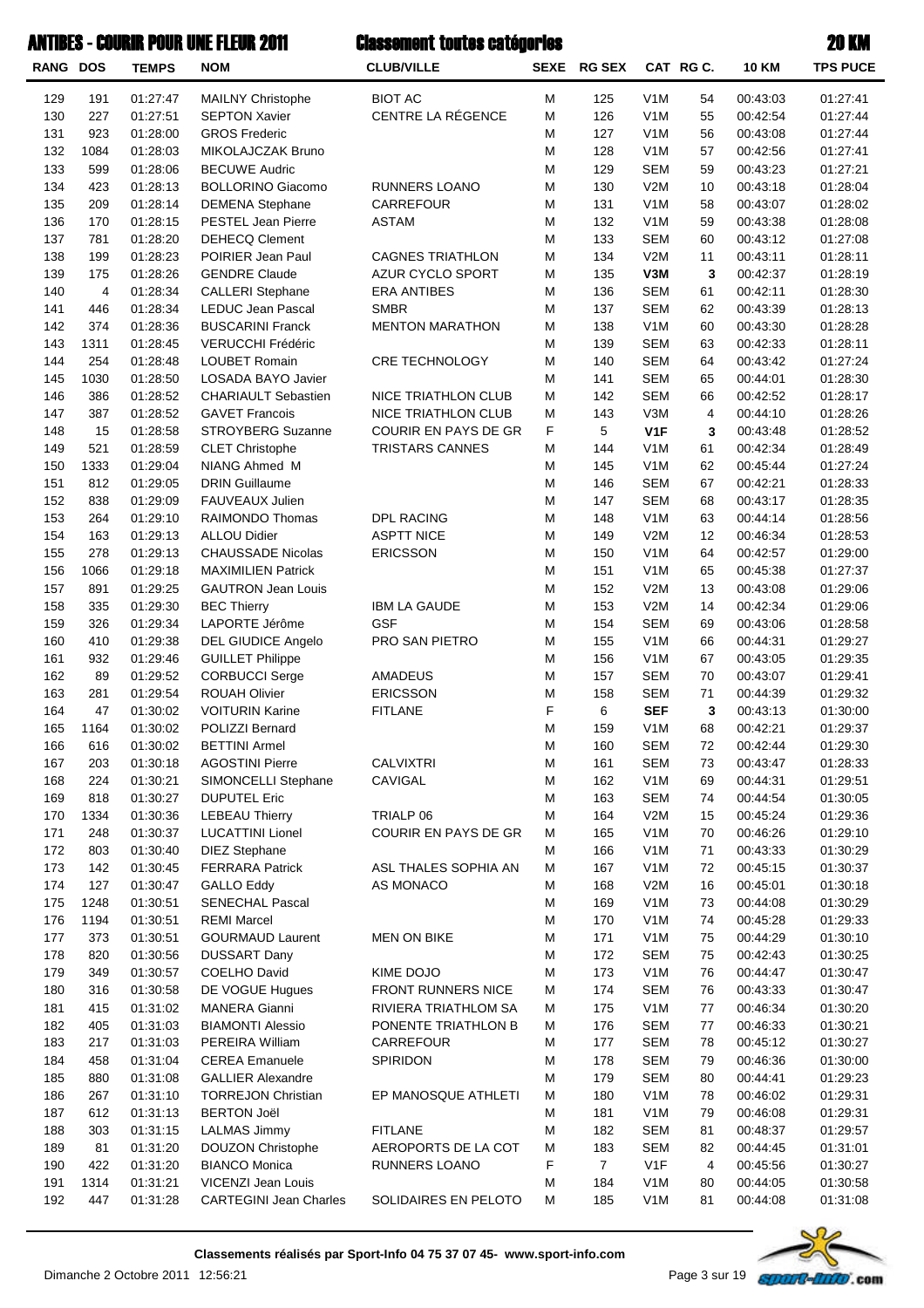| <b>ANTIBES - COURIR POUR UNE FLEUR 2011</b> |             |                      |                                                               | <b>Classement toutes catégories</b> |        |             |                                      |            | <b>20 KM</b>         |                      |
|---------------------------------------------|-------------|----------------------|---------------------------------------------------------------|-------------------------------------|--------|-------------|--------------------------------------|------------|----------------------|----------------------|
| RANG DOS                                    |             | <b>TEMPS</b>         | <b>NOM</b>                                                    | <b>CLUB/VILLE</b>                   |        | SEXE RG SEX |                                      | CAT RG C.  | <b>10 KM</b>         | <b>TPS PUCE</b>      |
| 193                                         | 1094        | 01:31:29             | <b>MOREL Christohe</b>                                        |                                     | М      | 186         | V <sub>1</sub> M                     | 82         | 00:48:22             | 01:29:28             |
| 194                                         | 489         | 01:31:35             | GARPOPOLO Sylvain                                             | <b>STADE LAURENTIN</b>              | M      | 187         | <b>SEM</b>                           | 83         | 00:44:09             | 01:31:30             |
| 195                                         | 760         | 01:31:36             | <b>DALBERGUE Arnaud</b>                                       |                                     | M      | 188         | <b>SEM</b>                           | 84         | 00:42:59             | 01:31:03             |
| 196                                         | 1004        | 01:31:37             | LE BOULCH Sebastien                                           |                                     | M      | 189         | <b>SEM</b>                           | 85         | 00:45:39             | 01:31:09             |
| 197                                         | 252         | 01:31:37             | <b>JOHANNES Michael</b>                                       | <b>COVENTRI</b>                     | M      | 190         | V <sub>1</sub> M                     | 83         | 00:45:01             | 01:31:05             |
| 198                                         | 327         | 01:31:38             | CHAUSSADAS David                                              | <b>GV SPORT</b>                     | M      | 191         | <b>SEM</b>                           | 86         | 00:44:45             | 01:31:19             |
| 199                                         | 282         | 01:31:39             | <b>SOLER Marc</b>                                             | <b>ERICSSON</b>                     | M      | 192         | V <sub>1</sub> M                     | 84         | 00:45:35             | 01:31:10             |
| 200                                         | 37          | 01:31:49             | <b>PATAT Christine</b>                                        |                                     | F      | 8           | V <sub>1F</sub>                      | 5          | 00:44:11             | 01:31:46             |
| 201                                         | 652         | 01:31:57             | <b>BOULLE Franck</b>                                          |                                     | M      | 193         | V <sub>1</sub> M                     | 85         | 00:43:04             | 01:31:25             |
| 202                                         | 347         | 01:31:58             | <b>RUMNEY Terry</b>                                           | JERSEY SPARTAN ATHL                 | M      | 194         | V3M                                  | 5          | 00:45:09             | 01:31:49             |
| 203                                         | 556         | 01:32:08             | <b>AILLAUD Pascal</b><br><b>MARIETTE Joel</b>                 |                                     | M      | 195         | <b>SEM</b>                           | 87         | 00:44:34             | 01:31:40             |
| 204<br>205                                  | 1049<br>206 | 01:32:09<br>01:32:10 |                                                               | CANAL 4.3                           | M<br>M | 196<br>197  | V2M<br><b>SEM</b>                    | 17<br>88   | 00:45:18<br>00:44:44 | 01:30:46<br>01:31:53 |
| 206                                         | 1067        | 01:32:14             | PEVERINI Stephane<br><b>MAYER Manuel</b>                      |                                     | M      | 198         | <b>SEM</b>                           | 89         | 00:44:45             | 01:31:37             |
| 207                                         | 1294        | 01:32:15             | <b>TROIN Thierry</b>                                          |                                     | M      | 199         | V <sub>1</sub> M                     | 86         | 00:46:50             | 01:31:27             |
| 208                                         | 949         | 01:32:17             | <b>HERRERO</b> Gregory                                        |                                     | M      | 200         | <b>SEM</b>                           | 90         | 00:48:11             | 01:30:14             |
| 209                                         | 88          | 01:32:18             | <b>CLAVERIE Beatrice</b>                                      | AMADEUS                             | F      | 9           | V <sub>1F</sub>                      | 6          | 00:45:03             |                      |
| 210                                         | 1236        | 01:32:24             | <b>BERMOND J Pierre</b>                                       |                                     | M      | 201         | <b>SEM</b>                           | 91         | 00:45:48             | 01:31:29             |
| 211                                         | 752         | 01:32:24             | <b>CUNY Gael</b>                                              |                                     | M      | 202         | <b>SEM</b>                           | 92         | 00:46:31             | 01:31:44             |
| 212                                         | 700         | 01:32:24             | <b>CARRO Damien</b>                                           |                                     | M      | 203         | <b>ESM</b>                           | 3          | 00:48:23             | 01:31:12             |
| 213                                         | 219         | 01:32:29             | <b>STEPHAN Olivier</b>                                        | <b>CARREFOUR</b>                    | M      | 204         | V <sub>1</sub> M                     | 87         | 00:44:29             | 01:32:18             |
| 214                                         | 606         | 01:32:33             | <b>BENARD Frederic</b>                                        |                                     | M      | 205         | <b>SEM</b>                           | 93         | 00:47:11             | 01:30:52             |
| 215                                         | 936         | 01:32:35             | <b>GUITTON Bruno</b>                                          |                                     | M      | 206         | V <sub>1</sub> M                     | 88         | 00:45:09             | 01:32:07             |
| 216                                         | 236         | 01:32:36             | MONTMASSON Marc                                               | CONSEIL GÉNÉRAL 06                  | M      | 207         | <b>SEM</b>                           | 94         | 00:43:14             | 01:32:15             |
| 217                                         | 1223        | 01:32:38             | SAID Si Mohamed                                               |                                     | M      | 208         | <b>SEM</b>                           | 95         | 00:47:03             | 01:31:17             |
| 218                                         | 62          | 01:32:38             | <b>BRILLAULT Franck</b>                                       | A VALLEE DU GAPEAU                  | M      | 209         | V <sub>1</sub> M                     | 89         | 00:46:27             | 01:32:11             |
| 219                                         | 339         | 01:32:42             | D ANDREA Gilles                                               | <b>IBM LA GAUDE</b>                 | M      | 210         | V <sub>1</sub> M                     | 90         | 00:45:41             | 01:31:38             |
| 220                                         | 531         | 01:32:42             | <b>SYLVESTRE Herve</b>                                        | US CAGNES ATHLETISM                 | M      | 211         | V <sub>1</sub> M                     | 91         | 00:46:16             | 01:32:36             |
| 221                                         | 711         | 01:32:47             | <b>CAUMON Roland</b>                                          |                                     | M      | 212         | V <sub>1</sub> M                     | 92         | 00:47:15             | 01:32:01             |
| 222                                         | 926         | 01:32:50             | <b>GUENEAU Benoît</b>                                         |                                     | M      | 213         | V <sub>1</sub> M                     | 93         | 00:46:52             | 01:32:27             |
| 223                                         | 499         | 01:32:51             | <b>GEOFFROY Vincent</b>                                       | <b>TEXAS INSTRUMENT</b>             | M      | 214         | <b>SEM</b>                           | 96         | 00:45:52             | 01:32:32             |
| 224                                         | 725         | 01:32:52             | <b>CHEVROLLIER Sébastien</b>                                  |                                     | M      | 215         | <b>SEM</b>                           | 97         | 00:47:04             | 01:31:24             |
| 225                                         | 1064        | 01:32:52             | MAUFOUX Dominique                                             |                                     | M      | 216         | V2M                                  | 18         | 00:44:36             | 01:32:34             |
| 226                                         | 409         | 01:32:54             | DE VINCENTIIS Giovani                                         | PRO SAN PIETRO                      | M      | 217         | V <sub>1</sub> M                     | 94         | 00:43:40             | 01:32:43             |
| 227                                         | 528         | 01:33:02             | <b>ROUX Philippe</b>                                          | US CAGNES ATHLETISM                 | M      | 218         | V <sub>1</sub> M                     | 95         | 00:46:04             | 01:32:54             |
| 228                                         | 266         | 01:33:05             | RICCARDI Ivo                                                  | <b>DRAGONERO</b>                    | M      | 219         | V2M                                  | 19         | 00:46:27             | 01:31:32             |
| 229                                         | 1186        | 01:33:17             | RAMI Laurent                                                  |                                     | M      | 220         | SEM                                  | 98         | 00:46:03             | 01:32:45             |
| 230                                         | 1009        | 01:33:18             | <b>LEASK Daniel</b>                                           |                                     | M      | 221         | <b>SEM</b>                           | 99         | 00:45:52             | 01:33:03             |
| 231                                         | 702         | 01:33:18             | CASSAGNE Julien                                               |                                     | M      | 222         | <b>SEM</b>                           | 100        | 00:48:10             | 01:31:14             |
| 232                                         | 897         | 01:33:27             | <b>GERAUDIE Philippe</b>                                      |                                     | M      | 223         | V2M                                  | 20         | 00:44:42             | 01:33:15             |
| 233                                         | 1285        | 01:33:27             | <b>TOLLE Fabien</b>                                           |                                     | M      | 224         | <b>SEM</b>                           | 101        | 00:47:39             | 01:31:53             |
| 234                                         | 852         | 01:33:27             | <b>FLORIMOND Gilles</b>                                       |                                     | M      | 225         | <b>SEM</b>                           | 102        | 00:46:52             | 01:32:34             |
| 235                                         | 804         | 01:33:37             | DIOP Ismaël                                                   |                                     | M      | 226         | V2M                                  | 21         | 00:44:56             | 01:33:33             |
| 236                                         | 196         | 01:33:40             | <b>RIBEIL Christophe</b>                                      | <b>BNP PARIBAS</b>                  | M      | 227         | <b>SEM</b>                           | 103        | 00:46:58             | 01:32:49             |
| 237                                         | 123         | 01:33:41             | <b>SUAUT Eric</b>                                             | AS AIR FRANCE                       | M      | 228         | V2M                                  | 22         | 00:46:03             | 01:33:23             |
| 238                                         | 806         | 01:33:45             | DIVETT Julian                                                 |                                     | M      | 229         | V <sub>1</sub> M                     | 96         | 00:47:58             | 01:32:19             |
| 239                                         | 325         | 01:33:46             | <b>MORETTI Alain</b>                                          | <b>GSEM NICE</b>                    | M      | 230         | V <sub>1</sub> M                     | 97         | 00:46:38             | 01:32:17             |
| 240                                         | 315         | 01:33:47             | <b>PERRET Olivier</b>                                         | FOULEES ROQUEBRUNE                  | M      | 231         | V <sub>1</sub> M                     | 98         | 00:45:23             | 01:32:08             |
| 241                                         | 1331        | 01:33:53             | MUSCARA Guy                                                   |                                     | M      | 232         | V <sub>1</sub> M                     | 99         | 00:47:22             | 01:32:37             |
| 242<br>243                                  | 361<br>495  | 01:33:54<br>01:33:54 | <b>BROCHIER Laurent</b><br>TERZI DI BERGAMO Gianca TAPPOROSSO | LEAT                                | M<br>M | 233<br>234  | V <sub>1</sub> M<br>V <sub>1</sub> M | 100<br>101 | 00:46:47<br>00:45:27 | 01:31:59<br>01:33:38 |
| 244                                         | 757         | 01:33:54             | DA MOTA Georges                                               |                                     | M      | 235         | <b>SEM</b>                           | 104        | 00:47:41             | 01:31:57             |
| 245                                         | 994         | 01:33:55             | <b>LALANNE Sylvain</b>                                        |                                     | M      | 236         | <b>SEM</b>                           | 105        | 00:46:02             | 01:33:17             |
| 246                                         | 1034        | 01:33:59             | MACCARIO Serge                                                |                                     | M      | 237         | V <sub>1</sub> M                     | 102        | 00:44:22             | 01:33:28             |
| 247                                         | 1080        | 01:33:59             | <b>MESTE Olivier</b>                                          |                                     | M      | 238         | V <sub>1</sub> M                     | 103        | 00:47:07             | 01:33:08             |
| 248                                         | 104         | 01:34:01             | <b>TRISCORNIA David</b>                                       | AMADEUS                             | M      | 239         | <b>SEM</b>                           | 106        | 00:45:22             | 01:33:50             |
| 249                                         | 1005        | 01:34:03             | LE CADRE Roland                                               |                                     | M      | 240         | V2M                                  | 23         | 00:45:25             | 01:33:48             |
| 250                                         | 1299        | 01:34:09             | VALCARENGHI Paolo                                             |                                     | M      | 241         | V <sub>1</sub> M                     | 104        | 00:46:38             | 01:32:58             |
| 251                                         | 364         | 01:34:16             | <b>CAMY Julien</b>                                            | LEZE ARIZE TRIATHLON                | M      | 242         | <b>SEM</b>                           | 107        | 00:46:59             | 01:32:16             |
| 252                                         | 436         | 01:34:18             | FRION Jonathan                                                | SAPEURS POMPIERS AN                 | M      | 243         | <b>SEM</b>                           | 108        | 00:47:09             | 01:33:17             |
| 253                                         | 1077        | 01:34:22             | <b>MESSAOUDEN Gabriel</b>                                     |                                     | M      | 244         | V3M                                  | 6          | 00:47:22             | 01:32:48             |
| 254                                         | 639         | 01:34:23             | <b>BONTEMPS Roger</b>                                         |                                     | M      | 245         | V2M                                  | 24         | 00:47:33             | 01:33:39             |
| 255                                         | 155         | 01:34:23             | <b>GUIGLI Raphaël</b>                                         | <b>ASM BOXE</b>                     | M      | 246         | <b>SEM</b>                           | 109        | 00:47:36             | 01:32:35             |
| 256                                         | 1300        | 01:34:24             | <b>VALENTINI Gilles</b>                                       |                                     | M      | 247         | V <sub>1</sub> M                     | 105        | 00:44:11             | 01:33:53             |

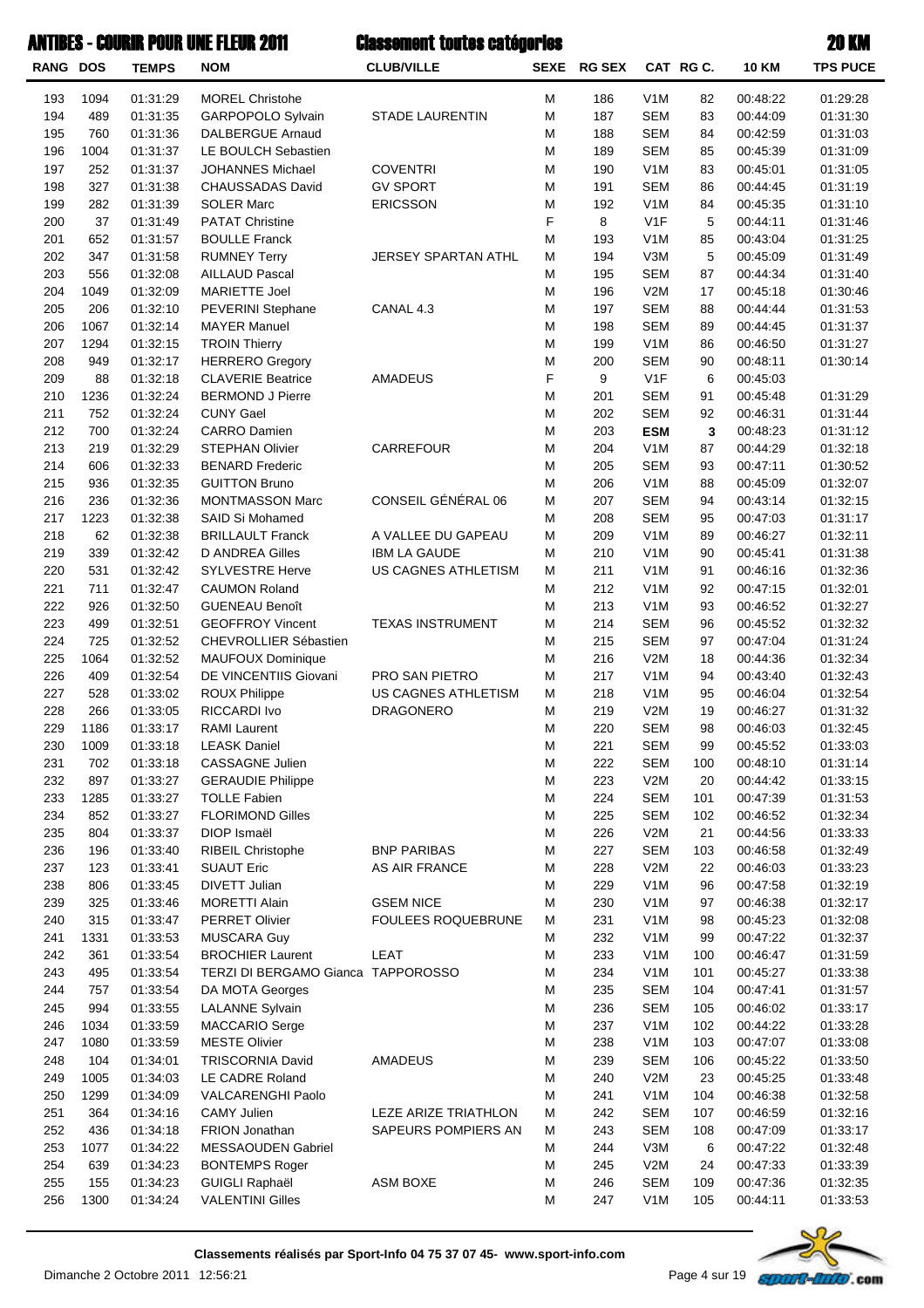| <b>RANG DOS</b> |             | <b>TEMPS</b>         | <b>NOM</b>                                       | <b>CLUB/VILLE</b>           | <b>SEXE</b> | <b>RG SEX</b> |                   | CAT RG C.      | <b>10 KM</b>         | <b>TPS PUCE</b>      |
|-----------------|-------------|----------------------|--------------------------------------------------|-----------------------------|-------------|---------------|-------------------|----------------|----------------------|----------------------|
| 257             | 389         | 01:34:27             | <b>CHANE Fred</b>                                | <b>ONN</b>                  | M           | 248           | V <sub>1</sub> M  | 106            | 00:45:21             | 01:34:15             |
| 258             | 918         | 01:34:30             | <b>GRANDON Guillaume</b>                         |                             | ${\sf M}$   | 249           | <b>SEM</b>        | 110            | 00:46:52             | 01:33:47             |
| 259             | 247         | 01:34:30             | <b>HELIN Nicolas</b>                             | COURIR EN PAYS DE GR        | M           | 250           | <b>SEM</b>        | 111            | 00:43:48             | 01:34:25             |
| 260             | 919         | 01:34:31             | <b>GREE Jean Marie</b>                           |                             | M           | 251           | V <sub>1</sub> M  | 107            | 00:46:21             | 01:33:45             |
| 261             | 523         | 01:34:31             | <b>JUSTE Frédéric</b>                            | <b>UA VILLENOY</b>          | M           | 252           | <b>SEM</b>        | 112            | 00:45:30             | 01:34:12             |
| 262             | 433         | 01:34:32             | <b>MARTIN Christian</b>                          | SAP LABS FRANCE             | M           | 253           | V <sub>1</sub> M  | 108            | 00:46:57             | 01:33:44             |
| 263             | 593         | 01:34:33             | <b>BAUDINO Claudio</b>                           |                             | M           | 254           | V <sub>1</sub> M  | 109            | 00:47:20             | 01:33:17             |
| 264             | 1018        | 01:34:35             | <b>LEROUX Patrick</b>                            |                             | M           | 255           | V <sub>1</sub> M  | 110            | 00:46:44             | 01:34:06             |
| 265             | 813         | 01:34:35             | <b>DROEGHMANS Gregory</b>                        |                             | M           | 256           | <b>SEM</b>        | 113            | 00:46:43             | 01:34:07             |
| 266             | 1085        | 01:34:41             | <b>MINET Frédéric</b>                            |                             | M           | 257           | <b>SEM</b>        | 114            | 00:47:24             | 01:33:38             |
| 267             | 269         | 01:34:42             | <b>BAUDIER Laurent</b>                           | <b>ERA ANTIBES</b>          | M           | 258           | V <sub>1</sub> M  | 111            | 00:46:42             | 01:34:17             |
| 268             | 998         | 01:34:42             | <b>LANTRADE Gregory</b>                          |                             | M           | 259           | <b>SEM</b>        | 115            | 00:47:18             | 01:33:12             |
| 269             | 144         | 01:34:42             | <b>GUIOT Vincent</b>                             | ASL THALES SOPHIA AN        | м           | 260           | <b>SEM</b>        | 116            | 00:47:37             | 01:32:34             |
| 270             | 600         | 01:34:46             | <b>BEDEL Nicolas</b>                             |                             | M           | 261           | <b>SEM</b>        | 117            | 00:47:13             | 01:34:17             |
| 271             | 1295        | 01:34:50             | <b>TRUCHOT Jean Michel</b>                       |                             | M           | 262           | V <sub>1</sub> M  | 112            | 00:48:40             | 01:33:23             |
| 272             | 221         | 01:34:54             | <b>FIORUCCI Noel</b>                             | CAVIGAL                     | M           | 263           | V <sub>1</sub> M  | 113            | 00:46:32             | 01:34:23             |
| 273             | 129         | 01:34:56             | <b>LOMBARDOT Franck</b>                          | AS MONACO                   | M           | 264           | V <sub>1</sub> M  | 114            | 00:45:33             |                      |
| 274             | 907         | 01:35:07             | <b>GIORDANO Gilles</b>                           |                             | M           | 265           | V <sub>1</sub> M  | 115            | 00:46:26             | 01:34:27             |
| 275             | 270         | 01:35:09             | <b>BERGES Ramiro</b>                             | <b>ERA ANTIBES</b>          | M           | 266           | <b>SEM</b>        | 118            | 00:46:00             | 01:34:20             |
| 276             | 477         | 01:35:14             | <b>LEVY Richard</b>                              | <b>SPIRIDON</b>             | M           | 267           | V3M               | $\overline{7}$ | 00:46:00             | 01:35:05             |
| 277             | 831         | 01:35:17             | <b>FALCHETTI Patrick</b>                         |                             | M           | 268           | V1M               | 116            | 00:47:38             | 01:33:21             |
| 278             | 938         | 01:35:20             | <b>GÉNY Maxime</b>                               |                             | M           | 269           | <b>JUM</b>        | 1              | 00:51:09             | 01:33:06             |
| 279             | 101         | 01:35:21             | SAUVANET Colin                                   | <b>AMADEUS</b>              | M           | 270           | <b>SEM</b>        | 119            | 00:50:27             | 01:34:01             |
| 280             | 1097        | 01:35:23             | <b>MORON Pascal</b>                              |                             | M           | 271           | V <sub>1</sub> M  | 117            | 00:45:57             | 01:35:03             |
| 281             | 912         | 01:35:28             | <b>GODEFROY Philippe</b>                         |                             | M           | 272           | V2M               | 25             | 00:47:05             | 01:34:26             |
| 282             | 1201        | 01:35:28             | RIU Christophe                                   |                             | M<br>M      | 273           | <b>SEM</b>        | 120            | 00:46:02             | 01:35:11             |
| 283             | 504         | 01:35:28             | <b>GUILLON Patrice</b>                           | THALES ALENIA SPACE         | M           | 274           | <b>SEM</b>        | 121<br>122     | 00:46:50             | 01:35:09             |
| 284<br>285      | 660<br>75   | 01:35:36<br>01:35:40 | <b>BRAYARD Nicolas</b><br><b>DUCLOUX Richard</b> | AC VALBONNE                 | M           | 275<br>276    | <b>SEM</b><br>V2M | 26             | 00:50:13<br>00:45:25 | 01:33:53<br>01:35:04 |
| 286             | 914         | 01:35:43             | GOMES Jérémie                                    |                             | M           | 277           | <b>SEM</b>        | 123            | 00:48:02             | 01:34:01             |
| 287             | 119         | 01:35:44             | <b>FROT COUTAZ Laurent</b>                       | ARKOPHARMA                  | M           | 278           | <b>SEM</b>        | 124            | 00:47:21             | 01:35:05             |
| 288             | 1145        | 01:35:46             | <b>PETIT Emmanuel</b>                            |                             | M           | 279           | V2M               | 27             | 00:46:55             | 01:35:09             |
| 289             | 173         | 01:35:50             | <b>TRESTOUR Jose</b>                             | <b>ATHLETIC PHILIPPIDES</b> | M           | 280           | V2M               | 28             | 00:45:04             | 01:35:41             |
| 290             | 608         | 01:35:51             | <b>BEQUET Laurent</b>                            |                             | M           | 281           | <b>SEM</b>        | 125            | 00:44:02             | 01:35:43             |
| 291             | 977         | 01:35:52             | <b>KAMMAS André</b>                              |                             | M           | 282           | <b>SEM</b>        | 126            | 00:47:37             | 01:35:03             |
| 292             | 137         | 01:35:53             | <b>BAUDOUX Jean Christophe</b>                   | ASL THALES SOPHIA AN        | M           | 283           | <b>ESM</b>        | 4              | 00:49:49             | 01:34:03             |
| 293             | 939         | 01:35:58             | <b>HABBAL Abderrahmane</b>                       |                             | M           | 284           | V <sub>1</sub> M  | 118            | 00:46:34             | 01:35:50             |
| 294             | 22          | 01:35:59             | <b>AOKI Miharu</b>                               |                             | F           | 10            | <b>SEF</b>        | 4              | 00:44:26             | 01:35:56             |
| 295             | 308         | 01:36:02             | MOUSSU Guy                                       | <b>FITLANE</b>              | M           | 285           | V2M               | 29             | 00:46:24             | 01:35:21             |
| 296             | 407         | 01:36:05             | MAHÉ Daniel                                      | PRO BTP                     | M           | 286           | <b>SEM</b>        | 127            | 00:48:10             | 01:34:40             |
| 297             | 503         | 01:36:07             | <b>DUFLOT Stephane</b>                           | THALES ALENIA SPACE         | M           | 287           | V <sub>1</sub> M  | 119            | 00:48:16             | 01:35:10             |
| 298             | 78          | 01:36:09             | <b>CAROMEL Denis</b>                             | <b>ACTIVEEON</b>            | M           | 288           | V <sub>1</sub> M  | 120            | 00:46:33             | 01:36:01             |
| 299             | 512         | 01:36:11             | QUIOT Stephane                                   | <b>TOPFIT</b>               | M           | 289           | V <sub>1</sub> M  | 121            | 00:47:40             | 01:35:15             |
| 300             | 363         | 01:36:13             | <b>SCOURZIC Philippe</b>                         | LES FOULEES CONTOIS         | M           | 290           | V <sub>1</sub> M  | 122            | 00:46:15             | 01:35:49             |
| 301             | 780         | 01:36:14             | <b>DEGELDER Boris</b>                            |                             | M           | 291           | V <sub>1</sub> M  | 123            | 00:46:17             | 01:35:17             |
| 302             | 382         | 01:36:16             | <b>CAVALLO Bernard</b>                           | <b>NICE MATIN</b>           | M           | 292           | V <sub>1</sub> M  | 124            | 00:53:08             | 01:33:57             |
| 303             | 565         | 01:36:18             | <b>ANGO Nicolas</b>                              |                             | M           | 293           | V <sub>1</sub> M  | 125            | 00:48:32             | 01:34:04             |
| 304             | 1227        | 01:36:18             | <b>SAMPERI Piero</b>                             |                             | M           | 294           | V <sub>1</sub> M  | 126            | 00:48:35             | 01:34:51             |
| 305             | 277         | 01:36:19             | <b>TARGET Dominique</b>                          | <b>ERA ANTIBES</b>          | M           | 295           | V2M               | 30             | 00:47:12             | 01:35:34             |
| 306             | 844         | 01:36:20             | <b>FEUILLET Remi</b>                             |                             | M           | 296           | V <sub>1</sub> M  | 127            | 00:47:46             | 01:35:52             |
| 307             | 454         | 01:36:22             | <b>BARRAL Philippe</b>                           | SPIRIDON                    | M           | 297           | V <sub>1</sub> M  | 128            | 00:47:33             | 01:36:08             |
| 308             | 887         | 01:36:28             | <b>GASSMANN Gilles</b>                           |                             | M           | 298           | <b>SEM</b>        | 128            | 00:46:38             | 01:36:04             |
| 309             | 126         | 01:36:30             | <b>BINI Patrick</b>                              | AS MONACO                   | M           | 299           | V2M               | 31             | 00:46:41             | 01:36:21             |
| 310             | 1203        | 01:36:31             | ROCA Sebastien                                   |                             | M           | 300           | <b>SEM</b>        | 129            | 00:49:32             | 01:33:55             |
| 311             | 1087        | 01:36:37             | <b>MOLINARI Guillaume</b>                        |                             | M           | 301           | <b>SEM</b>        | 130            | 00:47:32             | 01:35:26             |
| 312             | 576         | 01:36:42             | <b>AUSELLO Alain</b>                             |                             | M           | 302           | V2M               | 32             | 00:49:46             | 01:34:26             |
| 313             | 624         | 01:36:42             | <b>BODINO Jean Luc</b>                           |                             | M           | 303           | V <sub>1</sub> M  | 129            | 00:47:39             | 01:35:32             |
| 314             | 1337        | 01:36:44             | <b>KERSHAW James</b>                             |                             | M           | 304           | <b>SEM</b>        | 131            | 00:45:40             | 01:36:11             |
| 315             | 525<br>1230 | 01:36:50             | <b>CHAMPLON Gabriel</b>                          | US CAGNES ATHLETISM         | M<br>M      | 305           | V2M               | 33<br>132      | 00:46:41<br>00:49:31 | 01:36:40             |
| 316<br>317      | 690         | 01:36:55<br>01:36:57 | <b>SANTONI Jacques</b><br><b>CAPLIER Bruno</b>   |                             | M           | 306<br>307    | <b>SEM</b><br>V2M | 34             | 00:46:54             | 01:34:35<br>01:36:20 |
| 318             | 244         | 01:36:57             | <b>ESQUIVE Nicolas</b>                           | COURIR EN PAYS DE GR        | M           | 308           | <b>SEM</b>        | 133            | 00:45:11             | 01:36:25             |
| 319             | 245         | 01:36:57             | <b>GIRAUD Linda</b>                              | COURIR EN PAYS DE GR        | F           | 11            | <b>SEF</b>        | 5              |                      |                      |
| 320             | 1181        | 01:36:58             | RADICCIA Sauveur                                 |                             | M           | 309           | V <sub>1</sub> M  | 130            | 00:46:05             | 01:36:24             |
|                 |             |                      |                                                  |                             |             |               |                   |                |                      |                      |

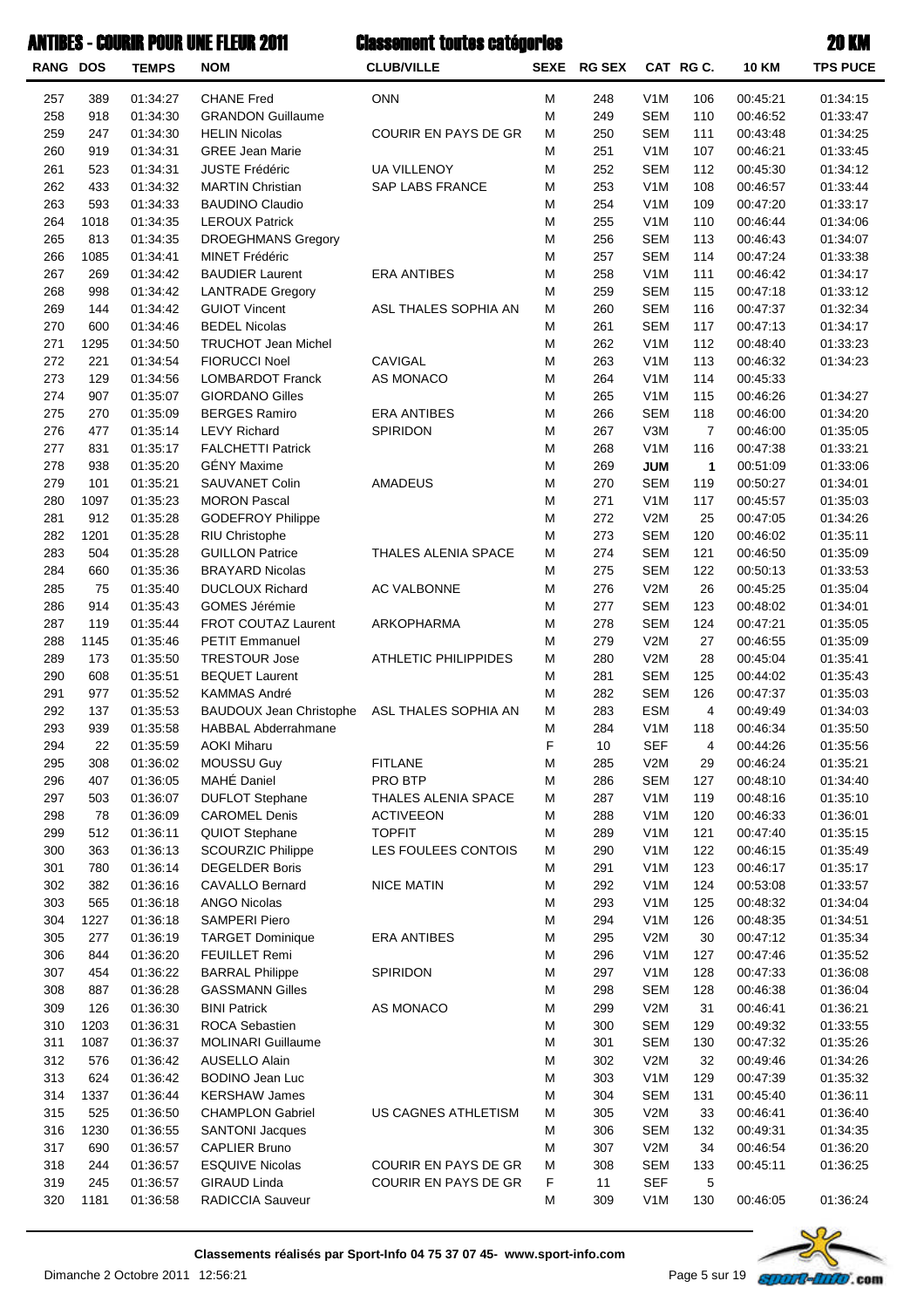| <b>RANG DOS</b> |             | <b>TEMPS</b>         | <b>NOM</b>                                     | <b>CLUB/VILLE</b>              |        | SEXE RG SEX |                                | CAT RG C.      | <b>10 KM</b>         | <b>TPS PUCE</b>      |
|-----------------|-------------|----------------------|------------------------------------------------|--------------------------------|--------|-------------|--------------------------------|----------------|----------------------|----------------------|
| 321             | 157         | 01:36:58             | <b>CALECA Gerard</b>                           | <b>ASOA</b>                    | M      | 310         | V <sub>1</sub> M               | 131            | 00:48:54             | 01:36:11             |
| 322             | 385         | 01:36:59             | <b>CHARIAULT Ludovic</b>                       | NICE TRIATHLON CLUB            | M      | 311         | <b>SEM</b>                     | 134            | 00:47:44             | 01:36:25             |
| 323             | 1307        | 01:37:03             | VASCHALDE Julien                               |                                | M      | 312         | <b>SEM</b>                     | 135            | 00:47:13             | 01:36:56             |
| 324             | 718         | 01:37:10             | <b>CHABAILLE Julien</b>                        |                                | M      | 313         | <b>SEM</b>                     | 136            | 00:47:11             | 01:36:30             |
| 325             | 534         | 01:37:11             | <b>LEGRAS Jean Pierre</b>                      | US CAGNES TRIATHLON            | M      | 314         | V <sub>1</sub> M               | 132            | 00:47:54             | 01:36:58             |
| 326             | 473         | 01:37:12             | GIORDANO Sergio                                | <b>SPIRIDON</b>                | M      | 315         | V2M                            | 35             | 00:47:28             | 01:37:09             |
| 327             | 1344        | 01:37:14             | <b>BACHOT J Marc</b>                           |                                | M      | 316         | V2M                            | 36             | 00:46:28             | 01:37:05             |
| 328             | 183         | 01:37:21             | <b>MERCIER Didier</b>                          | <b>BANQUE DE FRANCE</b>        | M      | 317         | V2M                            | 37             | 00:46:53             | 01:36:48             |
| 329             | 357         | 01:37:24             | <b>LIGONNIERE Michael</b>                      | LA BANDE A STEEVE              | M      | 318         | V <sub>1</sub> M               | 133            | 00:47:41             | 01:36:48             |
| 330<br>331      | 1222<br>145 | 01:37:29<br>01:37:31 | <b>SABINE Jeff</b><br><b>HOMBOURGER Michel</b> | ASL THALES SOPHIA AN           | M<br>M | 319<br>320  | <b>SEM</b><br>V2M              | 137<br>38      | 00:51:11<br>00:46:48 | 01:35:40<br>01:37:18 |
| 332             | 1271        | 01:37:34             | <b>TABURET Guillaume</b>                       |                                | M      | 321         | <b>SEM</b>                     | 138            | 00:47:24             | 01:36:44             |
| 333             | 1159        | 01:37:38             | <b>PLAISANT Eric</b>                           |                                | M      | 322         | V <sub>1</sub> M               | 134            | 00:47:31             | 01:37:11             |
| 334             | 1209        | 01:37:39             | <b>ROLANT Philippe</b>                         |                                | M      | 323         | V <sub>1</sub> M               | 135            | 00:48:26             | 01:36:50             |
| 335             | 1207        | 01:37:40             | <b>ROELAND Marc</b>                            |                                | M      | 324         | <b>SEM</b>                     | 139            | 00:48:00             | 01:36:38             |
| 336             | 426         | 01:37:41             | <b>PINTUS Alain</b>                            | SAAS                           | M      | 325         | <b>SEM</b>                     | 140            | 00:47:01             | 01:37:04             |
| 337             | 971         | 01:37:42             | <b>JEANGEORGES Mickael</b>                     |                                | M      | 326         | <b>SEM</b>                     | 141            | 00:49:49             | 01:35:33             |
| 338             | 933         | 01:37:42             | <b>GUILLET Sebastien</b>                       |                                | M      | 327         | <b>SEM</b>                     | 142            | 00:45:22             | 01:37:27             |
| 339             | 186         | 01:37:42             | <b>FRAPPAT Thierry</b>                         | <b>BEAULIEU AC</b>             | M      | 328         | V <sub>1</sub> M               | 136            | 00:47:12             | 01:37:03             |
| 340             | 524         | 01:37:45             | <b>BUFFARD Bruno</b>                           | US CAGNES ATHLETISM            | M      | 329         | V2M                            | 39             | 00:47:09             | 01:37:35             |
| 341             | 77          | 01:37:45             | SOYEZ Renaud                                   | AC VALBONNE                    | M      | 330         | <b>SEM</b>                     | 143            | 00:47:08             | 01:37:35             |
| 342             | 602         | 01:37:51             | <b>BELHEOUANE Lyes</b>                         |                                | M      | 331         | <b>SEM</b>                     | 144            | 00:49:03             | 01:37:31             |
| 343             | 685         | 01:37:53             | <b>CAMUS Denis</b>                             |                                | M      | 332         | V <sub>1</sub> M               | 137            | 00:47:15             | 01:36:47             |
| 344             | 1259        | 01:37:54             | <b>SINDING Henrik</b>                          |                                | M      | 333         | V <sub>1</sub> M               | 138            | 00:51:05             | 01:35:08             |
| 345             | 1316        | 01:37:57             | <b>VIEUGE Richard</b>                          |                                | M      | 334         | V2M                            | 40             | 00:48:28             | 01:36:59             |
| 346             | 400         | 01:37:58             | QUEROIX Alain                                  | ORANGE                         | M      | 335         | <b>SEM</b>                     | 145            | 00:51:15             | 01:35:51             |
| 347             | 677         | 01:37:58             | <b>CADET Richard</b>                           |                                | M      | 336         | V <sub>1</sub> M               | 139            | 00:49:28             | 01:36:31             |
| 348             | 167         | 01:37:58             | <b>INNOCENTI Stéphane</b>                      | <b>ASPTT NICE</b>              | M      | 337         | <b>SEM</b>                     | 146            | 00:49:23             | 01:37:06             |
| 349             | 1216<br>496 | 01:37:59             | <b>RUER Philippe</b><br><b>BOISIS François</b> |                                | M<br>M | 338         | V <sub>1</sub> M<br>V2M        | 140            | 00:49:22             | 01:37:08             |
| 350<br>351      | 384         | 01:37:59<br>01:38:01 | <b>BOISSIERE Fabrice</b>                       | TEAM 06<br>NICE TRIATHLON CLUB | M      | 339<br>340  | <b>SEM</b>                     | 41<br>147      | 00:49:18<br>00:45:17 | 01:37:07<br>01:37:31 |
| 352             | 542         | 01:38:07             | <b>BORDE Charles</b>                           | <b>VIRBAC</b>                  | M      | 341         | V <sub>1</sub> M               | 141            | 00:48:40             | 01:37:17             |
| 353             | 736         | 01:38:11             | <b>CLEMENTI Guillaume</b>                      |                                | M      | 342         | <b>SEM</b>                     | 148            | 00:49:48             | 01:36:03             |
| 354             | 176         | 01:38:14             | <b>HARO</b> François                           | AZUR CYCLO SPORT               | M      | 343         | V2M                            | 42             | 00:47:38             | 01:38:07             |
| 355             | 94          | 01:38:15             | <b>MAILLY Jean Francois</b>                    | <b>AMADEUS</b>                 | M      | 344         | <b>SEM</b>                     | 149            | 00:50:28             | 01:36:54             |
| 356             | 427         | 01:38:17             | ROBERT Claude                                  | SAINT MICHEL SPORT             | M      | 345         | V3M                            | 8              | 00:50:07             | 01:35:51             |
| 357             | 1001        | 01:38:18             | <b>LAURET Michael</b>                          |                                | M      | 346         | <b>SEM</b>                     | 150            | 00:45:55             | 01:38:11             |
| 358             | 816         | 01:38:20             | <b>DUFOUR Maxime</b>                           |                                | M      | 347         | <b>SEM</b>                     | 151            | 00:51:34             | 01:37:42             |
| 359             | 1025        | 01:38:20             | <b>LLOPIS Rafael</b>                           |                                | M      | 348         | <b>SEM</b>                     | 152            | 00:52:30             | 01:35:44             |
| 360             | 280         | 01:38:21             | PEPIN LEHALLEUR Eric                           | <b>ERICSSON</b>                | M      | 349         | V <sub>1</sub> M               | 142            | 00:49:05             | 01:36:48             |
| 361             | 898         | 01:38:23             | <b>GERBOLINO David</b>                         |                                | M      | 350         | V <sub>1</sub> M               | 143            | 00:47:45             | 01:37:56             |
| 362             | 128         | 01:38:27             | <b>KERHORNOU Thierry</b>                       | AS MONACO                      | M      | 351         | V <sub>1</sub> M               | 144            | 00:47:16             | 01:38:22             |
| 363             | 665         | 01:38:32             | <b>BRICHARD Frederic</b>                       |                                | M      | 352         | <b>SEM</b>                     | 153            | 00:47:55             | 01:38:22             |
| 364             | 574         | 01:38:41             | <b>AUGEREAU Mathieu</b>                        |                                | M      | 353         | <b>JUM</b>                     | $\mathbf{2}$   | 00:49:16             | 01:37:49             |
| 365             | 1204        | 01:38:41             | ROCHEFORT Bertrand                             |                                | M      | 354         | <b>SEM</b>                     | 154            | 00:51:38             | 01:37:16             |
| 366             | 1257        | 01:38:41             | SIMONCELLI Michele                             |                                | F      | 12          | V <sub>1</sub> F               | $\overline{7}$ | 00:48:27             | 01:38:11             |
| 367<br>368      | 365<br>44   | 01:38:42<br>01:38:44 | RABOURDIN Bruno<br><b>TEULIÉ Caroline</b>      | <b>LOGICA</b>                  | M<br>F | 355<br>13   | V <sub>1</sub> M<br><b>SEF</b> | 145<br>6       | 00:46:58<br>00:46:39 | 01:38:27<br>01:38:39 |
| 369             | 470         | 01:38:47             | <b>GILLY Daniel</b>                            | SPIRIDON                       | M      | 356         | V3M                            | 9              | 00:47:10             | 01:38:32             |
| 370             | 821         | 01:38:47             | <b>DUSSAUT Laurent</b>                         |                                | M      | 357         | V <sub>1</sub> M               | 146            | 00:46:07             | 01:38:21             |
| 371             | 1208        | 01:38:49             | <b>ROHAULT Dominique</b>                       |                                | M      | 358         | V2M                            | 43             | 00:49:32             | 01:37:36             |
| 372             | 1046        | 01:38:50             | <b>MARCAGGI Eric</b>                           |                                | M      | 359         | V <sub>1</sub> M               | 147            | 00:47:59             | 01:36:58             |
| 373             | 762         | 01:38:51             | DALMAZZO David                                 |                                | M      | 360         | <b>SEM</b>                     | 155            | 00:48:54             | 01:37:24             |
| 374             | 1197        | 01:38:51             | <b>REYNIER François</b>                        |                                | M      | 361         | <b>SEM</b>                     | 156            | 00:46:10             | 01:37:29             |
| 375             | 749         | 01:38:53             | <b>CREUZENET Franck</b>                        |                                | M      | 362         | V <sub>1</sub> M               | 148            | 00:46:59             | 01:37:47             |
| 376             | 472         | 01:38:59             | GINET Jean Paul                                | SPIRIDON                       | M      | 363         | V2M                            | 44             | 00:45:06             | 01:38:47             |
| 377             | 723         | 01:39:03             | <b>CHEREL David</b>                            |                                | M      | 364         | V <sub>1</sub> M               | 149            | 00:46:12             | 01:38:54             |
| 378             | 675         | 01:39:04             | <b>BULLIARD Sebastien</b>                      |                                | M      | 365         | <b>SEM</b>                     | 157            | 00:48:54             | 01:37:43             |
| 379             | 1115        | 01:39:10             | <b>NIEL Michel</b>                             |                                | M      | 366         | V2M                            | 45             | 00:47:28             | 01:39:01             |
| 380             | 131         | 01:39:11             | MARTIN André                                   | ASCEE 06                       | M      | 367         | V <sub>1</sub> M               | 150            | 00:49:37             | 01:37:49             |
| 381             | 388         | 01:39:15             | <b>VERGNOLLE François</b>                      | NICE TRIATHLON CLUB            | M      | 368         | V2M                            | 46             | 00:47:09             | 01:38:41             |
| 382             | 899         | 01:39:16             | <b>GERRIET Thomas</b>                          |                                | M      | 369         | <b>SEM</b>                     | 158            | 00:49:50             | 01:37:34             |
| 383             | 569         | 01:39:18             | <b>ARNAUD Jerome</b>                           |                                | M      | 370         | V <sub>1</sub> M               | 151            | 00:50:33             | 01:38:23             |
| 384             | 1249        | 01:39:20             | SENEZ Hervé                                    |                                | M      | 371         | V2M                            | 47             | 00:47:41             | 01:39:02             |

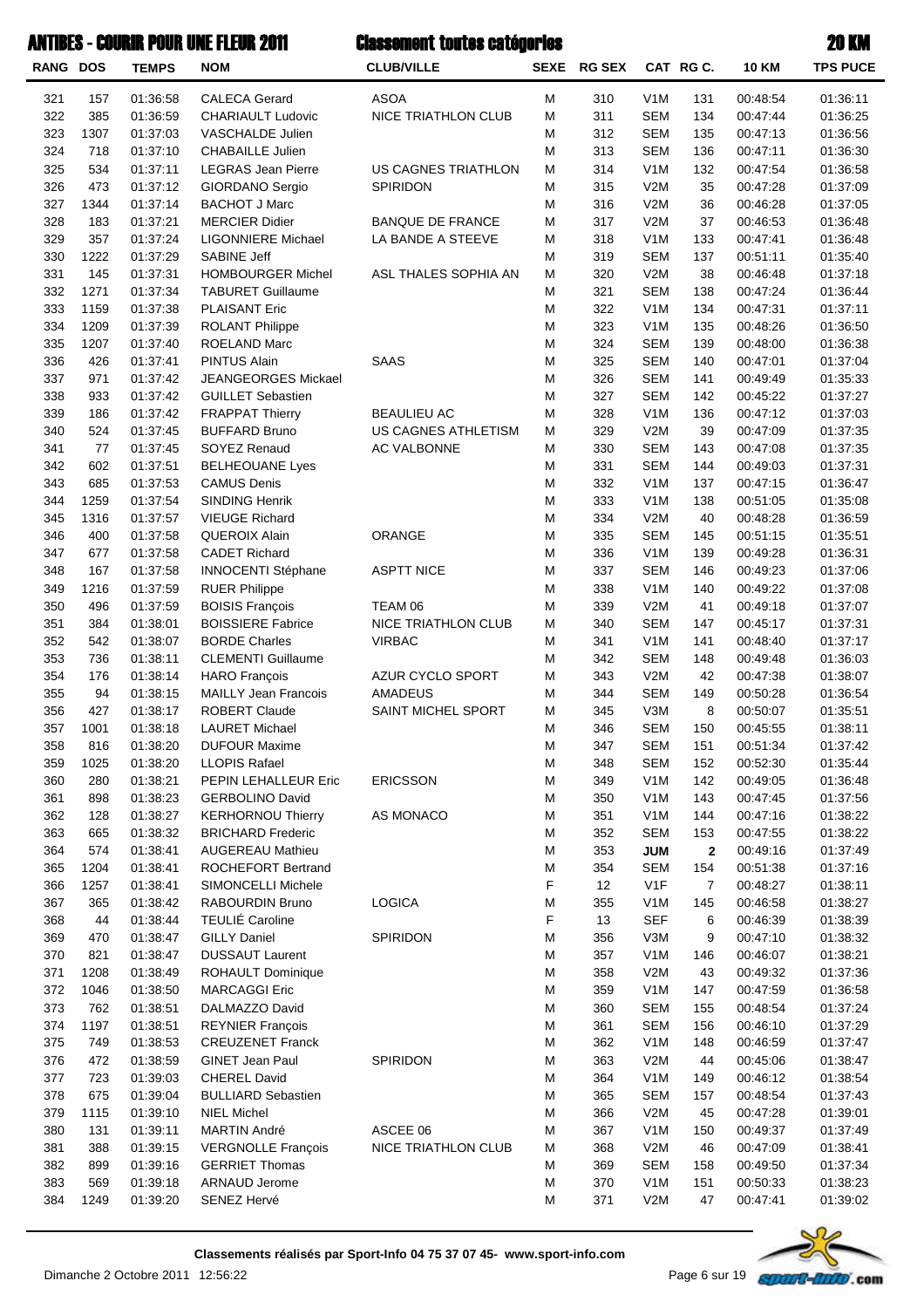| <b>RANG DOS</b> |      | <b>TEMPS</b> | <b>NOM</b>                  | <b>CLUB/VILLE</b>         |   | SEXE RG SEX |                  | CAT RG C.      | <b>10 KM</b> | <b>TPS PUCE</b> |
|-----------------|------|--------------|-----------------------------|---------------------------|---|-------------|------------------|----------------|--------------|-----------------|
| 385             | 1072 | 01:39:21     | <b>MENEZ Bruno</b>          |                           | M | 372         | V <sub>1</sub> M | 152            | 00:49:44     | 01:38:35        |
| 386             | 800  | 01:39:22     | <b>DEVIVI Laurent</b>       |                           | M | 373         | V <sub>1</sub> M | 153            | 00:51:43     | 01:37:08        |
| 387             | 429  | 01:39:24     | <b>GOEUSSE Francois</b>     | SAINT PAUL LA COLLE T     | M | 374         | <b>SEM</b>       | 159            | 00:49:31     | 01:36:49        |
| 388             | 1240 | 01:39:26     | <b>SCHIELOTTO Sebastien</b> |                           | M | 375         | <b>SEM</b>       | 160            | 00:41:36     | 01:39:11        |
| 388             | 1160 | 01:39:26     | <b>PLUMAIL Christian</b>    |                           | M | 375         | V2M              | 48             | 00:44:47     | 01:39:14        |
| 390             | 1010 | 01:39:26     | <b>LEBLANC Richard</b>      |                           | M | 377         | V2M              | 49             | 00:46:21     | 01:39:11        |
| 391             | 975  | 01:39:35     | <b>JULIAN Pierre</b>        |                           | M | 378         | V <sub>1</sub> M | 154            | 00:47:51     | 01:39:09        |
| 392             | 498  | 01:39:36     | <b>CONSIDINE Peter</b>      | <b>TEXAS INSTRUMENT</b>   | M | 379         | V <sub>1</sub> M | 155            | 00:49:48     | 01:38:14        |
| 393             | 1175 | 01:39:37     | PRIMARD Dominique           |                           | M | 380         | V <sub>1</sub> M | 156            | 00:46:37     | 01:39:07        |
| 394             | 867  | 01:39:38     | <b>FRELAT Max</b>           |                           | M | 381         | V2M              | 50             | 00:47:39     | 01:39:02        |
| 395             | 617  | 01:39:41     | <b>BIAMONTI Antonella</b>   |                           | F | 14          | V4F              | $\mathbf{1}$   | 00:49:29     | 01:39:06        |
| 396             | 63   | 01:39:42     | <b>ADJALI Alain</b>         | <b>AC BEAULIEU</b>        | M | 382         | V <sub>1</sub> M | 157            | 00:48:43     | 01:38:16        |
| 397             | 133  | 01:39:44     | <b>WILFLING Franz</b>       | ASCEE 06                  | M | 383         | V2M              | 51             | 00:49:37     | 01:38:23        |
| 398             | 1330 | 01:39:44     | DELORY Jean                 |                           | M | 384         | V <sub>1</sub> M | 158            | 00:48:17     | 01:39:31        |
| 399             | 632  | 01:39:47     | BONGIOVANNI Daniel Jean     |                           | M | 385         | V2M              | 52             | 00:47:47     | 01:39:29        |
| 400             | 873  | 01:39:48     | <b>GABORIT Marie</b>        |                           | F | 15          | V <sub>1F</sub>  | 8              | 00:49:04     | 01:39:39        |
| 401             | 1218 | 01:39:52     | <b>RUSSO Axel</b>           |                           | M | 386         | <b>SEM</b>       | 161            | 00:50:50     |                 |
| 402             | 1006 | 01:39:55     | <b>LE GALL Franck</b>       |                           | M | 387         | <b>SEM</b>       | 162            | 00:48:39     | 01:39:11        |
| 403             | 931  | 01:40:03     | <b>GUILLARMÉ Brice</b>      |                           | M | 388         | <b>SEM</b>       | 163            | 00:50:12     | 01:38:06        |
| 404             | 1057 | 01:40:05     | <b>MARTINEZ Laurent</b>     |                           | M | 389         | V2M              | 53             | 00:50:54     | 01:38:04        |
| 405             | 620  | 01:40:09     | <b>BILLIAN-DUCHER Serge</b> |                           | M | 390         | <b>SEM</b>       | 164            | 00:49:28     | 01:39:34        |
| 406             | 465  | 01:40:09     | <b>DUHAMEL Benoit</b>       | SPIRIDON                  | M | 391         | <b>SEM</b>       | 165            | 00:50:32     | 01:38:26        |
| 407             | 766  | 01:40:13     | <b>DANIEL Franck</b>        |                           | M | 392         | <b>SEM</b>       | 166            | 00:52:35     | 01:38:20        |
| 408             | 848  | 01:40:14     | FILLOLS Richard             |                           | M | 393         | V2M              | 54             |              | 01:40:07        |
| 409             | 172  | 01:40:14     | <b>VAREIL Marie Chantal</b> | ATHLE 66                  | F | 16          | V2F              | $\mathbf{1}$   | 00:47:48     | 01:40:06        |
| 410             | 1038 | 01:40:18     | <b>MAGNIN Marc</b>          |                           | M | 394         | <b>SEM</b>       | 167            | 00:50:16     | 01:40:03        |
| 411             | 121  | 01:40:21     | <b>MANGOLD Claude</b>       | ARKOPHARMA                | F | 17          | <b>SEF</b>       | $\overline{7}$ | 00:49:20     | 01:39:41        |
| 412             | 336  | 01:40:24     | <b>BERAUDIER Vincent</b>    | <b>IBM LA GAUDE</b>       | M | 395         | <b>SEM</b>       | 168            | 00:48:12     | 01:39:20        |
| 413             | 699  | 01:40:24     | <b>CARRIO Nicolas</b>       |                           | M | 396         | <b>SEM</b>       | 169            | 00:52:15     | 01:37:54        |
| 414             | 728  | 01:40:24     | <b>CHUMILLAS Antonio</b>    |                           | M | 397         | <b>SEM</b>       | 170            | 00:49:26     | 01:39:11        |
| 415             | 202  | 01:40:29     | GAMBER Jean Luc             | <b>CAISSE D'EPARGNE</b>   | M | 398         | V <sub>1</sub> M | 159            | 00:52:22     | 01:38:13        |
| 416             | 1293 | 01:40:30     | <b>TRI Philippe</b>         |                           | M | 399         | V2M              | 55             | 00:49:22     | 01:40:12        |
| 417             | 973  | 01:40:31     | <b>JONES Aurelie</b>        |                           | F | 18          | <b>SEF</b>       | 8              | 00:50:18     | 01:38:27        |
| 418             | 1324 | 01:40:31     | <b>ZEPPONI Anne Laure</b>   |                           | F | 19          | <b>SEF</b>       | 9              | 00:51:02     | 01:38:05        |
| 419             | 240  | 01:40:33     | <b>VAUDRU Gerard</b>        | <b>COURIR A ST TROPEZ</b> | M | 400         | V3M              | 10             | 00:48:56     | 01:40:24        |
| 420             | 1305 | 01:40:35     | <b>VAQUIER Claude</b>       |                           | M | 401         | V2M              | 56             | 00:48:08     | 01:40:19        |
| 421             | 226  | 01:40:36     | PODVIN Joseph               | <b>CC VENCE</b>           | M | 402         | V <sub>1</sub> M | 160            | 00:49:35     | 01:40:04        |
| 422             | 1235 | 01:40:36     | <b>SARRAZIN Laurent</b>     |                           | M | 403         | <b>SEM</b>       | 171            | 00:49:03     | 01:40:28        |
| 423             | 213  | 01:40:39     | <b>LAVROV Philippe</b>      | CARREFOUR                 | M | 404         | V <sub>1</sub> M | 161            | 00:49:13     |                 |
| 424             | 195  | 01:40:41     | <b>DOLLET Bruno</b>         | <b>BNP PARIBAS</b>        | M | 405         | V2M              | 57             | 00:46:54     | 01:40:33        |
| 425             | 395  | 01:40:46     | PADILLA Jean Michel         | <b>ONN TRI</b>            | M | 406         | V2M              | 58             | 00:47:30     | 01:40:34        |
| 426             | 1128 | 01:40:49     | <b>PALAYER Nicolas</b>      |                           | M | 407         | <b>SEM</b>       | 172            | 00:48:28     | 01:40:41        |
| 427             | 549  | 01:40:53     | <b>LEVEBVRE Frederic</b>    | <b>VIRBAC</b>             | M | 408         | V <sub>1</sub> M | 162            | 00:49:45     | 01:40:04        |
| 428             | 1340 | 01:40:59     | DALMASSO Alain              |                           | M | 409         | V <sub>1</sub> M | 163            | 00:49:16     | 01:40:16        |
| 429             | 955  | 01:41:03     | <b>HOLDING John</b>         |                           | M | 410         | <b>SEM</b>       | 173            | 00:51:20     | 01:39:40        |
| 430             | 753  | 01:41:05     | CUQ Christophe              |                           | M | 411         | <b>SEM</b>       | 174            | 00:49:35     | 01:40:18        |
| 431             | 799  | 01:41:06     | <b>DEUR Nicolas</b>         |                           | M | 412         | <b>SEM</b>       | 175            | 00:48:22     | 01:40:17        |
| 432             | 38   | 01:41:07     | PEZZAGNA Nathalie           | CAVIGAL                   | F | 20          | V <sub>1</sub> F | 9              | 00:47:24     | 01:41:05        |
| 433             | 696  | 01:41:10     | <b>CARLETTO Nicolas</b>     |                           | M | 413         | V <sub>1</sub> M | 164            | 00:51:07     | 01:39:28        |
| 434             | 107  | 01:41:12     | <b>CHANE Olivier</b>        | <b>ANTIBES TRIATHLON</b>  | M | 414         | V <sub>1</sub> M | 165            | 00:49:08     | 01:40:38        |
| 435             | 580  | 01:41:12     | <b>BABEL Didier</b>         |                           | M | 415         | <b>SEM</b>       | 176            | 00:49:42     | 01:40:50        |
| 436             | 614  | 01:41:17     | <b>BESNARD Antony</b>       |                           | M | 416         | <b>SEM</b>       | 177            | 00:49:46     | 01:41:07        |
| 437             | 1111 | 01:41:18     | <b>NGUYEN Albert</b>        |                           | M | 417         | V <sub>1</sub> M | 166            | 00:50:45     | 01:40:37        |
| 438             | 801  | 01:41:18     | DI GIORGIO Laurent          |                           | M | 418         | <b>SEM</b>       | 178            | 00:50:24     | 01:39:56        |
| 439             | 787  | 01:41:20     | <b>DELORME Sebastien</b>    |                           | M | 419         | V <sub>1</sub> M | 167            | 00:49:57     | 01:39:43        |
| 440             | 1176 | 01:41:23     | PROESCHEL Emilie            |                           | F | 21          | <b>SEF</b>       | 10             | 00:49:19     | 01:40:36        |
| 441             | 1154 | 01:41:32     | <b>PIERRON Nathalie</b>     |                           | F | 22          | V <sub>1</sub> F | 10             | 00:50:54     | 01:39:56        |
| 442             | 318  | 01:41:32     | <b>ARNOULD Jean Yves</b>    | <b>GALDERMA</b>           | M | 420         | V2M              | 59             | 00:47:45     | 01:41:01        |
| 443             | 294  | 01:41:37     | <b>FENECH Jean Charles</b>  | <b>FITLANE</b>            | M | 421         | V <sub>1</sub> M | 168            | 00:50:56     | 01:40:11        |
| 444             | 1338 | 01:41:45     | <b>BATEMAN Edward</b>       |                           | M | 422         | <b>SEM</b>       | 179            | 00:52:19     | 01:40:05        |
| 445             | 712  | 01:41:55     | <b>CAUMON Sophie</b>        |                           | F | 23          | V <sub>1</sub> F | 11             | 00:49:09     | 01:41:03        |
| 446             | 435  | 01:41:59     | <b>DANE Frederic</b>        | SAPEURS POMPIERS AN       | M | 423         | V <sub>1</sub> M | 169            | 00:51:16     | 01:40:25        |
| 447             | 434  | 01:42:00     | <b>BERNARD Pierre Yves</b>  | SAPEURS POMPIERS AN       | M | 424         | <b>SEM</b>       | 180            | 00:49:53     | 01:40:59        |
| 448             | 671  | 01:42:01     | <b>BRUN Philippe</b>        |                           | M | 425         | V <sub>1</sub> M | 170            | 00:49:38     | 01:41:39        |

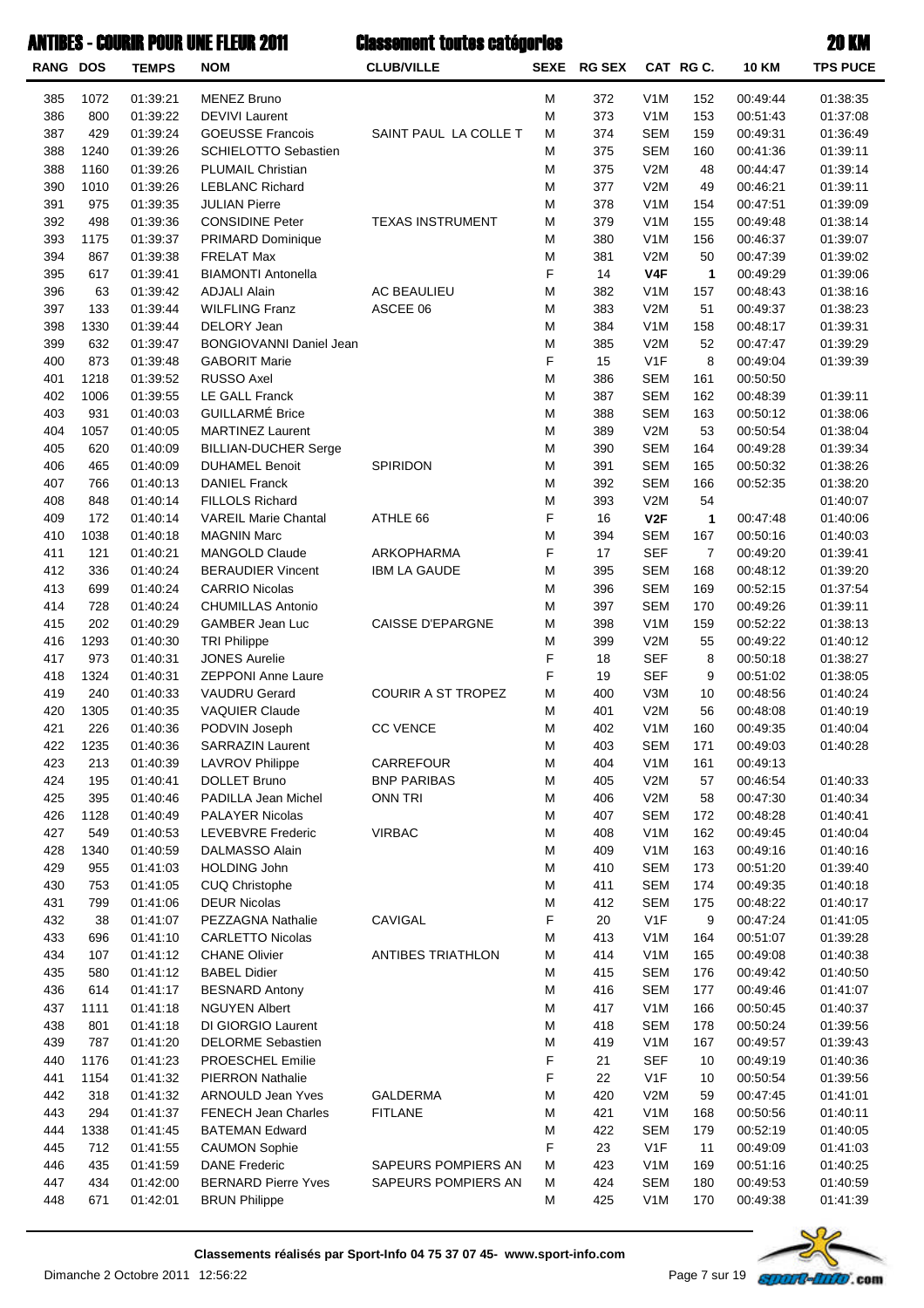| <b>RANG DOS</b> |            | <b>TEMPS</b>         | <b>NOM</b>                                              | <b>CLUB/VILLE</b>        |        | SEXE RG SEX |                                      | CAT RG C.  | <b>10 KM</b>         | <b>TPS PUCE</b>      |
|-----------------|------------|----------------------|---------------------------------------------------------|--------------------------|--------|-------------|--------------------------------------|------------|----------------------|----------------------|
| 449             | 324        | 01:42:05             | <b>TRAN Triet</b>                                       | <b>GALDERMA</b>          | M      | 426         | V <sub>1</sub> M                     | 171        | 00:54:34             | 01:40:08             |
| 450             | 437        | 01:42:07             | RAYMOND-COLOMBON Chr SAS NIKAIADIS II                   |                          | M      | 427         | V <sub>1</sub> M                     | 172        | 00:49:14             | 01:41:24             |
| 451             | 1149       | 01:42:07             | PEZAKU Gezim                                            |                          | M      | 428         | V2M                                  | 60         | 00:49:06             | 01:41:24             |
| 452             | 669        | 01:42:11             | <b>BROCARD Stéphane</b>                                 |                          | M      | 429         | <b>SEM</b>                           | 181        | 00:48:14             | 01:41:34             |
| 453             | 332        | 01:42:13             | FENET Yvan                                              | HOPITAL DE GRASSE        | M      | 430         | V2M                                  | 61         | 00:52:16             |                      |
| 454             | 761        | 01:42:15             | <b>DALBERGUE Gilbert</b>                                |                          | M      | 431         | V2M                                  | 62         | 00:51:06             | 01:41:42             |
| 454             | 1152       | 01:42:15             | <b>PICARD Stephane</b>                                  |                          | M      | 431         | V <sub>1</sub> M                     | 173        | 00:50:11             | 01:41:10             |
| 456             | 860        | 01:42:16             | <b>FOURNIER Marc</b>                                    |                          | M      | 433         | V <sub>1</sub> M                     | 174        | 00:42:55             | 01:42:07             |
| 457             | 730        | 01:42:17             | <b>CIVATTE Jean Pierre</b>                              |                          | M      | 434         | V3M                                  | 11         | 00:51:00             | 01:40:30             |
| 458             | 1277       | 01:42:17             | <b>TEPE Michel</b>                                      |                          | M      | 435         | V <sub>1</sub> M                     | 175        | 00:48:36             | 01:42:07             |
| 459             | 557        | 01:42:22             | AIMONINO Roger                                          |                          | M      | 436         | V2M                                  | 63         | 00:51:04             | 01:40:33             |
| 460             | 597        | 01:42:23             | <b>BAZENET Jean Claude</b>                              |                          | M      | 437         | V <sub>1</sub> M                     | 176        | 00:49:38             | 01:41:32             |
| 461             | 646        | 01:42:23             | <b>BOUDOUL Thomas</b>                                   |                          | M      | 438         | <b>SEM</b>                           | 182        | 00:51:53             | 01:39:55             |
| 462             | 1021       | 01:42:25             | <b>LHOTE Sebastien</b>                                  |                          | M      | 439         | <b>SEM</b>                           | 183        | 00:51:13             | 01:41:03             |
| 463             | 138        | 01:42:25             | <b>CANOLLE Claude</b>                                   | ASL THALES SOPHIA AN     | M<br>M | 440         | V <sub>1</sub> M<br>V <sub>1</sub> M | 177        | 00:50:50             | 01:41:27             |
| 464<br>465      | 855<br>864 | 01:42:27<br>01:42:27 | <b>FONTAINE Fabrice</b><br><b>FRANCESCHELLI Olivier</b> |                          | M      | 441<br>442  | V <sub>1</sub> M                     | 178<br>179 | 00:48:32<br>00:49:18 | 01:41:55<br>01:41:11 |
| 466             | 916        | 01:42:30             | <b>GOUIX Olivier</b>                                    |                          | M      | 443         | <b>SEM</b>                           | 184        | 00:51:04             | 01:40:29             |
| 467             | 1268       | 01:42:30             | <b>STREITH Christophe</b>                               |                          | M      | 444         | <b>SEM</b>                           | 185        | 00:50:46             | 01:40:49             |
| 468             | 207        | 01:42:33             | <b>MAUFROID Michel</b>                                  | CAP D'AIL MACADAM        | M      | 445         | V <sub>1</sub> M                     | 180        | 00:48:06             | 01:41:06             |
| 469             | 1183       | 01:42:33             | <b>RAGUIN Olivier</b>                                   |                          | M      | 446         | V <sub>1</sub> M                     | 181        | 00:48:31             | 01:42:06             |
| 470             | 1079       | 01:42:35             | <b>MESTDAGH Frédéric</b>                                |                          | M      | 447         | V <sub>1</sub> M                     | 182        | 00:48:40             | 01:42:13             |
| 471             | 130        | 01:42:37             | <b>CHAMPAGNE Eric</b>                                   | AS POLICE ANTIBES        | M      | 448         | V <sub>1</sub> M                     | 183        | 00:52:05             | 01:40:13             |
| 472             | 785        | 01:42:37             | <b>DELCLOS Nathalie</b>                                 |                          | F      | 24          | V <sub>1F</sub>                      | 12         | 00:49:53             | 01:41:21             |
| 473             | 735        | 01:42:44             | CLEMENT Stéphan                                         |                          | M      | 449         | V <sub>1</sub> M                     | 184        | 00:49:31             | 01:41:39             |
| 474             | 976        | 01:42:45             | <b>KAMMAS Alexandre</b>                                 |                          | M      | 450         | <b>SEM</b>                           | 186        | 00:47:37             | 01:41:56             |
| 475             | 90         | 01:42:46             | <b>DAUGA Francis</b>                                    | AMADEUS                  | M      | 451         | V2M                                  | 64         | 00:51:41             | 01:41:39             |
| 476             | 371        | 01:42:46             | REICHMHELD Philippe                                     | <b>MECAPLAST</b>         | M      | 452         | <b>SEM</b>                           | 187        | 00:51:10             | 01:41:06             |
| 477             | 1178       | 01:42:47             | <b>PULITINI Thomas</b>                                  |                          | M      | 453         | <b>SEM</b>                           | 188        | 00:51:11             | 01:41:06             |
| 478             | 205        | 01:42:54             | OLIVARI Joseph                                          | CANAL 4.3                | M      | 454         | V2M                                  | 65         | 00:49:16             | 01:42:37             |
| 479             | 74         | 01:42:55             | <b>DEMOLOMBE Sophie</b>                                 | AC VALBONNE              | F      | 25          | V1F                                  | 13         | 00:49:45             | 01:42:45             |
| 480             | 1102       | 01:42:56             | <b>MULLE Grégoire</b>                                   |                          | M      | 455         | V2M                                  | 66         | 00:49:59             | 01:41:39             |
| 481             | 257        | 01:42:57             | NOZET Andre                                             | DASSAULT OF COURSE       | M      | 456         | V3M                                  | 12         | 00:49:58             | 01:42:09             |
| 482             | 920        | 01:42:58             | <b>GREEK Daniel</b>                                     |                          | M      | 457         | <b>SEM</b>                           | 189        | 00:52:29             | 01:42:25             |
| 483             | 756        | 01:42:59             | D'ANGELO Olivier                                        |                          | M      | 458         | <b>SEM</b>                           | 190        | 00:51:43             | 01:42:00             |
| 484             | 1118       | 01:42:59             | <b>NOBLET Géraldine</b>                                 |                          | F      | 26          | <b>SEF</b>                           | 11         | 00:50:03             |                      |
| 485             | 1155       | 01:43:01             | PILLAULT Benoit                                         |                          | M      | 459         | <b>SEM</b>                           | 191        | 00:51:33             | 01:41:44             |
| 486             | 784        | 01:43:03             | <b>DELCLOS Brice</b>                                    |                          | M      | 460         | V <sub>1</sub> M                     | 185        | 00:50:40             | 01:41:49             |
| 487             | 1239       | 01:43:05             | <b>SCHERSCHEL Yannick</b>                               |                          | M      | 461         | V <sub>1</sub> M                     | 186        | 00:48:34             | 01:41:51             |
| 488             | 974        | 01:43:06             | JOUVENEZ Herve                                          |                          | M      | 462         | V <sub>1</sub> M                     | 187        | 00:52:17             | 01:41:04             |
| 488             | 1101       | 01:43:06             | <b>MULIER Cedric</b>                                    |                          | M      | 462         | V <sub>1</sub> M                     | 187        | 00:50:17             | 01:42:50             |
| 490             | 106        | 01:43:08             | <b>BUCHHOLZER Alexandre</b>                             | <b>ANTIBES TRIATHLON</b> | M      | 464         | <b>SEM</b>                           | 192        | 00:54:13             | 01:40:58             |
| 491             | 947        | 01:43:09             | <b>HEMZACEK Christian</b>                               |                          | M      | 465         | V2M                                  | 67         | 00:51:22             | 01:41:19             |
| 492             | 250        | 01:43:09             | <b>VERBAERE Carole</b>                                  | COURIR EN PAYS DE GR     | F      | 27          | V <sub>1</sub> F                     | 14         | 00:51:28             | 01:42:40             |
| 493             | 582        | 01:43:14             | <b>BARBERIS Christophe</b>                              |                          | M      | 466         | <b>SEM</b>                           | 193        | 00:49:49             | 01:42:51             |
| 494             | 561        | 01:43:15             | ALFONSI Pierre Jean                                     |                          | M      | 467         | V2M                                  | 68         | 00:48:10             | 01:42:39             |
| 495             | 970        | 01:43:17             | <b>JARRY Nicolas</b>                                    |                          | M      | 468         | <b>SEM</b>                           | 194        | 00:51:36             | 01:41:26             |
| 496             | 260        | 01:43:17             | <b>SUSINI Gregory</b>                                   | <b>DECATHLON</b>         | M      | 469         | <b>SEM</b>                           | 195        | 00:52:45             | 01:41:20             |
| 497             | 268        | 01:43:18             | <b>BABINEAU James</b>                                   | EPF ATHLETISME           | M      | 470         | V <sub>1</sub> M                     | 189        | 00:51:48             | 01:40:53             |
| 498<br>499      | 790<br>134 | 01:43:18<br>01:43:22 | <b>DENAIN Xavier</b><br><b>ABEL Christine</b>           | <b>ASCEP</b>             | M<br>F | 471<br>28   | <b>SEM</b><br>V <sub>1</sub> F       | 196<br>15  | 00:53:30<br>00:51:14 | 01:41:53<br>01:43:10 |
| 500             | 370        | 01:43:23             | <b>PIERCY Richard</b>                                   | <b>MECAPLAST</b>         | M      | 472         | <b>SEM</b>                           | 197        | 00:52:33             | 01:40:58             |
| 501             | 631        | 01:43:23             | <b>BONFILS Remy</b>                                     |                          | M      | 473         | V <sub>1</sub> M                     | 190        | 00:52:21             | 01:41:05             |
| 502             | 1309       | 01:43:24             | <b>VAUDAINE Gilles</b>                                  |                          | M      | 474         | V <sub>1</sub> M                     | 191        | 00:51:41             | 01:41:21             |
| 503             | 1297       | 01:43:24             | VAGLID Ingun                                            |                          | F      | 29          | V <sub>1</sub> F                     | 16         | 00:50:35             | 01:42:29             |
| 504             | 1263       | 01:43:26             | <b>SOULET Mathieu</b>                                   |                          | M      | 475         | <b>SEM</b>                           | 198        | 00:52:22             | 01:42:35             |
| 505             | 1040       | 01:43:30             | <b>MAIGNE Laurent</b>                                   |                          | M      | 476         | <b>SEM</b>                           | 199        | 00:51:41             | 01:41:40             |
| 506             | 151        | 01:43:35             | <b>REAL Cyrille</b>                                     | ASL THALES SOPHIA AN     | M      | 477         | <b>SEM</b>                           | 200        | 00:51:52             | 01:41:27             |
| 507             | 703        | 01:43:38             | <b>CASTALDO Antoine</b>                                 |                          | M      | 478         | V <sub>1</sub> M                     | 192        | 00:50:02             | 01:43:11             |
| 508             | 1127       | 01:43:43             | PABOIS Bruno                                            |                          | M      | 479         | <b>SEM</b>                           | 201        | 00:48:26             | 01:43:40             |
| 509             | 782        | 01:43:46             | <b>DELAN Christophe</b>                                 |                          | M      | 480         | V <sub>1</sub> M                     | 193        | 00:53:08             | 01:43:24             |
| 510             | 174        | 01:43:49             | DABBENE Danilo                                          | <b>ATLETICA EST</b>      | M      | 481         | V2M                                  | 69         | 00:50:27             | 01:42:12             |
| 511             | 1098       | 01:43:51             | <b>MORONI Yves</b>                                      |                          | M      | 482         | V <sub>1</sub> M                     | 194        | 00:51:05             | 01:42:27             |
| 512             | 197        | 01:43:56             | <b>MAURIER Frank</b>                                    | C.C VENCE                | M      | 483         | V <sub>1</sub> M                     | 195        | 00:49:40             | 01:43:10             |

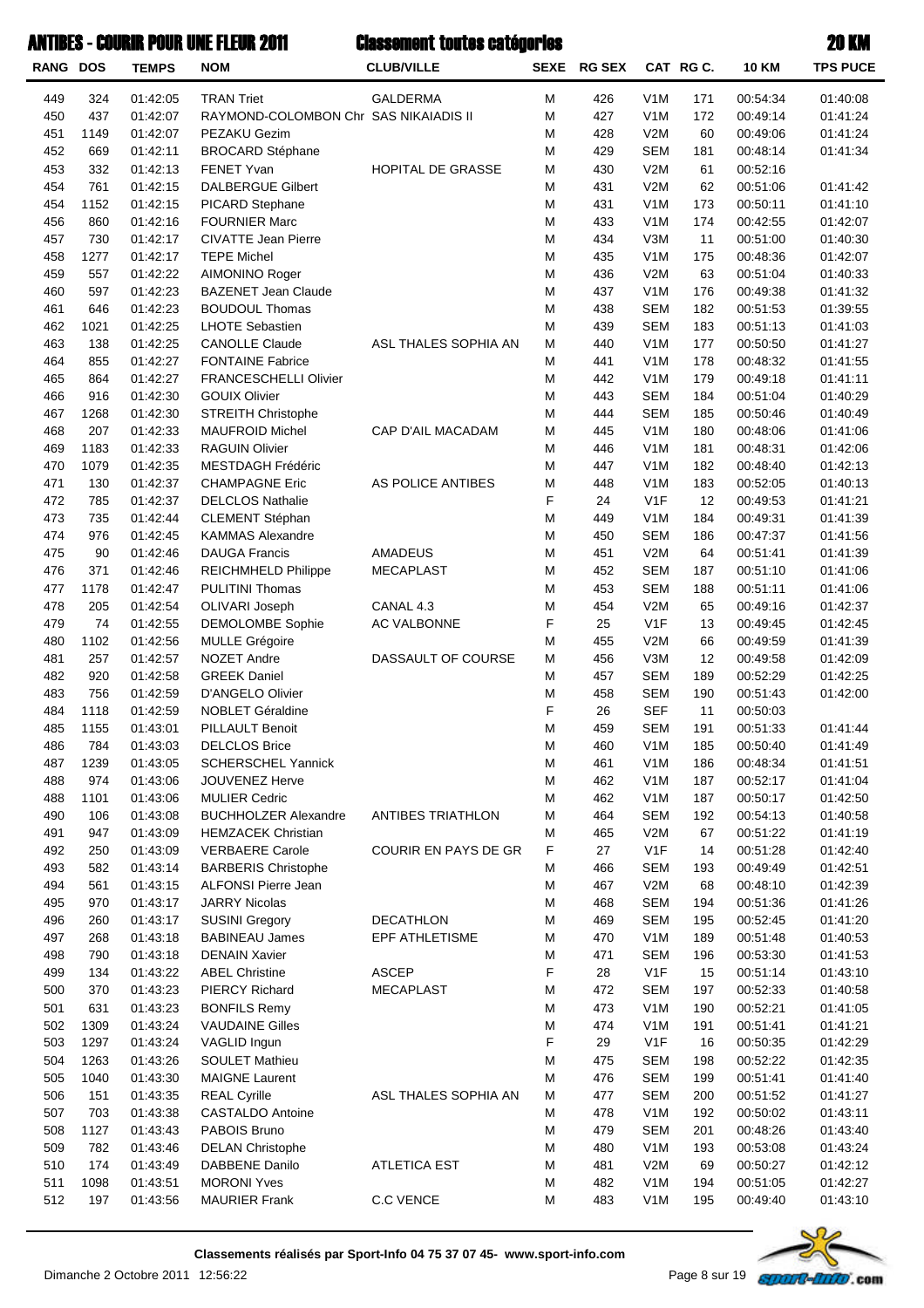| <b>RANG DOS</b> |             | <b>TEMPS</b>         | <b>NOM</b>                                             | <b>CLUB/VILLE</b>       | <b>SEXE</b> | <b>RG SEX</b> |                         | CAT RG C.    | <b>10 KM</b>         | <b>TPS PUCE</b>      |
|-----------------|-------------|----------------------|--------------------------------------------------------|-------------------------|-------------|---------------|-------------------------|--------------|----------------------|----------------------|
| 513             | 656         | 01:43:59             | <b>BOUZIN Jean Marc</b>                                |                         | M           | 484           | V <sub>1</sub> M        | 196          | 00:50:02             | 01:43:03             |
| 514             | 421         | 01:43:59             | <b>PRELLE Olivier</b>                                  | RSI SOPHIA SPORT        | M           | 485           | <b>SEM</b>              | 202          | 00:51:58             | 01:42:58             |
| 515             | 419         | 01:44:00             | PERONA Jean Louis                                      | RSI SOPHIA SPORT        | M           | 486           | V2M                     | 70           | 00:51:59             | 01:43:07             |
| 516             | 634         | 01:44:00             | <b>BONNARD Didier</b>                                  |                         | M           | 487           | V2M                     | 71           | 00:53:25             | 01:43:10             |
| 517             | 843         | 01:44:02             | <b>FERRERI Noel</b>                                    |                         | M           | 488           | V2M                     | 72           | 00:51:38             | 01:42:48             |
| 518             | 73          | 01:44:05             | <b>BASTIAN Herve</b>                                   | AC VALBONNE             | M           | 489           | <b>SEM</b>              | 203          | 00:51:23             | 01:42:38             |
| 519             | 903         | 01:44:06             | <b>GIMENEZ Adeline</b>                                 |                         | F           | 30            | V <sub>1</sub> F        | 17           | 00:50:58             | 01:43:22             |
| 520             | 182         | 01:44:07             | AITTAHAR Sid Ali                                       | BANDE À STEEVE          | M           | 490           | V <sub>1</sub> M        | 197          | 00:51:19             | 01:42:37             |
| 521             | 443         | 01:44:07             | <b>GAGNAIRE THIERRY Thierr</b>                         | SDI                     | M           | 491           | V <sub>1</sub> M        | 198          | 00:46:22             | 01:43:50             |
| 522             | 516         | 01:44:08             | <b>SEKKAT Azzame</b>                                   | TRIATHLON LE CANNET     | M           | 492           | V2M                     | 73           | 00:54:39             | 01:42:38             |
| 523             | 1241        | 01:44:09             | <b>SCHIMMERLING Laurent</b>                            |                         | M           | 493           | V <sub>1</sub> M        | 199          | 00:50:12             | 01:43:19             |
| 524             | 312         | 01:44:11             | <b>TRONCONI Marco</b>                                  | <b>FITLANE</b>          | M           | 494           | V <sub>1</sub> M        | 200          | 00:51:52             | 01:42:08             |
| 525             | 1231        | 01:44:11             | <b>SANY Marylin</b>                                    |                         | F           | 31            | <b>SEF</b>              | 12           | 00:51:39             | 01:43:25             |
| 526             | 1142        | 01:44:11             | <b>PELLIER Guillaume</b>                               |                         | M           | 495           | <b>SEM</b>              | 204          | 00:51:40             | 01:43:24             |
| 527             | 869         | 01:44:17             | <b>FUNEL Jean Patrick</b>                              |                         | M           | 496           | V <sub>1</sub> M        | 201          | 00:49:59             | 01:43:28             |
| 528             | 293         | 01:44:20             | <b>ERB Olivier</b>                                     | <b>FITLANE</b>          | M           | 497           | <b>SEM</b>              | 205          | 00:53:15             | 01:42:18             |
| 529             | 640         | 01:44:21             | <b>BORNARD Sébastien</b>                               |                         | M           | 498           | <b>SEM</b>              | 206          | 00:54:15             | 01:44:04             |
| 530             | 648         | 01:44:24             | <b>BOUGNET Marc</b>                                    |                         | M           | 499           | V <sub>1</sub> M        | 202          | 00:52:08             | 01:42:33             |
| 531             | 1027        | 01:44:25             | <b>LOJOWSKI Nicolas</b>                                |                         | M           | 500           | <b>SEM</b>              | 207          | 00:53:44             | 01:43:18             |
| 532             | 551         | 01:44:26             | NICOLAS Laurent                                        | <b>VIRBAC</b>           | M           | 501           | V <sub>1</sub> M        | 203          | 00:48:56             | 01:44:17             |
| 533             | 233         | 01:44:28             | SOVRAN Claude                                          | CO SAVIGNY SUR ORGE     | M           | 502           | V2M                     | 74           | 00:50:15             | 01:44:03             |
| 534             | 1291        | 01:44:30             | <b>TRENCART Jeremy</b>                                 |                         | M           | 503           | <b>SEM</b>              | 208          | 00:56:41             | 01:41:43             |
| 535             | 1288        | 01:44:30             | <b>TOSELLO Damien</b>                                  |                         | M           | 504           | <b>SEM</b>              | 209          | 00:56:40             | 01:41:44             |
| 536             | 828         | 01:44:38             | <b>ERCOLANELLI Philippe</b>                            |                         | M           | 505           | V <sub>1</sub> M        | 204          | 00:49:41             | 01:42:56             |
| 537             | 773         | 01:44:39             | DAVIN Jean Felix                                       |                         | M           | 506           | V2M                     | 75           | 00:49:01             | 01:44:34             |
| 538             | 850         | 01:44:42             | <b>FLATTET Eric</b>                                    |                         | M           | 507           | V2M                     | 76           | 00:48:57             | 01:44:14             |
| 539             | 346         | 01:44:43             | <b>TAYEB Sofiane</b>                                   | <b>INTEL</b>            | M           | 508           | <b>SEM</b>              | 210          | 00:50:53             | 01:42:31             |
| 540             | 689         | 01:44:45             | <b>CAPANNI Yann</b>                                    |                         | M           | 509           | V <sub>1</sub> M        | 205          | 00:51:14             | 01:42:34             |
| 541             | 783         | 01:44:46             | DELAYE Jean Christophe                                 |                         | M           | 510           | V2M                     | 77           | 00:49:26             | 01:43:54             |
| 542             | 1076        | 01:44:46             | MERLO FLORES Ivan                                      |                         | M           | 511           | <b>SEM</b>              | 211          | 00:51:15             | 01:42:34             |
| 543             | 67          | 01:44:50             | <b>CHABRAN Marilou</b>                                 | <b>AC CANNES</b>        | F           | 32            | V3F                     | $\mathbf{1}$ | 00:49:35             | 01:44:44             |
| 544             | 108         | 01:44:50             | DALMAYRAC Sydney                                       | ANTIBES TRIATHLON       | M           | 512           | V <sub>1</sub> M        | 206          | 00:51:53             | 01:42:43             |
| 545             | 541         | 01:44:54             | SOUTZO Raphael                                         | <b>VEOLIA EAU NICE</b>  | M           | 513           | <b>SEM</b>              | 212          | 00:53:40             | 01:42:50             |
| 546             | 297         | 01:44:54             | <b>GIANA Christian</b>                                 | <b>FITLANE</b>          | M           | 514           | V2M                     | 78           | 00:51:19             | 01:43:34             |
| 547             | 682         | 01:44:57             | <b>CALIXTE Jean Philippe</b>                           |                         | M           | 515           | <b>SEM</b>              | 213          | 00:52:13             | 01:44:02             |
| 548             | 115         | 01:44:59             | MASSOULLE Laurent                                      | ANTIBES TRIATHLON       | M           | 516           | V2M                     | 79           | 00:51:26             | 01:44:52             |
| 549             | 1274        | 01:45:00             | <b>TANCMAN Pascal</b>                                  |                         | M           | 517           | V <sub>1</sub> M        | 207          | 00:52:56             | 01:44:30             |
| 550             | 598         | 01:45:06             | <b>BECHARD Philippe</b>                                |                         | M           | 518           | V <sub>1</sub> M        | 208          | 00:52:38             | 01:42:36             |
| 551             | 588         | 01:45:06             | <b>BARRESI Christophe</b>                              |                         | M           | 519           | V <sub>1</sub> M        | 209          | 00:50:57             | 01:44:30             |
| 552             | 884         | 01:45:07             | <b>GARD Christophe</b>                                 |                         | M           | 520           | V <sub>1</sub> M        | 210          | 00:51:19             | 01:44:44             |
| 553             | 475         | 01:45:08             | LE GAC Christophe                                      | SPIRIDON                | M           | 521           | V <sub>1</sub> M        | 211          | 00:51:56             | 01:44:41             |
| 554             | 851         | 01:45:08             | <b>FLIPO Pierre Alexis</b>                             |                         | M           | 522           | V <sub>1</sub> M        | 212          | 00:51:33<br>00:51:13 | 01:43:26             |
| 555<br>556      | 663<br>1092 | 01:45:09             | <b>BREIDENSTEIN Jean Michel</b><br>MONTPIED Paul Henri |                         | M<br>M      | 523           | V3M<br>V <sub>1</sub> M | 13<br>213    | 00:53:37             | 01:44:34             |
| 557             | 807         | 01:45:14<br>01:45:14 | <b>DJEBALLAH Salem</b>                                 |                         | M           | 524<br>525    | V <sub>1</sub> M        | 214          | 00:48:04             | 01:44:32<br>01:44:37 |
| 558             | 1086        | 01:45:16             | <b>MINIERE Nathalie</b>                                |                         | F           | 33            | V <sub>1</sub> F        | 18           |                      | 01:44:46             |
| 559             | 1228        | 01:45:20             | <b>SANTAINE Gilles</b>                                 |                         | M           | 526           | <b>SEM</b>              | 214          | 00:54:05             | 01:43:00             |
| 560             | 146         | 01:45:24             | <b>HOUETTE Antoine</b>                                 | ASL THALES SOPHIA AN    | M           | 527           | SEM                     | 215          | 00:55:24             | 01:43:14             |
| 561             | 1108        | 01:45:25             | <b>NAIN Philippe</b>                                   |                         | M           | 528           | V2M                     | 80           | 00:50:19             | 01:45:16             |
| 562             | 986         | 01:45:33             | <b>KREMMER Michel</b>                                  |                         | M           | 529           | V2M                     | 81           | 00:51:05             | 01:44:19             |
| 563             | 322         | 01:45:34             | LOUIS Fabienne                                         | GALDERMA                | F           | 34            | V <sub>1</sub> F        | 19           | 00:52:01             | 01:44:05             |
| 564             | 859         | 01:45:35             | FOURNAGE Jean Philippe                                 |                         | M           | 530           | V <sub>1</sub> M        | 215          | 00:47:45             | 01:45:08             |
| 565             | 586         | 01:45:36             | <b>BARGUES Thierry</b>                                 |                         | M           | 531           | V2M                     | 82           | 00:49:59             | 01:44:40             |
| 566             | 560         | 01:45:38             | <b>ALBERT Wilfried</b>                                 |                         | M           | 532           | <b>SEM</b>              | 216          | 00:53:21             | 01:43:18             |
| 567             | 70          | 01:45:44             | <b>LANOY Luc</b>                                       | <b>AC CANNES</b>        | M           | 533           | V <sub>1</sub> M        | 216          | 00:59:23             | 01:44:39             |
| 568             | 508         | 01:45:44             | <b>SERRAT Frederic</b>                                 | THALES ALENIA SPACE     | M           | 534           | V <sub>1</sub> M        | 217          | 00:59:31             | 01:44:38             |
| 569             | 178         | 01:45:45             | <b>LEBEGUE Vincent</b>                                 | AÉROPORTS DE LA CÔT     | M           | 535           | V2M                     | 83           | 00:52:06             | 01:45:25             |
| 570             | 201         | 01:45:49             | <b>DONADEI Bernard</b>                                 | <b>CAISSE D'EPARGNE</b> | M           | 536           | V <sub>1</sub> M        | 218          | 00:50:43             | 01:45:20             |
| 571             | 413         | 01:45:49             | EL FAHMI Kader                                         | RENAULT TRUCK           | M           | 537           | <b>SEM</b>              | 217          | 00:53:27             | 01:44:15             |
| 572             | 862         | 01:45:49             | <b>FRACHISSE Claude</b>                                |                         | M           | 538           | V <sub>1</sub> M        | 219          | 00:54:39             | 01:44:18             |
| 573             | 140         | 01:45:50             | <b>DIERICKX Fabien</b>                                 | ASL THALES SOPHIA AN    | M           | 539           | <b>SEM</b>              | 218          | 00:54:03             | 01:43:42             |
| 574             | 1059        | 01:45:50             | <b>MASQUELIN Patrick</b>                               |                         | M           | 540           | V2M                     | 84           | 00:53:57             | 01:44:25             |
| 575             | 1065        | 01:45:53             | MAXIMILIEN Dorothée                                    |                         | F           | 35            | V <sub>1</sub> F        | 20           | 00:51:42             | 01:45:35             |
| 576             | 992         | 01:45:54             | <b>LAFFONT Karine</b>                                  |                         | F           | 36            | <b>SEF</b>              | 13           | 00:52:30             | 01:45:25             |
|                 |             |                      |                                                        |                         |             |               |                         |              |                      |                      |

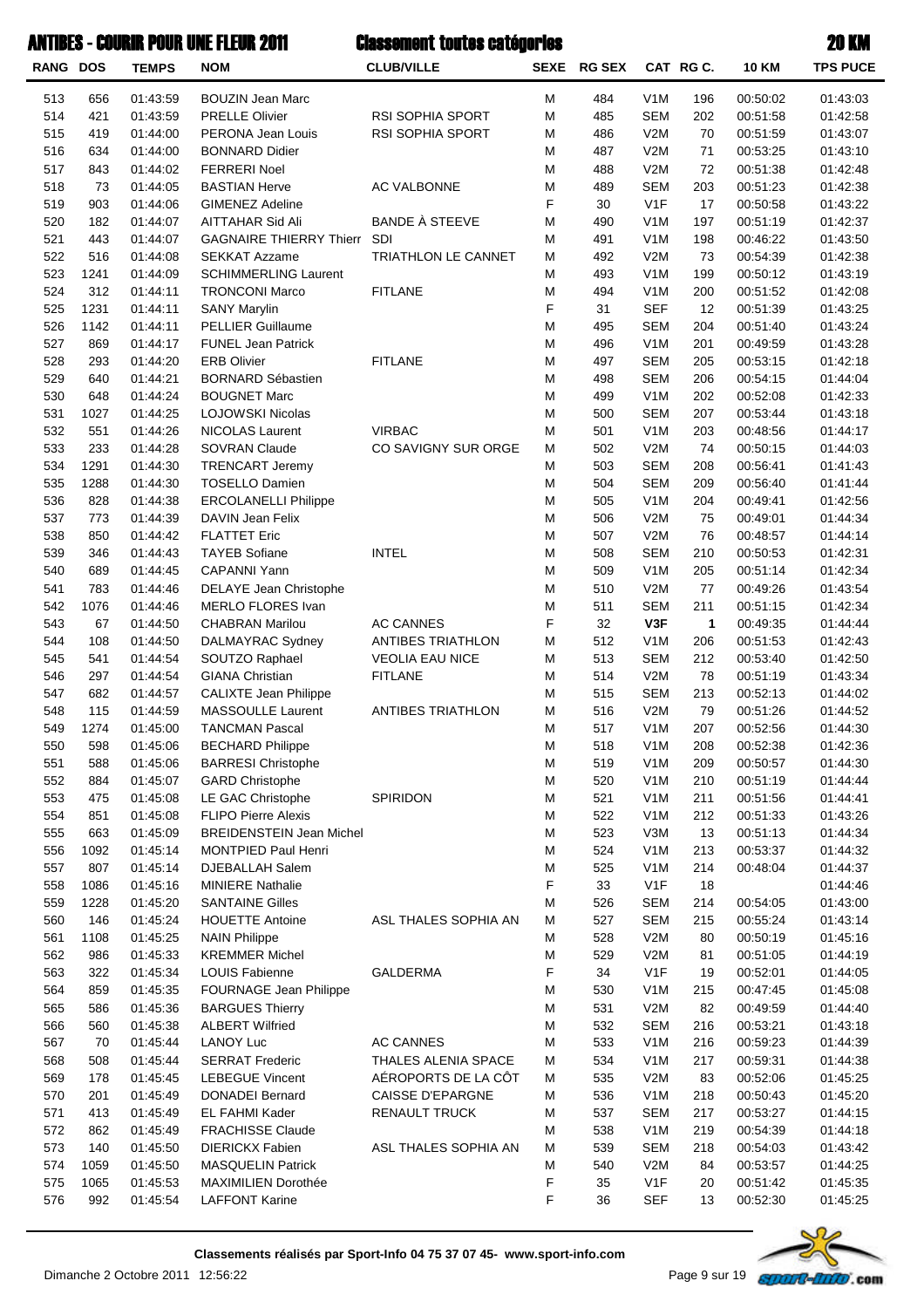| <b>RANG DOS</b> |              | <b>TEMPS</b>         | <b>NOM</b>                                        | <b>CLUB/VILLE</b>          | <b>SEXE</b> | <b>RG SEX</b> |                                | CAT RG C.    | <b>10 KM</b>         | <b>TPS PUCE</b>      |
|-----------------|--------------|----------------------|---------------------------------------------------|----------------------------|-------------|---------------|--------------------------------|--------------|----------------------|----------------------|
| 577             | 984          | 01:45:54             | <b>KOEMLE Yvonne</b>                              |                            | F           | 37            | <b>SEF</b>                     | 14           | 00:53:27             | 01:44:25             |
| 578             | 874          | 01:45:55             | <b>GABRIELLI Mario</b>                            |                            | M           | 541           | V4M                            | $\mathbf{1}$ |                      | 01:45:22             |
| 579             | 1313         | 01:45:56             | <b>VIAL Philippe</b>                              |                            | M           | 542           | V2M                            | 85           | 00:51:38             | 01:45:24             |
| 580             | 275          | 01:45:57             | <b>LACARELLE Francois</b>                         | <b>ERA ANTIBES</b>         | M           | 543           | V <sub>1</sub> M               | 220          | 00:49:41             | 01:45:44             |
| 581             | 483          | 01:45:57             | <b>MINIER Cyrille</b>                             | ST LAURENT TRIATHLO        | M           | 544           | V <sub>1</sub> M               | 221          | 00:53:26             | 01:44:28             |
| 582             | 159          | 01:45:59             | <b>DURAND Franck</b>                              | <b>ASOA</b>                | M           | 545           | <b>SEM</b>                     | 219          | 00:53:28             | 01:44:58             |
| 583<br>584      | 279<br>1342  | 01:46:00<br>01:46:00 | <b>DUFOUR Brice</b><br><b>PAWLIK Michael</b>      | <b>ERICSSON</b>            | M<br>M      | 546<br>547    | <b>SEM</b><br>V <sub>1</sub> M | 220<br>222   | 00:54:57<br>00:52:28 | 01:43:39<br>01:44:27 |
| 585             | 562          | 01:46:06             | ALLAIS Jean Paul                                  |                            | M           | 548           | V3M                            | 14           | 00:52:57             | 01:45:36             |
| 586             | 637          | 01:46:06             | <b>BONNET Olivier</b>                             |                            | M           | 549           | <b>SEM</b>                     | 221          | 00:54:00             | 01:43:45             |
| 587             | 794          | 01:46:06             | DESESSARD Carole                                  |                            | F           | 38            | <b>SEF</b>                     | 15           | 00:54:00             | 01:44:56             |
| 588             | 305          | 01:46:07             | <b>LARUE Sebastien</b>                            | <b>FITLANE</b>             | M           | 550           | V <sub>1</sub> M               | 223          | 00:51:43             | 01:44:50             |
| 589             | 1052         | 01:46:07             | <b>MARQUES Philippe</b>                           |                            | M           | 551           | V <sub>1</sub> M               | 224          | 00:54:23             | 01:44:24             |
| 590             | 87           | 01:46:09             | <b>CARRERE Audrey</b>                             | AMADEUS                    | F           | 39            | <b>SEF</b>                     | 16           | 00:53:19             | 01:44:31             |
| 591             | 304          | 01:46:12             | <b>LAMANNA Pasquale</b>                           | <b>FITLANE</b>             | M           | 552           | V <sub>1</sub> M               | 225          | 00:52:22             | 01:45:42             |
| 592             | 684          | 01:46:13             | <b>CAMILLERI Fabrice</b>                          |                            | M           | 553           | <b>SEM</b>                     | 222          | 00:52:14             | 01:45:59             |
| 593             | 1264         | 01:46:16             | SOW Damien                                        |                            | M           | 554           | V <sub>1</sub> M               | 226          | 00:49:47             | 01:45:27             |
| 594             | 1215         | 01:46:17             | RUDIO Raymond                                     |                            | M           | 555           | V <sub>1</sub> M               | 227          | 00:47:38             | 01:46:08             |
| 595             | 164          | 01:46:17             | <b>ARTAUD Valerie</b>                             | <b>ASPTT NICE</b>          | F           | 40            | <b>SEF</b>                     | 17           | 00:52:44             | 01:45:24             |
| 596             | 1246         | 01:46:21             | <b>SEEMANN Thierry</b>                            |                            | M           | 556           | V2M                            | 86           | 00:51:56             | 01:45:44             |
| 597             | 290          | 01:46:24             | <b>CORBIN Jean Charles</b><br><b>LIVET Didier</b> | <b>FITLANE</b>             | M<br>M      | 557           | <b>SEM</b><br>V <sub>1</sub> M | 223          | 00:54:43             | 01:44:26             |
| 598<br>599      | 1024<br>1270 | 01:46:25<br>01:46:26 | STURNIOLO Lorenzo                                 |                            | M           | 558<br>559    | <b>SEM</b>                     | 228<br>224   | 00:54:23<br>00:52:44 | 01:44:57<br>01:44:54 |
| 600             | 1060         | 01:46:27             | <b>MASSONI Olivier</b>                            |                            | M           | 560           | <b>SEM</b>                     | 225          | 00:52:25             | 01:44:15             |
| 601             | 1090         | 01:46:27             | MONTALBANO Marco                                  |                            | M           | 561           | V <sub>1</sub> M               | 229          | 00:52:04             | 01:45:27             |
| 602             | 414          | 01:46:30             | <b>QUATTRONE Vincent</b>                          | <b>RENAULT TRUCK</b>       | M           | 562           | V <sub>1</sub> M               | 230          | 00:53:38             | 01:44:57             |
| 603             | 1202         | 01:46:31             | <b>ROBERT William</b>                             |                            | M           | 563           | <b>SEM</b>                     | 226          | 00:53:47             | 01:45:34             |
| 604             | 379          | 01:46:32             | <b>SAPONARA Angelo</b>                            | <b>NA</b>                  | M           | 564           | V2M                            | 87           | 00:52:54             | 01:44:41             |
| 605             | 509          | 01:46:35             | <b>SPINELLI Christian</b>                         | THALES ALENIA SPACE        | M           | 565           | V2M                            | 88           | 00:51:03             | 01:45:56             |
| 606             | 1173         | 01:46:38             | PRESTIGIACOMO Jerome                              |                            | M           | 566           | <b>SEM</b>                     | 227          | 00:48:57             | 01:46:22             |
| 607             | 153          | 01:46:38             | <b>THABARD Christophe</b>                         | ASL THALES SOPHIA AN       | M           | 567           | V2M                            | 89           | 00:54:28             | 01:45:07             |
| 608             | 154          | 01:46:39             | <b>THABARD Sylvie</b>                             | ASL THALES SOPHIA AN       | F           | 41            | V <sub>1</sub> F               | 21           | 00:54:28             | 01:45:07             |
| 609             | 225          | 01:46:45             | <b>WIENCEK Xavier</b>                             | CAVIGAL                    | M           | 568           | <b>SEM</b>                     | 228          | 00:53:17             | 01:46:01             |
| 610             | 737          | 01:46:50             | <b>CLERC</b> Serge                                |                            | M           | 569           | V <sub>1</sub> M               | 231          | 00:54:12             | 01:45:45             |
| 611<br>612      | 681<br>958   | 01:46:51<br>01:47:01 | <b>CALIMEZ Franc</b><br><b>HUBIN Delphine</b>     |                            | M<br>F      | 570<br>42     | V <sub>1</sub> M<br><b>SEF</b> | 232<br>18    | 00:49:44<br>00:53:28 | 01:46:47<br>01:45:18 |
| 613             | 1048         | 01:47:03             | <b>MARCHAL Karl</b>                               |                            | M           | 571           | <b>SEM</b>                     | 229          | 00:55:11             | 01:44:30             |
| 614             | 1345         | 01:47:06             | <b>CATTET Stephane</b>                            |                            | M           | 572           | <b>SEM</b>                     | 230          | 00:56:58             | 01:45:20             |
| 615             | 1335         | 01:47:07             | MOUDOUD Mohand                                    |                            | M           | 573           | V2M                            | 90           | 00:52:46             | 01:45:23             |
| 616             | 1250         | 01:47:08             | <b>SENNHAUSER Pascal</b>                          |                            | M           | 574           | V2M                            | 91           | 00:54:16             | 01:45:24             |
| 617             | 440          | 01:47:10             | <b>TUCCINARDI Christian</b>                       | <b>SCHNEIDER AUTOMATIO</b> | M           | 575           | V <sub>1</sub> M               | 233          | 00:51:42             | 01:46:15             |
| 618             | 666          | 01:47:11             | <b>BRIERE Richard</b>                             |                            | M           | 576           | V2M                            | 92           | 00:52:45             | 01:46:35             |
| 619             | 481          | 01:47:12             | <b>RUSSO Pierre</b>                               | SPIRIDON                   | M           | 577           | V3M                            | 15           | 00:54:49             | 01:45:53             |
| 620             | 2801         | 01:47:13             | <b>BATISTIC Frederic</b>                          |                            | M           | 578           | V <sub>1</sub> M               | 234          | 00:53:54             | 01:45:48             |
| 621             | 98           | 01:47:15             | PERRET Jean Philippe                              | AMADEUS                    | M           | 579           | V <sub>1</sub> M               | 235          | 00:52:13             | 01:45:57             |
| 622             | 177          | 01:47:16             | RINALDI Michel                                    | AÉROPORTS DE LA COT        | M           | 580           | V2M                            | 93           | 00:51:49             | 01:46:55             |
| 623             | 86           | 01:47:18             | <b>BOULLY Cyril</b>                               | AMADEUS                    | M           | 581           | V <sub>1</sub> M               | 236          | 00:53:01             | 01:45:37             |
| 624<br>625      | 1298<br>942  | 01:47:20             | <b>VAGNARD Charles</b><br><b>HARO</b> Martine     |                            | M<br>F      | 582<br>43     | V3M<br><b>SEF</b>              | 16           | 00:51:48<br>00:53:20 | 01:46:16             |
| 626             | 184          | 01:47:20<br>01:47:29 | <b>BEAUVIR Pierrick</b>                           | <b>BEAULIEU</b>            | M           | 583           | V <sub>1</sub> M               | 19<br>237    | 00:58:33             | 01:46:10<br>01:45:01 |
| 627             | 604          | 01:47:30             | <b>BELLONE Eric</b>                               |                            | M           | 584           | V <sub>1</sub> M               | 238          | 00:49:48             | 01:46:48             |
| 628             | 670          | 01:47:32             | <b>BRUN Jonathan</b>                              |                            | M           | 585           | <b>SEM</b>                     | 231          | 00:56:40             | 01:44:47             |
| 629             | 1150         | 01:47:32             | PIASECKI Jerome                                   |                            | M           | 586           | <b>SEM</b>                     | 232          | 00:54:25             | 01:45:02             |
| 630             | 856          | 01:47:37             | <b>FORTAS Reza</b>                                |                            | M           | 587           | <b>SEM</b>                     | 233          | 00:54:38             | 01:45:25             |
| 631             | 905          | 01:47:37             | <b>GIOANNI Jean Michel</b>                        |                            | M           | 588           | V <sub>1</sub> M               | 239          | 00:51:34             | 01:46:17             |
| 632             | 459          | 01:47:39             | <b>CHEVALIER Michel</b>                           | SPIRIDON                   | M           | 589           | V2M                            | 94           | 00:53:24             | 01:47:27             |
| 633             | 200          | 01:47:40             | <b>BOEUF André</b>                                | <b>CAISSE D'EPARGNE</b>    | M           | 590           | V2M                            | 95           | 00:52:24             | 01:47:29             |
| 634             | 589          | 01:47:40             | <b>BARRET Claude</b>                              |                            | M           | 591           | V3M                            | 17           | 00:53:51             | 01:45:20             |
| 635             | 1323         | 01:47:40             | <b>ZAKARIAN Alexis</b>                            |                            | M           | 592           | <b>SEM</b>                     | 234          | 00:51:35             | 01:46:36             |
| 636             | 1147         | 01:47:45             | PETRELLA David                                    |                            | M           | 593           | V <sub>1</sub> M               | 240          | 00:56:53             | 01:46:06             |
| 637             | 594          | 01:47:49             | <b>BAUDOIN Dany</b>                               |                            | M           | 594           | V <sub>1</sub> M               | 241          | 00:52:58             | 01:46:28             |
| 638<br>639      | 1245<br>1036 | 01:47:54<br>01:47:55 | <b>SEEMANN Ferreol</b><br><b>MACHETTI Cyril</b>   |                            | M<br>M      | 595<br>596    | <b>ESM</b><br><b>SEM</b>       | 5<br>235     | 00:53:57<br>00:53:06 | 01:47:05<br>01:46:43 |
| 640             | 1123         | 01:47:57             | <b>OLIVI Charles</b>                              |                            | M           | 597           | <b>SEM</b>                     | 236          | 00:53:07             | 01:47:17             |
|                 |              |                      |                                                   |                            |             |               |                                |              |                      |                      |

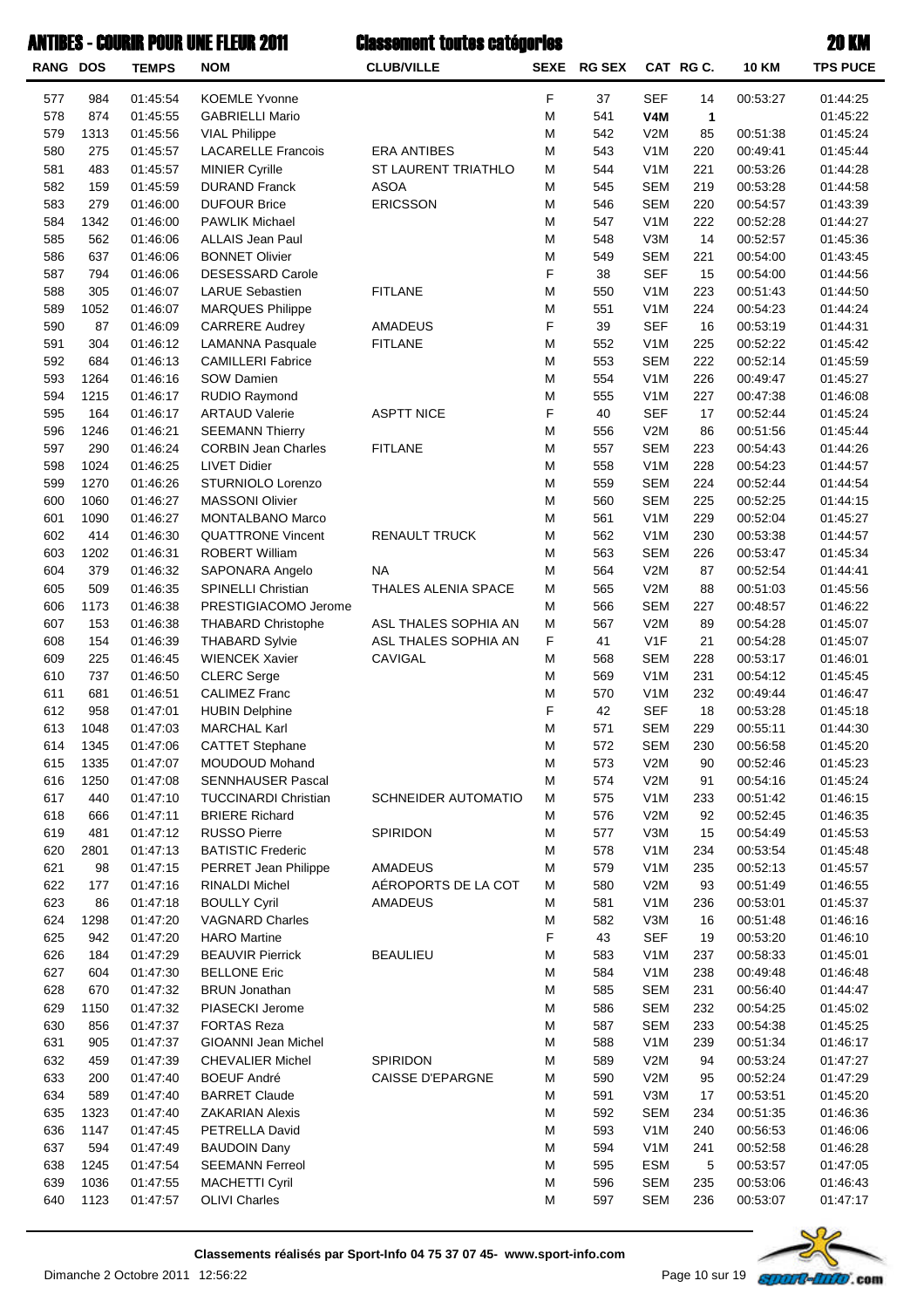| <b>RANG DOS</b> |             | <b>TEMPS</b>         | <b>NOM</b>                                       | <b>CLUB/VILLE</b>         |        | SEXE RG SEX |                                | CAT RG C.    | <b>10 KM</b>         | <b>TPS PUCE</b>      |
|-----------------|-------------|----------------------|--------------------------------------------------|---------------------------|--------|-------------|--------------------------------|--------------|----------------------|----------------------|
| 641             | 1303        | 01:47:58             | <b>VANINI Frederic</b>                           |                           | M      | 598         | V <sub>1</sub> M               | 242          | 00:53:40             | 01:45:53             |
| 642             | 1091        | 01:48:00             | <b>MONTANARI Christian</b>                       |                           | M      | 599         | V2M                            | 96           | 00:51:16             | 01:47:30             |
| 643             | 1153        | 01:48:01             | PICHARDIE Davy                                   |                           | M      | 600         | <b>SEM</b>                     | 237          | 00:56:34             | 01:45:44             |
| 644             | 450         | 01:48:01             | <b>GUILLOT Dominique</b>                         | SPIDIDON                  | M      | 601         | V2M                            | 97           | 00:53:04             | 01:46:55             |
| 645             | 990         | 01:48:03             | LACOUR Jean Philippe                             |                           | M      | 602         | V2M                            | 98           | 00:54:33             | 01:47:25             |
| 646             | 991         | 01:48:03             | <b>LACOUR Laurence</b>                           |                           | F      | 44          | V <sub>1</sub> F               | 22           | 00:54:33             | 01:47:25             |
| 647             | 397         | 01:48:07             | <b>COLLEUIL Herve</b>                            | ORANGE                    | M      | 603         | V <sub>1</sub> M               | 243          | 00:54:52             | 01:46:00             |
| 648             | 563         | 01:48:09             | AMBROSIANI Nicoletta                             |                           | F      | 45          | V <sub>1</sub> F               | 23           | 00:52:54             | 01:46:38             |
| 649             | 445         | 01:48:10             | DE CRUZEL Jehan                                  | <b>SMAC</b>               | M      | 604         | V2M                            | 99           | 00:52:42             | 01:47:16             |
| 650             | 775         | 01:48:13             | DE COLOMBE Sandrine                              |                           | F      | 46          | <b>SEF</b>                     | 20           | 00:53:41             | 01:46:17             |
| 651             | 633         | 01:48:13             | <b>BONNAFFOUX Guillaume</b>                      |                           | M      | 605         | <b>SEM</b>                     | 238          | 00:52:22             | 01:47:56             |
| 652<br>653      | 996         | 01:48:15<br>01:48:19 | <b>LANDAIS Gilles</b><br><b>CUISSET Valérie</b>  | ASL THALES SOPHIA AN      | M<br>F | 606<br>47   | <b>SEM</b><br>V1F              | 239<br>24    | 00:52:47<br>00:54:23 | 01:46:27<br>01:47:07 |
| 654             | 139<br>888  | 01:48:20             | <b>GASSMANN Yannick</b>                          |                           | M      | 607         | <b>SEM</b>                     | 240          | 00:51:30             | 01:47:55             |
| 655             | 408         | 01:48:25             | VAN REES David                                   | PRO BTP                   | M      | 608         | <b>SEM</b>                     | 241          | 00:52:20             | 01:47:53             |
| 656             | 733         | 01:48:26             | <b>CLAUDEL Michael</b>                           |                           | M      | 609         | <b>SEM</b>                     | 242          | 00:53:21             | 01:46:44             |
| 657             | 710         | 01:48:28             | CAU Julien                                       |                           | M      | 610         | <b>SEM</b>                     | 243          | 00:53:54             | 01:46:27             |
| 658             | 893         | 01:48:29             | <b>GAVET Sebastien</b>                           |                           | M      | 611         | V <sub>1</sub> M               | 244          | 00:51:28             | 01:47:55             |
| 659             | 892         | 01:48:30             | <b>GAVET Dominique</b>                           |                           | M      | 612         | V <sub>1</sub> M               | 245          | 00:51:28             | 01:47:53             |
| 660             | 158         | 01:48:30             | <b>CERVONI Viviane</b>                           | <b>ASOA</b>               | F      | 48          | V2F                            | $\mathbf{2}$ | 00:53:32             | 01:47:30             |
| 661             | 767         | 01:48:34             | <b>DANIELE Renan</b>                             |                           | M      | 613         | V2M                            | 100          | 00:54:13             | 01:46:51             |
| 662             | 913         | 01:48:34             | <b>GOEPFERT Alain</b>                            |                           | M      | 614         | V3M                            | 18           | 00:51:22             | 01:47:57             |
| 663             | 258         | 01:48:36             | <b>VIANDAZ Patrick</b>                           | DASSAULT OF COURSE        | M      | 615         | V2M                            | 101          | 00:51:08             | 01:47:40             |
| 664             | 587         | 01:48:39             | <b>BARRAUD Lionel</b>                            |                           | M      | 616         | V <sub>1</sub> M               | 246          | 00:54:27             | 01:47:37             |
| 665             | 1188        | 01:48:44             | <b>RAPARIE Valerie</b>                           |                           | F      | 49          | <b>SEF</b>                     | 21           | 00:55:43             | 01:47:16             |
| 666             | 772         | 01:48:47             | <b>DAVIES Nicholas</b>                           |                           | M      | 617         | V <sub>1</sub> M               | 247          | 00:53:56             | 01:47:02             |
| 667             | 1139        | 01:48:49             | <b>PECRIX Aurore</b>                             |                           | F      | 50          | <b>SEF</b>                     | 22           | 00:54:05             | 01:46:47             |
| 668             | 368         | 01:48:54             | <b>BROUILLARD Olivier</b>                        | <b>MECAPLAST</b>          | M      | 618         | V <sub>1</sub> M               | 248          | 00:55:51             | 01:46:30             |
| 669             | 750         | 01:48:58             | <b>CROLETTO Gianluca</b>                         |                           | M      | 619         | V <sub>1</sub> M               | 249          | 00:53:44             | 01:46:44             |
| 670             | 337         | 01:49:02             | <b>CARREZ Patrice</b>                            | <b>IBM LA GAUDE</b>       | M      | 620         | V2M                            | 102          | 00:49:15             | 01:48:52             |
| 671             | 1020        | 01:49:02             | <b>LEVY Laurent</b>                              |                           | M      | 621         | <b>SEM</b>                     | 244          | 00:52:12             | 01:48:47             |
| 672             | 945         | 01:49:02             | <b>HELLY Loïc</b>                                |                           | M      | 622         | V <sub>1</sub> M               | 250          | 00:51:05             | 01:48:06             |
| 673             | 1292        | 01:49:04             | <b>TRESTOUR Chantal</b>                          |                           | F      | 51          | V2F                            | $\mathbf{3}$ | 00:51:40             | 01:48:55             |
| 674             | 1012        | 01:49:06             | <b>LEJEUNE Thierry</b>                           |                           | M      | 623         | V <sub>1</sub> M               | 251          | 00:51:34             | 01:48:39             |
| 675             | 343         | 01:49:06             | KLINGLER Stephan                                 | <b>INTEL</b>              | M      | 624         | V <sub>1</sub> M               | 252          | 00:52:40             | 01:47:42             |
| 676<br>677      | 1138<br>692 | 01:49:07<br>01:49:08 | PAVARD David<br><b>CARDON Didier</b>             |                           | M<br>M | 625<br>626  | <b>SEM</b><br>V <sub>1</sub> M | 245<br>253   | 00:54:41<br>00:52:31 | 01:48:12<br>01:48:02 |
| 678             | 935         | 01:49:11             | <b>GUILLOT Bertrand</b>                          |                           | M      | 627         | <b>SEM</b>                     | 246          | 00:58:06             | 01:46:19             |
| 679             | 451         | 01:49:15             | <b>BABBINI Michel</b>                            | SPIRIDON                  | M      | 628         | V2M                            | 103          | 00:54:55             | 01:48:51             |
| 680             | 573         | 01:49:15             | <b>AUDIBERT Michel</b>                           |                           | M      | 629         | V2M                            | 104          | 00:54:34             | 01:48:13             |
| 681             | 568         | 01:49:20             | ARMANDO Jean Pierre                              |                           | M      | 630         | V2M                            | 105          | 00:55:44             | 01:47:34             |
| 682             | 490         | 01:49:22             | <b>IUGOVICH Olivier</b>                          | <b>STADE LAURENTIN</b>    | M      | 631         | <b>SEM</b>                     | 247          | 00:49:50             | 01:49:05             |
| 683             | 204         | 01:49:23             | <b>CHIERICO Gilbert</b>                          | CANAL 4.3                 | M      | 632         | V3M                            | 19           | 00:53:57             | 01:48:10             |
| 684             | 453         | 01:49:26             | <b>BARRAL Nathalie</b>                           | SPIRIDON                  | F      | 52          | V <sub>1</sub> F               | 25           | 00:53:25             | 01:49:12             |
| 685             | 965         | 01:49:28             | JACQUIER David                                   |                           | M      | 633         | <b>SEM</b>                     | 248          | 00:54:00             | 01:49:06             |
| 686             | 915         | 01:49:29             | <b>GOMEZ Patrice</b>                             |                           | M      | 634         | V <sub>1</sub> M               | 254          | 00:54:29             | 01:48:41             |
| 687             | 1050        | 01:49:34             | MARINO Stéphane                                  |                           | M      | 635         | <b>SEM</b>                     | 249          | 00:49:51             | 01:48:56             |
| 688             | 348         | 01:49:35             | <b>CASTIEL David</b>                             | JEWISH JOOGERS FOR I      | M      | 636         | V <sub>1</sub> M               | 255          | 00:56:05             | 01:47:48             |
| 689             | 441         | 01:49:35             | <b>ANIORTE Christian</b>                         | <b>SCHNEIDER ELECTRIC</b> | M      | 637         | V2M                            | 106          | 00:53:21             | 01:48:58             |
| 690             | 319         | 01:49:36             | <b>GARNERO Emmanuel</b>                          | <b>GALDERMA</b>           | M      | 638         | V <sub>1</sub> M               | 256          | 00:51:59             | 01:48:38             |
| 691             | 584         | 01:49:36             | <b>BARBIER Yann</b>                              |                           | M      | 639         | <b>SEM</b>                     | 250          | 00:52:32             | 01:47:45             |
| 692             | 837         | 01:49:36             | <b>FAURE Cedric</b>                              |                           | M      | 640         | <b>SEM</b>                     | 251          | 00:53:13             | 01:48:29             |
| 693             | 1279        | 01:49:37             | <b>THOMAS Alexandre</b>                          |                           | M      | 641         | V <sub>1</sub> M               | 257          | 00:52:56             | 01:48:19             |
| 694             | 668         | 01:49:37             | <b>BROCA Olivier</b>                             |                           | M      | 642         | <b>SEM</b>                     | 252          | 00:55:05             | 01:47:11             |
| 695             | 287         | 01:49:37             | <b>BORASCI Bernard</b>                           | <b>FITLANE</b>            | M      | 643         | V2M                            | 107          | 00:50:27             | 01:48:25             |
| 696             | 482         | 01:49:40             | <b>DUNOYER Patrice</b>                           | SPORT ANTIPOLIS MAR       | M      | 644         | V <sub>1</sub> M               | 258          | 00:58:24             | 01:46:52             |
| 697             | 1095        | 01:49:43             | <b>MOREL Pablo</b>                               |                           | M      | 645         | <b>SEM</b>                     | 253          | 00:50:22             | 01:48:37             |
| 698             | 786         | 01:49:44             | <b>DELORME Michel</b>                            |                           | M      | 646         | V3M                            | 20           | 00:53:19             | 01:48:00             |
| 699<br>700      | 515<br>1022 | 01:49:44             | <b>FRACHISSE Daniel</b><br><b>LICETTE Benoit</b> | TRIATHLON LE CANNET       | M      | 647         | V <sub>1</sub> M<br><b>SEM</b> | 259<br>254   | 00:55:16             | 01:48:13             |
| 701             | 930         | 01:49:45<br>01:49:46 | <b>GUILABERT Lionel</b>                          |                           | M      | 648<br>649  | V2M                            | 108          | 00:51:36<br>00:52:32 | 01:49:07<br>01:49:07 |
| 702             | 522         | 01:49:46             | <b>FLINDELL Shirley</b>                          | TRISTARS CANNES           | M<br>F | 53          | V <sub>1</sub> F               | 26           | 00:57:49             | 01:49:35             |
| 703             | 889         | 01:49:46             | <b>GATT Patrick</b>                              |                           | M      | 650         | V2M                            | 109          | 00:53:21             | 01:48:15             |
| 704             | 566         | 01:49:46             | <b>ANQUETIL Marie</b>                            |                           | F      | 54          | V2F                            | 4            | 00:54:16             | 01:48:01             |
|                 |             |                      |                                                  |                           |        |             |                                |              |                      |                      |

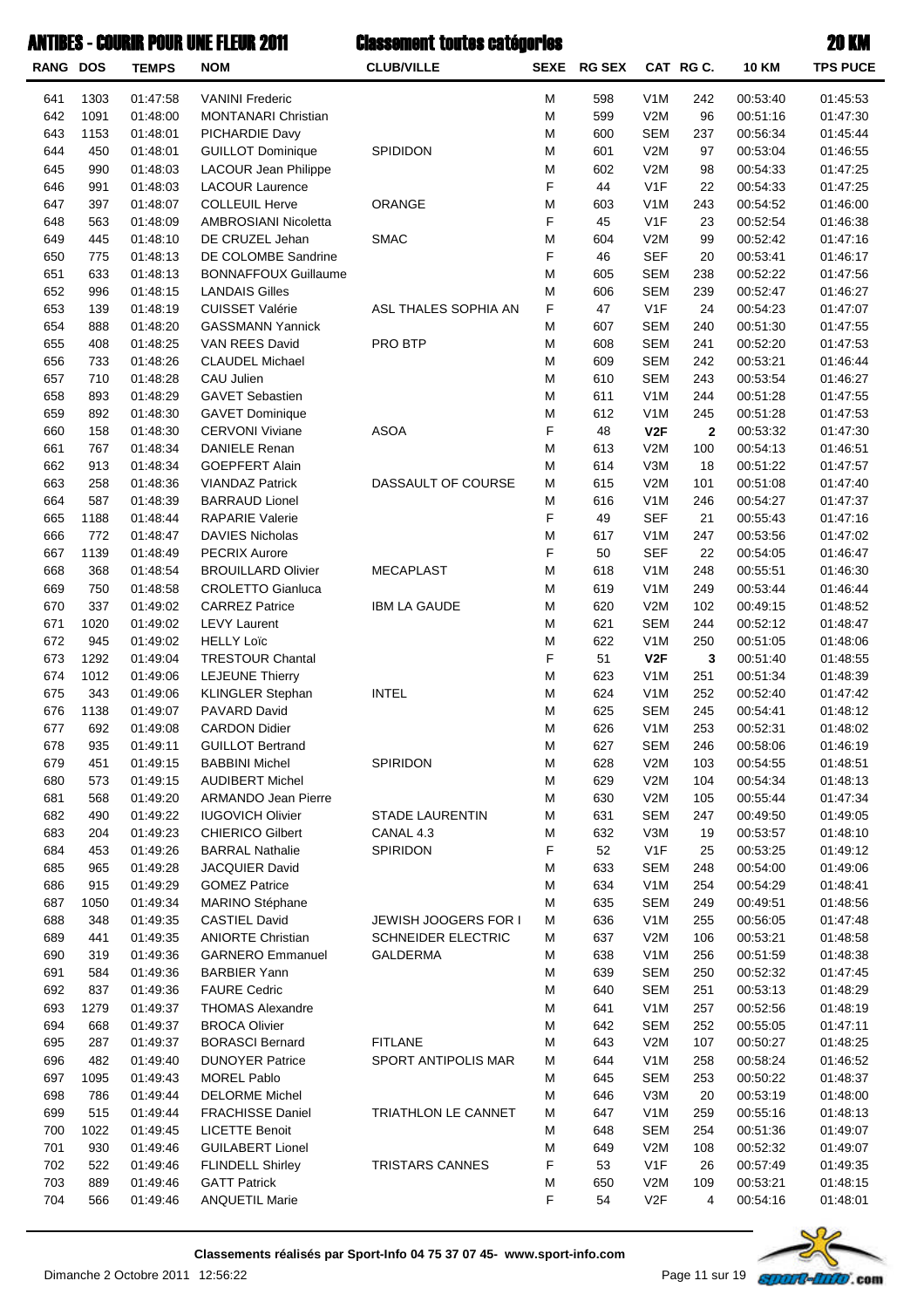| <b>RANG DOS</b> |             | <b>TEMPS</b>         | <b>NOM</b>                                         | <b>CLUB/VILLE</b>              |                  | SEXE RG SEX |                   | CAT RG C.      | <b>10 KM</b>         | <b>TPS PUCE</b>      |
|-----------------|-------------|----------------------|----------------------------------------------------|--------------------------------|------------------|-------------|-------------------|----------------|----------------------|----------------------|
| 705             | 502         | 01:49:46             | <b>BARBAUD Nicolas</b>                             | THALES ALENIA SPACE            | M                | 651         | <b>SEM</b>        | 255            | 01:00:04             | 01:48:23             |
| 706             | 148         | 01:49:47             | <b>IMBERT Alexandra</b>                            | ASL THALES SOPHIA AN           | F                | 55          | <b>SEF</b>        | 23             | 00:55:26             | 01:47:37             |
| 707             | 1029        | 01:49:48             | <b>LOMELLO Remy</b>                                |                                | M                | 652         | V <sub>1</sub> M  | 260            | 00:51:59             | 01:48:03             |
| 708             | 967         | 01:49:57             | <b>JACQUIN Thierry</b>                             |                                | M                | 653         | V <sub>1</sub> M  | 261            | 00:53:27             | 01:49:05             |
| 709             | 747         | 01:49:59             | COTTYN Benjamin                                    |                                | M                | 654         | <b>SEM</b>        | 256            | 00:54:44             | 01:49:01             |
| 710             | 484         | 01:50:00             | <b>NOBAR Martine</b>                               | ST PAUL LA COLLE TRIA          | $\mathsf F$      | 56          | V1F               | 27             | 00:54:39             | 01:48:41             |
| 711             | 1590        | 01:50:00             | LANNEGRAND Jean                                    | <b>AC CANNES</b>               | M                | 655         | V <sub>1</sub> M  | 262            | 00:55:32             | 01:48:56             |
| 712             | 817         | 01:50:01             | <b>DUPONT Daniele</b>                              |                                | $\mathsf F$      | 57          | V <sub>1F</sub>   | 28             | 00:53:39             | 01:49:08             |
| 713             | 72          | 01:50:04             | <b>RAFFO Patrick</b>                               | <b>AC CANNES</b>               | M                | 656         | V <sub>1</sub> M  | 263            | 00:50:01             | 01:48:14             |
| 714             | 1224        | 01:50:05             | <b>SAISON Olivier</b>                              |                                | M                | 657         | V <sub>1</sub> M  | 264            | 00:53:30             | 01:48:01             |
| 715             | 1289        | 01:50:10             | <b>TOUPIE Sebastien</b>                            |                                | M                | 658         | <b>SEM</b>        | 257            | 00:53:59             | 01:48:19             |
| 716             | 309         | 01:50:10             | <b>NGUYEN TUONG Olivier</b>                        | <b>FITLANE</b>                 | M                | 659         | <b>SEM</b>        | 258            | 00:52:27             | 01:48:44             |
| 717             | 1053        | 01:50:10             | <b>MARRO Jean Michel</b>                           |                                | M                | 660         | V2M               | 110            | 00:52:58             | 01:48:44             |
| 718             | 1290        | 01:50:13             | <b>TREMOULET Frédéric</b>                          |                                | M                | 661         | V <sub>1</sub> M  | 265            | 00:51:44             | 01:49:42             |
| 719             | 863         | 01:50:15             | <b>FRACHISSE Gilles</b>                            |                                | M                | 662         | V <sub>1</sub> M  | 266            | 00:55:15             | 01:48:45             |
| 720             | 876         | 01:50:16             | GAIGNEBET-GUBBIOTTI Jo                             |                                | $\mathsf F$      | 58          | V3F               | $\overline{2}$ | 00:52:58             | 01:49:34             |
| 721             | 96          | 01:50:19             | <b>MESLE Cyril</b>                                 | AMADEUS                        | M                | 663         | V <sub>1</sub> M  | 267            | 00:54:03             | 01:48:08             |
| 722             | 1192        | 01:50:20             | <b>RAYNAUD Thierry</b>                             |                                | M<br>${\sf M}$   | 664         | V <sub>1</sub> M  | 268            | 00:53:58             | 01:48:58             |
| 723<br>724      | 1119<br>103 | 01:50:21<br>01:50:22 | <b>NORMANT Frederic</b><br><b>SUAREZ Pascal</b>    | AMADEUS                        | M                | 665<br>666  | V2M<br><b>SEM</b> | 111<br>259     | 00:56:57<br>00:53:24 | 01:48:20<br>01:48:36 |
| 725             | 301         | 01:50:22             | <b>JONACK Rocco</b>                                | <b>FITLANE</b>                 | M                | 667         | V <sub>1</sub> M  | 269            | 00:57:13             | 01:47:36             |
| 726             | 1256        | 01:50:23             | <b>SIMON Eric</b>                                  |                                | M                | 668         | V <sub>1</sub> M  | 270            | 00:54:26             | 01:49:54             |
| 727             | 956         | 01:50:23             | <b>HOORELBECK Olivier</b>                          |                                | M                | 669         | V <sub>1</sub> M  | 271            | 00:56:25             | 01:49:19             |
| 728             | 540         | 01:50:23             | <b>CURTO Guido</b>                                 | <b>VEOLIA EAU NICE</b>         | M                | 670         | <b>SEM</b>        | 260            | 00:53:39             | 01:48:06             |
| 729             | 448         | 01:50:25             | <b>THOMAS Olivier</b>                              | SOPHIA ANTIPOLIS MAR           | M                | 671         | V2M               | 112            | 00:52:03             | 01:49:18             |
| 730             | 1200        | 01:50:25             | <b>RICHARD Daniel</b>                              |                                | M                | 672         | V2M               | 113            | 00:53:25             | 01:49:26             |
| 731             | 908         | 01:50:27             | <b>GIRARD Nathalie</b>                             |                                | $\mathsf F$      | 59          | V <sub>1F</sub>   | 29             | 00:55:48             | 01:48:48             |
| 732             | 995         | 01:50:27             | <b>LALITTE Jean Philippe</b>                       |                                | M                | 673         | V <sub>1</sub> M  | 272            | 00:55:48             | 01:48:47             |
| 733             | 378         | 01:50:29             | <b>HATIER Franck</b>                               | MÉTRO CCF                      | M                | 674         | V <sub>1</sub> M  | 273            | 00:53:16             | 01:49:28             |
| 734             | 1070        | 01:50:31             | <b>MEJIAS Claudine</b>                             |                                | $\mathsf F$      | 60          | V2F               | $\sqrt{5}$     | 00:54:11             | 01:50:07             |
| 735             | 875         | 01:50:32             | GAGLIOLO Jean Luc                                  |                                | M                | 675         | V <sub>1</sub> M  | 274            | 00:53:45             | 01:49:33             |
| 736             | 210         | 01:50:32             | <b>DESSEREY Michel</b>                             | CARREFOUR                      | M                | 676         | V <sub>1</sub> M  | 275            | 00:56:16             | 01:47:51             |
| 737             | 330         | 01:50:37             | <b>SOUMILLAC Frederic</b>                          | <b>HEWLETT PACKARD</b>         | M                | 677         | <b>SEM</b>        | 261            | 00:54:31             | 01:49:30             |
| 738             | 836         | 01:50:38             | <b>FARINA Gerard</b>                               |                                | M                | 678         | V2M               | 114            | 00:55:41             | 01:48:54             |
| 739             | 506         | 01:50:42             | <b>MOUILLE Paul</b>                                | THALES ALENIA SPACE            | M                | 679         | <b>SEM</b>        | 262            | 00:54:37             | 01:49:15             |
| 740             | 676         | 01:50:43             | <b>BUS Leo</b>                                     |                                | M                | 680         | V3M               | 21             | 00:55:57             | 01:49:37             |
| 741             | 1237        | 01:50:43             | SCARPA Jean Mi                                     |                                | M                | 681         | V <sub>1</sub> M  | 276            | 00:52:02             | 01:49:30             |
| 742             | 1132        | 01:50:44             | PAREDES Florent                                    |                                | M                | 682         | V <sub>1</sub> M  | 277            | 00:54:51             | 01:49:05             |
| 743             | 842         | 01:50:44             | FERRARA Jean Pierre                                |                                | M                | 683         | V <sub>1</sub> M  | 278            | 00:57:12             | 01:48:33             |
| 744             | 218         | 01:50:46             | PEROTTI Nicolas                                    | CARREFOUR                      | M                | 684         | <b>SEM</b>        | 263            | 00:59:12             | 01:48:20             |
| 745             | 1184        | 01:50:47             | RAIMONDI Roger                                     |                                | M                | 685         | V2M               | 115            | 00:55:43             | 01:49:02             |
| 746             | 621         | 01:50:48             | <b>BILLY Yann</b>                                  |                                | M                | 686         | V <sub>1</sub> M  | 279            | 00:52:17             | 01:49:21             |
| 747             | 1017        | 01:50:50             | <b>LEPIN Julie</b>                                 |                                | F                | 61          | V <sub>1</sub> F  | 30             | 00:53:39             | 01:50:20             |
| 748             | 1019        | 01:50:55             | <b>LEVY Herve</b>                                  |                                | M                | 687         | <b>SEM</b>        | 264            | 00:53:24             | 01:49:05             |
| 749             | 310         | 01:50:55             | ROBY Magali                                        | <b>FITLANE</b><br><b>INTEL</b> | F                | 62          | <b>SEF</b>        | 24             | 00:52:26             | 01:49:38             |
| 750             | 345<br>262  | 01:50:57             | <b>LEWICKI Alexandre</b><br><b>ICHIR Véronique</b> | <b>DPL RACING</b>              | M<br>$\mathsf F$ | 688<br>63   | <b>SEM</b><br>V1F | 265<br>31      | 00:54:45<br>00:55:12 | 01:49:25             |
| 751<br>752      | 548         | 01:50:58<br>01:51:00 | <b>LEPETIT Nicolas</b>                             | <b>VIRBAC</b>                  | M                | 689         | <b>SEM</b>        | 266            | 00:52:12             | 01:50:04<br>01:48:47 |
| 753             | 1286        | 01:51:03             | <b>TOMASINO Eric</b>                               |                                | M                | 690         | <b>SEM</b>        | 267            | 00:50:13             | 01:50:33             |
| 754             | 739         | 01:51:07             | <b>COHEN Pascal</b>                                |                                | M                | 691         | V <sub>1</sub> M  | 280            | 00:56:11             | 01:49:42             |
| 755             | 680         | 01:51:09             | <b>CALANDO Antoine</b>                             |                                | ${\sf M}$        | 692         | <b>SEM</b>        | 268            | 00:56:32             | 01:50:10             |
| 756             | 839         | 01:51:09             | <b>FAYOLLE Cécile</b>                              |                                | F                | 64          | V1F               | 32             | 00:54:18             | 01:50:11             |
| 757             | 1225        | 01:51:10             | SALUSTIANO José                                    |                                | M                | 693         | V3M               | 22             | 00:54:41             | 01:49:50             |
| 758             | 1008        | 01:51:10             | LE ROUX Vianney                                    |                                | M                | 694         | <b>SEM</b>        | 269            | 00:53:17             | 01:48:40             |
| 759             | 1061        | 01:51:11             | <b>MATE Lucien</b>                                 |                                | M                | 695         | V <sub>1</sub> M  | 281            | 00:55:17             | 01:49:41             |
| 760             | 707         | 01:51:26             | CASTILLO Laurence                                  |                                | F                | 65          | V <sub>1</sub> F  | 33             | 00:53:58             | 01:50:25             |
| 761             | 957         | 01:51:30             | <b>HUBENER Valérie</b>                             |                                | $\mathsf F$      | 66          | V <sub>1</sub> F  | 34             | 00:53:49             | 01:50:14             |
| 762             | 1144        | 01:51:31             | PERRAULT David                                     |                                | M                | 696         | V <sub>1</sub> M  | 282            | 00:52:31             | 01:50:37             |
| 763             | 547         | 01:51:34             | <b>LEMAIRE Fabrice</b>                             | <b>VIRBAC</b>                  | ${\sf M}$        | 697         | V2M               | 116            | 00:55:13             | 01:50:11             |
| 764             | 1082        | 01:51:36             | <b>MEUNIER Benoit</b>                              |                                | M                | 698         | <b>SEM</b>        | 270            | 00:54:01             | 01:49:57             |
| 765             | 904         | 01:51:37             | <b>GIMOND Clotilde</b>                             |                                | F                | 67          | V <sub>1</sub> F  | 35             | 00:57:11             | 01:51:05             |
| 766             | 1109        | 01:51:39             | <b>NAYLOR Paul</b>                                 |                                | M                | 699         | <b>SEM</b>        | 271            | 00:53:43             | 01:49:59             |
| 767             | 299         | 01:51:42             | GOETGHEBEUR Lucien                                 | <b>FITLANE</b>                 | M                | 700         | <b>SEM</b>        | 272            | 00:57:30             | 01:49:16             |
| 768             | 590         | 01:51:43             | <b>BATEMAN Emily</b>                               |                                | F                | 68          | <b>SEF</b>        | 25             | 00:57:23             | 01:49:32             |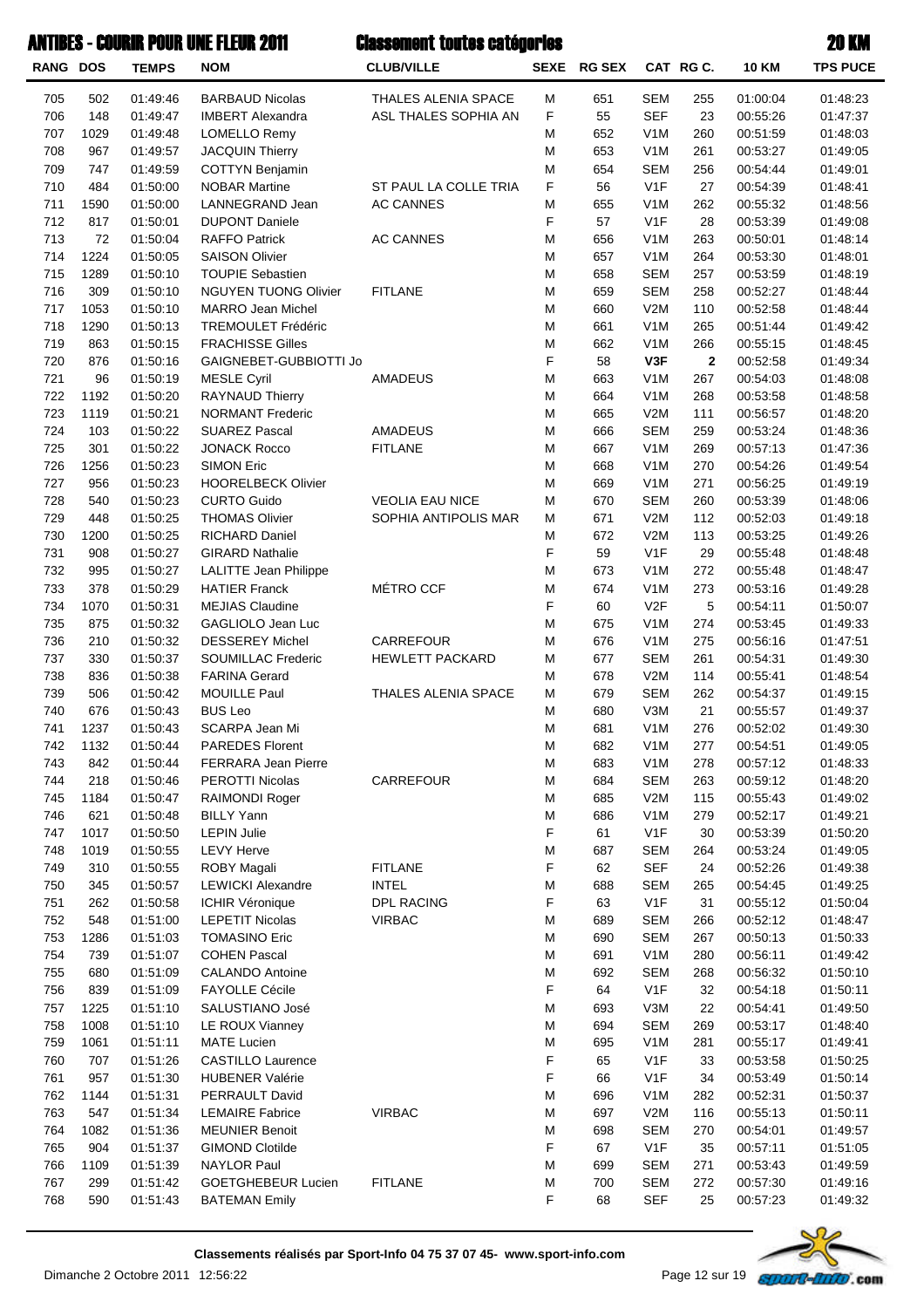| <b>RANG DOS</b> |             | <b>TEMPS</b>         | <b>NOM</b>                                         | <b>CLUB/VILLE</b>         |           | SEXE RG SEX |                                | CAT RG C.             | <b>10 KM</b>         | <b>TPS PUCE</b>      |
|-----------------|-------------|----------------------|----------------------------------------------------|---------------------------|-----------|-------------|--------------------------------|-----------------------|----------------------|----------------------|
| 769             | 1044        | 01:51:44             | <b>MAOUT Patricia</b>                              |                           | F         | 69          | V <sub>2</sub> F               | 6                     | 00:50:07             | 01:51:26             |
| 770             | 940         | 01:51:51             | <b>HAMOU Franck</b>                                |                           | M         | 701         | V <sub>1</sub> M               | 283                   | 00:57:39             | 01:50:03             |
| 771             | 1146        | 01:51:51             | PETITDEMANGE Herve                                 |                           | M         | 702         | V <sub>1</sub> M               | 284                   | 00:54:44             | 01:50:59             |
| 772             | 292         | 01:51:56             | <b>DUPRE Suzelle</b>                               | <b>FITLANE</b>            | F         | 70          | V <sub>1F</sub>                | 36                    | 00:57:34             | 01:49:40             |
| 773             | 641         | 01:51:56             | <b>BOROVIK Anastassia</b>                          |                           | F         | 71          | <b>SEF</b>                     | 26                    | 00:56:06             | 01:49:34             |
| 774             | 466         | 01:51:56             | FERNANDEZ-ROBLES Guy                               | SPIRIDON                  | M         | 703         | V <sub>1</sub> M               | 285                   | 00:56:00             | 01:49:28             |
| 775             | 961         | 01:52:00             | <b>ICART Sylvie</b>                                |                           | F         | 72          | V1F                            | 37                    | 00:56:08             | 01:51:52             |
| 776             | 79          | 01:52:01             | <b>DEROUBAIX Pierre</b>                            | ADEME                     | M         | 704         | <b>SEM</b>                     | 273                   | 00:54:15             | 01:50:22             |
| 777             | 412         | 01:52:02             | <b>CUCCUREDDU Eric</b>                             | <b>RENAULT TRUCK</b>      | M         | 705         | V <sub>1</sub> M               | 286                   | 00:54:04             | 01:50:29             |
| 778             | 1283        | 01:52:05             | <b>TISSERAND Yves</b>                              |                           | M         | 706         | V2M                            | 117                   | 00:51:39             | 01:51:48             |
| 779             | 232         | 01:52:12             | ESTIENNE Jean Luc                                  | CHATEAU SAINTE ROSE       | M         | 707         | V <sub>1</sub> M               | 287                   | 00:59:03             | 01:49:26             |
| 780             | 550         | 01:52:12             | <b>MAHL Philippe</b>                               | <b>VIRBAC</b>             | M         | 708         | V2M                            | 118                   | 00:56:01             | 01:50:35             |
| 781             | 295         | 01:52:13             | <b>GANZAROLLI Sandrine</b>                         | <b>FITLANE</b>            | F         | 73          | V <sub>1F</sub>                | 38                    | 00:55:52             |                      |
| 782             | 909         | 01:52:15             | <b>GIRAULT Stephane</b>                            |                           | M         | 709         | V <sub>1</sub> M               | 288                   | 00:55:18             | 01:50:31             |
| 783             | 84          | 01:52:15             | <b>BALL Chrystelle</b>                             | AMADEUS                   | F         | 74          | <b>SEF</b>                     | 27                    | 00:57:54             | 01:50:12             |
| 784             | 255         | 01:52:17             | LAGARDE Jean                                       | DASSAULT OF COURSE        | M<br>F    | 710         | V2M<br>V2F                     | 119<br>$\overline{7}$ | 00:54:55             | 01:51:20             |
| 785<br>786      | 824<br>954  | 01:52:18             | <b>ELLENA Evelyne</b>                              |                           | M         | 75          | <b>SEM</b>                     | 274                   | 00:52:37             | 01:52:14             |
| 787             | 1191        | 01:52:19<br>01:52:26 | <b>HOELLINGER Lionel</b><br><b>RAYNARD Fabrice</b> |                           | M         | 711<br>712  | V <sub>1</sub> M               | 289                   | 01:00:02<br>00:56:28 | 01:51:12<br>01:50:16 |
| 788             | 607         | 01:52:27             | <b>BENOIT Stephane</b>                             |                           | M         | 713         | V <sub>1</sub> M               | 290                   | 00:50:52             | 01:52:01             |
| 789             | 925         | 01:52:31             | <b>GSTALTER Gregory</b>                            |                           | M         | 714         | V <sub>1</sub> M               | 291                   | 00:58:43             | 01:49:45             |
| 790             | 329         | 01:52:36             | <b>JOURDAIN Thierry</b>                            | <b>HEWLETT PACKARD</b>    | M         | 715         | V <sub>1</sub> M               | 292                   | 00:54:31             | 01:51:30             |
| 791             | 708         | 01:52:37             | <b>CASTILLO Laurent</b>                            |                           | M         | 716         | V <sub>1</sub> M               | 293                   | 00:54:48             | 01:51:43             |
| 792             | 911         | 01:52:42             | <b>GLAPA Gerald</b>                                |                           | M         | 717         | <b>SEM</b>                     | 275                   | 00:56:36             | 01:50:18             |
| 793             | 456         | 01:52:51             | CANU Jo                                            | SPIRIDON                  | M         | 718         | V3M                            | 23                    | 00:53:41             | 01:51:17             |
| 794             | 100         | 01:52:53             | <b>POEY Bertrand</b>                               | AMADEUS                   | M         | 719         | <b>SEM</b>                     | 276                   | 00:55:51             | 01:50:59             |
| 795             | 1580        | 01:52:54             | PARODI Philippe                                    | HOTEL PALAIS DE LA MÉ     | Μ         | 720         | <b>SEM</b>                     | 277                   | 00:56:51             | 01:51:36             |
| 796             | 372         | 01:52:54             | <b>ROCH Anthony</b>                                | <b>MELODY NELSON</b>      | M         | 721         | <b>SEM</b>                     | 278                   | 00:54:21             | 01:50:29             |
| 797             | 1121        | 01:52:57             | <b>NOWITZ Steve</b>                                |                           | M         | 722         | <b>SEM</b>                     | 279                   | 00:55:50             | 01:51:03             |
| 798             | 1266        | 01:52:59             | <b>STEELE Brian</b>                                |                           | M         | 723         | <b>SEM</b>                     | 280                   | 00:54:15             | 01:52:29             |
| 799             | 643         | 01:53:08             | <b>BOSCHARD Jean Luc</b>                           |                           | M         | 724         | V <sub>1</sub> M               | 294                   | 00:55:06             | 01:52:19             |
| 800             | 102         | 01:53:11             | <b>STRAUSS Sabine</b>                              | <b>AMADEUS</b>            | F         | 76          | V1F                            | 39                    | 00:55:00             | 01:52:12             |
| 801             | 285         | 01:53:11             | PELLEGRIN Jeremy                                   | <b>ESVL TRIATHLON</b>     | M         | 725         | <b>SEM</b>                     | 281                   | 00:57:14             | 01:51:33             |
| 802             | 478         | 01:53:12             | MALET VIGNEAUX Veroniqu SPIRIDON                   |                           | F         | 77          | V2F                            | 8                     | 00:54:30             | 01:52:20             |
| 803             | 802         | 01:53:17             | DI LUCCI Jean                                      |                           | M         | 726         | V <sub>1</sub> M               | 295                   | 00:57:51             | 01:51:50             |
| 804             | 738         | 01:53:24             | CLOUET DORVAL Benoit                               |                           | M         | 727         | V <sub>1</sub> M               | 296                   | 00:55:53             | 01:51:36             |
| 805             | 1327        | 01:53:27             | <b>ZONZA Stephane</b>                              |                           | M         | 728         | <b>SEM</b>                     | 282                   | 00:56:28             | 01:51:17             |
| 806             | 638         | 01:53:29             | <b>BONNIN Gilles</b>                               |                           | M         | 729         | V2M                            | 120                   | 00:54:41             | 01:52:25             |
| 807             | 771         | 01:53:29             | DAVID Christian                                    |                           | M         | 730         | V <sub>1</sub> M               | 297                   | 00:56:26             | 01:52:25             |
| 808             | 609         | 01:53:30             | <b>BERENGUER Jean Patrick</b>                      |                           | M         | 731         | V <sub>1</sub> M               | 298                   | 00:55:42             | 01:52:01             |
| 809             | 1258        | 01:53:31             | SIMONIN Jean Marc                                  |                           | M         | 732         | V2M                            | 121                   | 00:54:32             | 01:52:37             |
| 810             | 1093        | 01:53:37             | <b>MOREAU Alexandre</b>                            |                           | M         | 733         | <b>SEM</b>                     | 283                   | 00:54:02             | 01:51:11             |
| 811             | 722         | 01:53:38             | <b>CHAUVET Patrice</b>                             |                           | M         | 734         | V <sub>1</sub> M               | 299                   | 00:55:22             | 01:52:04             |
| 812             | 307         | 01:53:39             | MICHEL Edmond                                      | <b>FITLANE</b>            | M         | 735         | <b>SEM</b>                     | 284                   | 00:53:42             | 01:52:19             |
| 813             | 822         | 01:53:39             | <b>DUVAL Fabien</b>                                |                           | ${\sf M}$ | 736         | <b>ESM</b>                     | 6                     | 00:54:43             | 01:52:50             |
| 814             | 993         | 01:53:40             | <b>LAHOUSSINE Yannick</b>                          |                           | M         | 737         | <b>SEM</b>                     | 285                   | 00:54:57             | 01:52:21             |
| 815             | 959         | 01:53:40             | <b>HURIEZ Jean</b>                                 |                           | M         | 738         | V <sub>1</sub> M               | 300                   | 01:01:06             | 01:53:05             |
| 816             | 795         | 01:53:41             | <b>DESRUELLES François</b>                         |                           | M         | 739         | V <sub>1</sub> M               | 301                   | 00:57:32             | 01:52:31             |
| 817             | 768         | 01:53:41             | DANYACH Jérôme                                     |                           | M         | 740         | V <sub>1</sub> M               | 302                   | 00:55:10             | 01:52:07             |
| 818<br>819      | 369<br>1276 | 01:53:46<br>01:53:53 | <b>HUWER Laurent</b><br><b>TEIXEIRA Francisco</b>  | <b>MECAPLAST</b>          | M<br>M    | 741<br>742  | <b>SEM</b><br>V <sub>1</sub> M | 286<br>303            | 00:57:34<br>00:53:55 | 01:51:20<br>01:53:28 |
| 820             | 416         | 01:53:54             | <b>ANDREO Serge</b>                                | <b>RO CARROS</b>          | M         | 743         | V <sub>1</sub> M               | 304                   | 00:53:50             | 01:53:29             |
| 821             | 1317        | 01:53:56             | <b>VINOT Christian</b>                             |                           | M         | 744         | V3M                            | 24                    | 00:54:34             | 01:53:29             |
| 822             | 455         | 01:53:56             | <b>BAUDON Pierre</b>                               | SPIRIDON                  | M         | 745         | V3M                            | 25                    | 00:53:59             | 01:53:48             |
| 823             | 1134        | 01:53:58             | PASQUETTI Stephane                                 |                           | M         | 746         | V <sub>1</sub> M               | 305                   | 00:52:24             | 01:52:53             |
| 824             | 189         | 01:53:59             | LE STIR Ronan                                      | <b>BEAULIEU TRIATHLON</b> | M         | 747         | V <sub>1</sub> M               | 306                   | 00:55:04             | 01:52:31             |
| 825             | 885         | 01:54:02             | <b>GARREAU Cedric</b>                              |                           | ${\sf M}$ | 748         | <b>SEM</b>                     | 287                   | 00:59:21             | 01:51:54             |
| 826             | 815         | 01:54:04             | <b>DUCLAUX Pascal</b>                              |                           | M         | 749         | V <sub>1</sub> M               | 307                   | 00:52:45             | 01:52:42             |
| 827             | 774         | 01:54:05             | DE COLOMBE Bénédicte                               |                           | F         | 78          | <b>SEF</b>                     | 28                    | 00:55:11             | 01:52:04             |
| 828             | 951         | 01:54:07             | HERVÉ Thierry                                      |                           | M         | 750         | V2M                            | 122                   | 00:52:24             | 01:53:52             |
| 829             | 1272        | 01:54:08             | <b>TAFFINI SPITERI Louis</b>                       |                           | M         | 751         | <b>SEM</b>                     | 288                   | 00:52:57             | 01:53:51             |
| 830             | 187         | 01:54:08             | <b>MO Jean Louis</b>                               | <b>BEAULIEU AC</b>        | ${\sf M}$ | 752         | V2M                            | 123                   | 00:56:24             | 01:53:16             |
| 831             | 1212        | 01:54:10             | ROSTAGNAT Herve                                    |                           | M         | 753         | V2M                            | 124                   | 00:55:59             | 01:52:50             |
| 832             | 338         | 01:54:11             | <b>CLAVERIE Francois</b>                           | <b>IBM LA GAUDE</b>       | M         | 754         | V <sub>1</sub> M               | 308                   | 01:04:22             | 01:51:31             |

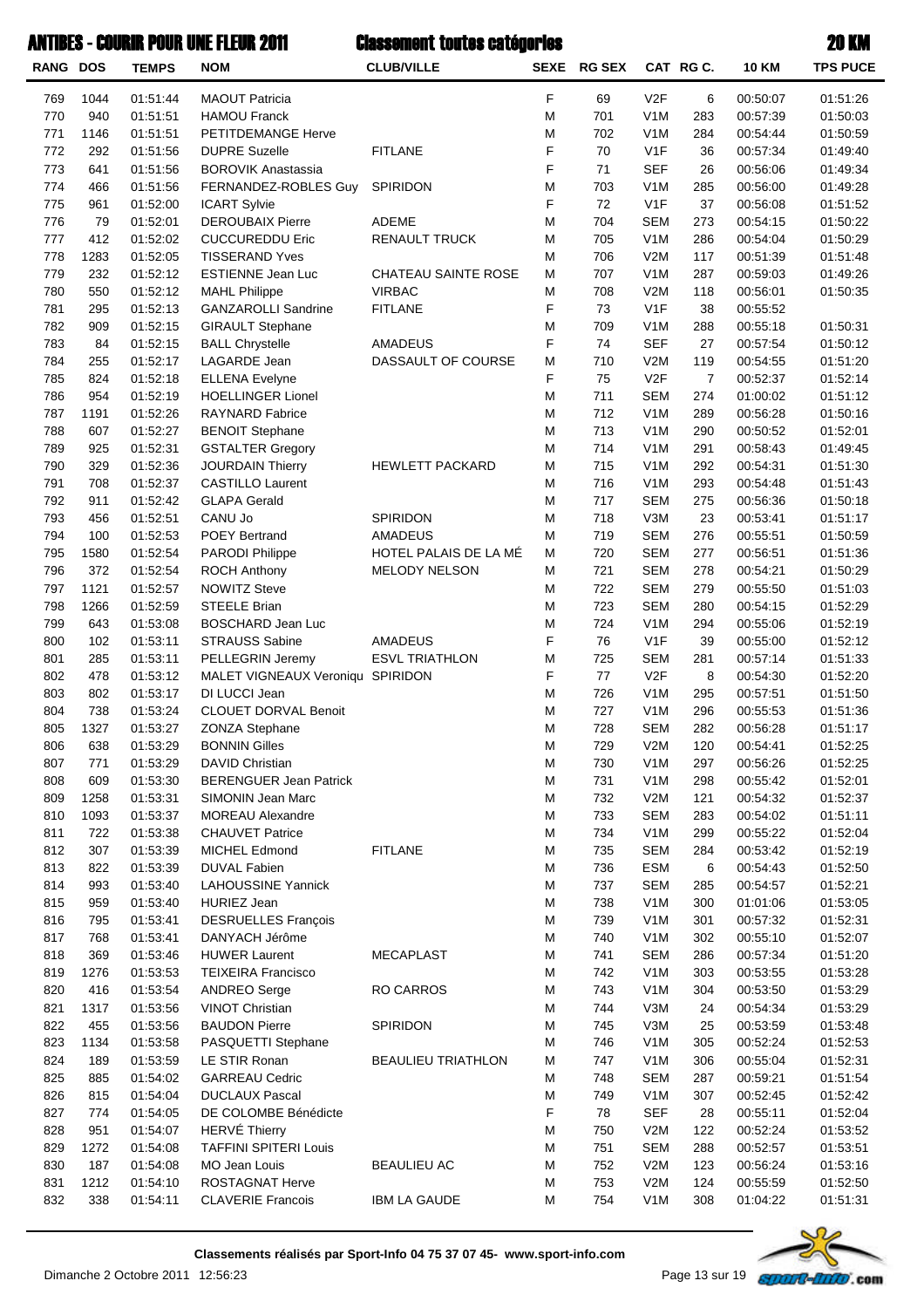|  | <b>ANTIBES - COURIR POUR UNE FLEUR 2011</b> | <b>Classement toutes catégories</b> | 20 KM |
|--|---------------------------------------------|-------------------------------------|-------|
|--|---------------------------------------------|-------------------------------------|-------|

| <b>RANG DOS</b> |             | <b>TEMPS</b>         | <b>NOM</b>                                        | <b>CLUB/VILLE</b>     | <b>SEXE</b> | <b>RG SEX</b> |                                | CAT RG C.  | <b>10 KM</b>         | <b>TPS PUCE</b>      |
|-----------------|-------------|----------------------|---------------------------------------------------|-----------------------|-------------|---------------|--------------------------------|------------|----------------------|----------------------|
| 833             | 544         | 01:54:12             | <b>CASSINI Brigitte</b>                           | <b>VIRBAC</b>         | F           | 79            | V <sub>2F</sub>                | 9          | 00:55:24             | 01:53:19             |
| 834             | 910         | 01:54:16             | <b>GIULIANO Robert</b>                            |                       | M           | 755           | V2M                            | 125        | 00:53:52             | 01:53:10             |
| 835             | 80          | 01:54:20             | <b>GABARDA OLIVA Didier</b>                       | ADEME                 | M           | 756           | V2M                            | 126        | 00:55:00             | 01:53:48             |
| 836             | 1238        | 01:54:28             | <b>SCARPA Vero</b>                                |                       | F           | 80            | V <sub>1</sub> F               | 40         | 00:55:52             | 01:53:16             |
| 837             | 834         | 01:54:28             | FANCIULLI Stephane                                |                       | M           | 757           | V2M                            | 127        | 00:54:54             | 01:53:33             |
| 838             | 1214        | 01:54:30             | <b>ROZERON Denis</b>                              |                       | M           | 758           | V2M                            | 128        | 00:56:33             | 01:53:25             |
| 839             | 693         | 01:54:31             | <b>CARDONNET Robert</b>                           |                       | M           | 759           | <b>SEM</b>                     | 289        | 00:57:16             | 01:52:03             |
| 840             | 683         | 01:54:33             | CALVARESE Dany                                    |                       | F           | 81            | V2F                            | 10         | 00:56:11             | 01:53:17             |
| 841             | 797         | 01:54:34             | <b>DESTENAY Georges</b>                           |                       | M           | 760           | V <sub>1</sub> M               | 309        | 00:55:06             | 01:53:29             |
| 842             | 1136        | 01:54:35             | <b>PAUMIER Nadine</b>                             |                       | F           | 82            | V <sub>2F</sub>                | 11         | 00:56:37             | 01:52:47             |
| 843             | 688         | 01:54:36             | <b>CANU François</b>                              |                       | M           | 761           | V <sub>1</sub> M               | 310        | 00:59:41             | 01:52:44             |
| 844             | 272         | 01:54:36             | <b>CHAPOT Maxime</b>                              | <b>ERA ANTIBES</b>    | M           | 762           | V2M                            | 129        | 00:55:32             | 01:53:12             |
| 845             | 567         | 01:54:41<br>01:54:43 | <b>ARCALINI Alain</b>                             |                       | M<br>M      | 763<br>764    | V <sub>1</sub> M<br><b>SEM</b> | 311        | 00:53:53             | 01:53:35             |
| 846<br>847      | 251<br>1063 | 01:54:44             | <b>PAYET Francois</b><br><b>MAUFOUX Catherine</b> | COV                   | F           | 83            | V1F                            | 290<br>41  | 00:55:38<br>00:55:25 | 01:52:51<br>01:54:24 |
| 848             | 657         | 01:54:46             | BOZZANO Vanessa                                   |                       | F           | 84            | <b>SEF</b>                     | 29         | 00:55:36             | 01:53:02             |
| 849             | 922         | 01:54:50             | <b>GRENIER Jean Claude</b>                        |                       | M           | 765           | V2M                            | 130        | 00:57:58             | 01:53:09             |
| 850             | 983         | 01:54:53             | <b>KOEHLER Gert</b>                               |                       | M           | 766           | V3M                            | 26         | 00:56:29             |                      |
| 851             | 1170        | 01:54:53             | POURCHER Jean                                     |                       | M           | 767           | V3M                            | 27         | 00:57:53             | 01:53:55             |
| 852             | 748         | 01:54:59             | <b>COTTYN Philippe</b>                            |                       | M           | 768           | V <sub>1</sub> M               | 312        | 00:58:04             | 01:54:04             |
| 853             | 1157        | 01:55:00             | PIPONIOTLAROCHE Marion                            |                       | F           | 85            | V <sub>1</sub> F               | 42         | 01:00:54             | 01:52:25             |
| 854             | 231         | 01:55:03             | <b>BERTIN Yann</b>                                | CHATEAU SAINTE ROSE   | M           | 769           | V1M                            | 313        | 00:59:04             | 01:52:18             |
| 855             | 230         | 01:55:04             | <b>BERTIN Aurelie</b>                             | CHATEAU SAINTE ROSE   | F           | 86            | V <sub>1</sub> F               | 43         | 00:59:04             | 01:52:17             |
| 856             | 1110        | 01:55:05             | <b>NEHME Ramsey</b>                               |                       | M           | 770           | V <sub>1</sub> M               | 314        | 00:53:44             | 01:53:26             |
| 857             | 99          | 01:55:05             | PERROT Sebastien                                  | AMADEUS               | M           | 771           | <b>SEM</b>                     | 291        | 00:57:07             | 01:53:07             |
| 858             | 1168        | 01:55:06             | PORTRAT Damien                                    |                       | M           | 772           | <b>SEM</b>                     | 292        | 00:57:07             | 01:53:08             |
| 859             | 1037        | 01:55:06             | MAGNANI Jean Luc                                  |                       | M           | 773           | V2M                            | 131        | 00:58:14             | 01:52:34             |
| 860             | 457         | 01:55:07             | <b>CARMINO Sylvie</b>                             | SPIRIDON              | F           | 87            | V <sub>1</sub> F               | 44         | 00:55:33             | 01:54:33             |
| 861             | 988         | 01:55:07             | <b>LABORDE Guy</b>                                |                       | M           | 774           | V3M                            | 28         | 00:54:47             | 01:55:00             |
| 862             | 1189        | 01:55:13             | RAVANETTI Stéphane                                |                       | M           | 775           | V <sub>1</sub> M               | 315        | 00:57:18             | 01:53:38             |
| 863             | 342         | 01:55:16             | <b>COLLURA Michel</b>                             | <b>INTEL</b>          | M           | 776           | <b>SEM</b>                     | 293        | 00:54:38             | 01:53:04             |
| 864             | 636         | 01:55:20             | <b>BONNAUD Guillaume</b>                          |                       | M           | 777           | <b>SEM</b>                     | 294        | 00:58:25             | 01:53:17             |
| 865             | 882         | 01:55:26             | <b>GARCIA Jerome</b>                              |                       | M           | 778           | <b>SEM</b>                     | 295        | 00:58:07             | 01:53:06             |
| 866             | 1105        | 01:55:33             | MUÑOZ Françoise                                   |                       | F           | 88            | V2F                            | 12         | 00:57:42             | 01:53:40             |
| 867             | 985         | 01:55:44             | <b>KONQUI Philippe</b>                            |                       | M           | 779           | V2M                            | 132        | 00:54:28             | 01:54:31             |
| 868             | 317         | 01:55:46             | <b>SALOMON Pierre Yves</b>                        | FRONT RUNNERS NICE    | M           | 780           | V <sub>1</sub> M               | 316        | 00:58:54             | 01:53:24             |
| 869             | 424         | 01:55:47             | FERSINI Imma                                      | <b>RUNNERS LOANO</b>  | F           | 89            | V3F                            | 3          | 00:57:45             | 01:54:55             |
| 870             | 615         | 01:55:47             | <b>BESSON Jean</b>                                |                       | M           | 781           | V3M                            | 29         | 00:56:30             | 01:54:56             |
| 871             | 564         | 01:55:54             | <b>ANDRIETTI Stephane</b>                         |                       | M           | 782           | V <sub>1</sub> M               | 317        | 00:57:41             | 01:54:20             |
| 872             | 890<br>1133 | 01:55:56             | <b>GAUDIN Romain</b><br><b>PARRADO Franck</b>     |                       | M<br>M      | 783<br>784    | <b>SEM</b><br>V <sub>1</sub> M | 296<br>318 | 00:53:10<br>00:57:42 | 01:55:34             |
| 873<br>874      | 538         | 01:55:59<br>01:56:02 | POMMEL Bernard                                    | <b>USA AUBENAS</b>    | M           | 785           | V2M                            | 133        | 00:55:42             | 01:54:35<br>01:54:07 |
| 875             | 401         | 01:56:09             | <b>BOUNEB Nicole</b>                              | <b>OTL</b>            | F           | 90            | V2F                            | 13         | 00:56:25             | 01:54:27             |
| 876             | 1039        | 01:56:11             | MAHÉ Damien                                       |                       | M           | 786           | <b>SEM</b>                     | 297        | 00:57:51             | 01:54:44             |
| 877             | 649         | 01:56:12             | <b>BOUIGE Isabelle</b>                            |                       | F           | 91            | V <sub>1</sub> F               | 45         | 00:58:43             | 01:54:27             |
| 878             | 591         | 01:56:14             | <b>BAUD Charles Arthur</b>                        |                       | M           | 787           | <b>JUM</b>                     | 3          | 00:59:00             | 01:53:43             |
| 879             | 789         | 01:56:21             | DEMATTEO Benjamin                                 |                       | M           | 788           | <b>SEM</b>                     | 298        | 00:54:23             | 01:55:55             |
| 880             | 927         | 01:56:21             | <b>GUENIN Stephanie</b>                           |                       | F           | 92            | <b>SEF</b>                     | 30         | 00:58:41             | 01:55:54             |
| 881             | 1015        | 01:56:22             | <b>LENFANT Willy</b>                              |                       | M           | 789           | V2M                            | 134        | 00:59:49             | 01:55:15             |
| 882             | 653         | 01:56:27             | <b>BOURGOIN Patricia</b>                          |                       | F           | 93            | V2F                            | 14         | 00:57:12             | 01:54:16             |
| 883             | 428         | 01:56:27             | <b>DUCHAUSSOY Olivier</b>                         | SAINT PAUL LA COLLE T | M           | 790           | <b>SEM</b>                     | 299        | 00:58:14             | 01:54:15             |
| 884             | 572         | 01:56:29             | <b>ASAFTEI Claudiu</b>                            |                       | M           | 791           | <b>SEM</b>                     | 300        | 00:57:01             | 01:54:06             |
| 885             | 840         | 01:56:32             | <b>FERNANDES Fabienne</b>                         |                       | F           | 94            | V <sub>1</sub> F               | 46         | 00:56:51             | 01:55:13             |
| 886             | 452         | 01:56:32             | <b>BACCARD Daniel</b>                             | SPIRIDON              | M           | 792           | V3M                            | 30         | 00:56:07             | 01:54:59             |
| 887             | 298         | 01:56:33             | <b>GIORLA Michel</b>                              | <b>FITLANE</b>        | M           | 793           | V2M                            | 135        | 00:53:35             | 01:55:07             |
| 888             | 1251        | 01:56:36             | <b>SERGI Elena</b>                                |                       | F           | 95            | <b>SEF</b>                     | 31         | 00:54:41             | 01:55:57             |
| 889             | 124         | 01:56:40             | <b>MALICHARD Gilles</b>                           | AS AIR FRANCE         | M           | 794           | V <sub>1</sub> M               | 319        | 00:56:39             | 01:54:50             |
| 890             | 829         | 01:56:42             | <b>ESKENAZI Annouck</b>                           |                       | F           | 96            | <b>SEF</b>                     | 32         | 00:59:20             | 01:54:34             |
| 891             | 1193        | 01:56:42             | RAYNIER Jean Luc                                  |                       | M           | 795           | <b>SEM</b>                     | 301        | 00:59:22             | 01:54:34             |
| 892             | 982         | 01:56:43             | KHAN Zeeshan Ali                                  |                       | M           | 796           | <b>SEM</b>                     | 302        | 00:56:44             | 01:54:53             |
| 893             | 460         | 01:56:43             | <b>CHIERICI Hubert</b>                            | SPIRIDON              | M           | 797           | V2M                            | 136        | 00:59:40             | 01:54:43             |
| 894             | 1252        | 01:56:44             | <b>SERLAN Frederic</b>                            |                       | M           | 798           | <b>SEM</b>                     | 303        | 00:55:54             | 01:55:37             |
| 895             | 143         | 01:56:50             | FRARD Jérôme                                      | ASL THALES SOPHIA AN  | M           | 799           | <b>SEM</b>                     | 304        | 00:58:44             | 01:54:10             |
| 896             | 1143        | 01:56:58             | PEMONGE Philippe                                  |                       | M           | 800           | V <sub>1</sub> M               | 320        | 00:58:21             | 01:55:13             |



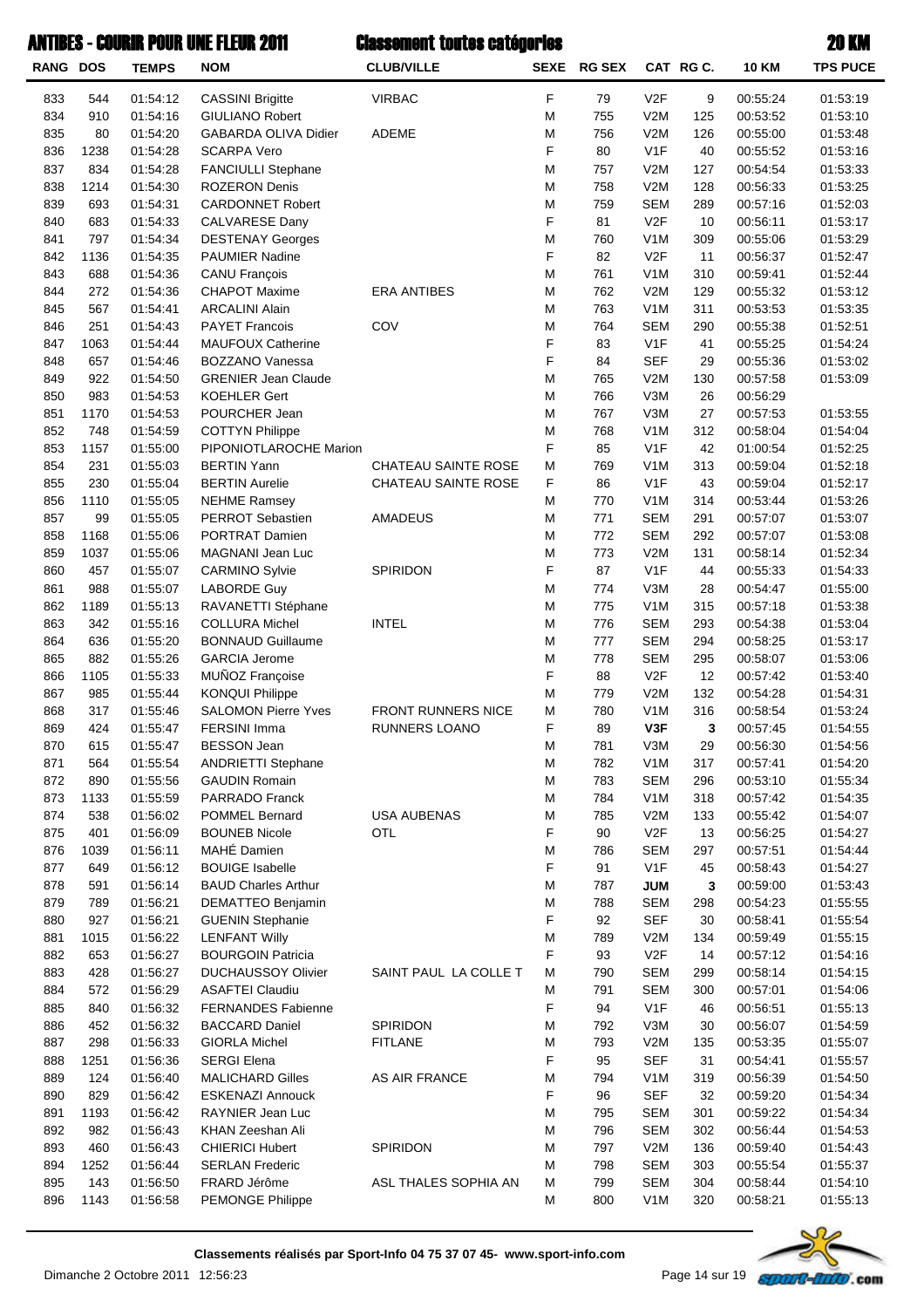| <b>RANG DOS</b> |             | <b>TEMPS</b>         | <b>NOM</b>                                         | <b>CLUB/VILLE</b>        |        | SEXE RG SEX |                                | CAT RGC.              | 10 KM                | <b>TPS PUCE</b>      |
|-----------------|-------------|----------------------|----------------------------------------------------|--------------------------|--------|-------------|--------------------------------|-----------------------|----------------------|----------------------|
| 897             | 741         | 01:57:05             | <b>COLLETIN Guillaume</b>                          |                          | Μ      | 801         | <b>SEM</b>                     | 305                   | 00:56:51             | 01:55:55             |
| 898             | 647         | 01:57:10             | <b>BOUGEANT Celine</b>                             |                          | F      | 97          | <b>SEF</b>                     | 33                    | 01:02:36             | 01:54:34             |
| 899             | 249         | 01:57:12             | <b>RIGAUD Eric</b>                                 | COURIR EN PAYS DE GR     | M      | 802         | <b>SEM</b>                     | 306                   | 00:53:43             | 01:56:33             |
| 900             | 1213        | 01:57:14             | ROUET Philippe                                     |                          | M      | 803         | V2M                            | 137                   | 00:58:50             | 01:54:55             |
| 901             | 274         | 01:57:15             | <b>KRZYSTOFIK Karine</b>                           | <b>ERA ANTIBES</b>       | F      | 98          | <b>SEF</b>                     | 34                    | 00:57:52             | 01:57:01             |
| 902             | 271         | 01:57:15             | <b>BESSID Nadia</b>                                | <b>ERA ANTIBES</b>       | F      | 99          | <b>SEF</b>                     | 35                    | 00:52:24             | 01:56:34             |
| 903             | 185         | 01:57:16             | DEGIOANNI Sébastien                                | <b>BEAULIEU AC</b>       | M      | 804         | <b>SEM</b>                     | 307                   | 00:58:26             | 01:54:30             |
| 904             | 136         | 01:57:20             | <b>AUBRY Stéphanie</b>                             | ASL THALES SOPHIA AN     | F      | 100         | <b>SEF</b>                     | 36                    | 00:59:20             | 01:55:01             |
| 905             | 1165        | 01:57:23             | <b>POMMIER Bernard</b>                             |                          | M      | 805         | V2M                            | 138                   | 00:57:09             | 01:55:52             |
| 906<br>907      | 963<br>1078 | 01:57:24<br>01:57:29 | <b>INNOCENTI Stephen</b><br><b>MESSINA Jacques</b> |                          | M<br>M | 806<br>807  | <b>SEM</b><br>V2M              | 308<br>139            | 00:57:03<br>01:01:17 | 01:55:40<br>01:55:48 |
| 908             | 845         | 01:57:30             | <b>FEVRE William</b>                               |                          | M      | 808         | V <sub>1</sub> M               | 321                   | 00:58:24             | 01:55:46             |
| 909             | 283         | 01:57:32             | <b>HOGA Michelle</b>                               | <b>ESCAPADE</b>          | F      | 101         | V2F                            | 15                    | 00:57:57             | 01:56:08             |
| 910             | 881         | 01:57:33             | <b>GANGEMI Valerie</b>                             |                          | F      | 102         | <b>SEF</b>                     | 37                    | 00:56:50             | 01:55:44             |
| 911             | 358         | 01:57:34             | <b>LORE Pierre</b>                                 | LA BANDE A STEEVE        | M      | 809         | <b>SEM</b>                     | 309                   | 00:54:12             | 01:56:05             |
| 912             | 1281        | 01:57:42             | <b>TIERFOINS Patrick</b>                           |                          | M      | 810         | V <sub>1</sub> M               | 322                   | 00:57:21             | 01:55:34             |
| 913             | 694         | 01:57:53             | <b>CARIA Francois</b>                              |                          | M      | 811         | V2M                            | 140                   | 00:54:47             | 01:57:28             |
| 914             | 577         | 01:57:55             | <b>AUSSEUR Evelyne</b>                             |                          | F      | 103         | V <sub>1</sub> F               | 47                    | 00:56:59             | 01:57:03             |
| 915             | 545         | 01:57:56             | <b>CASSINI Michel</b>                              | <b>VIRBAC</b>            | M      | 812         | V2M                            | 141                   | 00:55:24             | 01:57:01             |
| 916             | 1023        | 01:57:56             | <b>LIONNE Bruno</b>                                |                          | M      | 813         | V <sub>1</sub> M               | 323                   | 00:57:27             | 01:57:13             |
| 917             | 179         | 01:58:05             | <b>MAURICE Patrick</b>                             | AÉROPORTS DE LA CÔT      | M      | 814         | V <sub>1</sub> M               | 324                   | 00:54:16             | 01:57:45             |
| 918             | 610         | 01:58:08             | <b>BERMOND Jean Claude</b>                         |                          | M      | 815         | V3M                            | 31                    | 00:56:09             | 01:57:59             |
| 919             | 721         | 01:58:09             | <b>CHARPIN Eric</b>                                |                          | M      | 816         | V <sub>1</sub> M               | 325                   | 00:53:46             | 01:57:38             |
| 920             | 661         | 01:58:10             | <b>BREARD Arnaud</b>                               |                          | M      | 817         | <b>SEM</b>                     | 310                   | 00:53:28             | 01:56:00             |
| 921             | 1047        | 01:58:11             | <b>MARCHAIS Christian</b>                          |                          | M      | 818         | V2M                            | 142                   | 01:01:35             | 01:56:18             |
| 922             | 95          | 01:58:11             | <b>MARMANN Heinz</b>                               | <b>AMADEUS</b>           | M      | 819         | V <sub>1</sub> M               | 326                   | 00:58:13             | 01:56:57             |
| 923             | 870         | 01:58:13             | <b>GAAGAA Yasmina</b>                              |                          | F      | 104         | V <sub>1</sub> F               | 48                    | 00:56:13             | 01:56:13             |
| 924             | 706         | 01:58:15             | <b>CASTELLI Olivier</b>                            |                          | M      | 820         | <b>SEM</b>                     | 311                   | 00:56:59             | 01:55:37             |
| 925             | 1069        | 01:58:18             | <b>MEDINA Jean Louis</b>                           |                          | M      | 821         | V2M                            | 143                   | 00:53:14             | 01:57:09             |
| 926<br>927      | 619<br>180  | 01:58:21<br>01:58:26 | <b>BILLI Frédéric</b><br><b>GASPARRO Martine</b>   | <b>BAC</b>               | M<br>F | 822<br>105  | V2M<br>V3F                     | 144<br>$\overline{4}$ | 00:57:51<br>00:57:27 | 01:56:54<br>01:56:52 |
| 928             | 61          | 01:58:27             | SAFFAR Rachid                                      | 06ETANCHE                | M      | 823         | V <sub>1</sub> M               | 327                   | 01:04:21             | 01:57:21             |
| 929             | 1336        | 01:58:28             | <b>LAFOND Magali</b>                               |                          | F      | 106         | V <sub>1</sub> F               | 49                    | 00:56:47             | 01:57:15             |
| 930             | 886         | 01:58:36             | <b>GASIGLIA Bertrand</b>                           |                          | M      | 824         | <b>SEM</b>                     | 312                   | 01:01:42             | 01:56:08             |
| 931             | 849         | 01:58:36             | <b>FILLOT Catherine</b>                            |                          | F      | 107         | <b>SEF</b>                     | 38                    | 00:58:57             | 01:56:40             |
| 932             | 396         | 01:58:38             | <b>VITTEAUT Geraldine</b>                          | ONN TRI                  | F      | 108         | <b>SEF</b>                     | 39                    | 00:57:30             | 01:56:33             |
| 933             | 518         | 01:58:39             | PASQUIS Pascal                                     | TRIATHLON PAYS DE GR     | M      | 825         | V <sub>1</sub> M               | 328                   | 00:56:47             | 01:57:48             |
| 934             | 263         | 01:58:42             | PROUST Robert                                      | <b>DPL RACING</b>        | M      | 826         | V <sub>1</sub> M               | 329                   | 00:59:28             | 01:56:12             |
| 935             | 273         | 01:58:44             | <b>COUSIN Estelle</b>                              | <b>ERA ANTIBES</b>       | F      | 109         | <b>SEF</b>                     | 40                    | 00:57:52             | 01:58:31             |
| 936             | 1310        | 01:58:46             | <b>VEAUTE Mireille</b>                             |                          | F      | 110         | V <sub>1</sub> F               | 50                    | 00:59:48             | 01:56:25             |
| 937             | 156         | 01:58:46             | <b>CALECA Audrey</b>                               | <b>ASOA</b>              | F      | 111         | <b>SEF</b>                     | 41                    | 00:57:21             | 01:57:59             |
| 938             | 291         | 01:58:47             | <b>DALLMER Laurence</b>                            | <b>FITLANE</b>           | F      | 112         | V <sub>1</sub> F               | 51                    | 00:59:10             | 01:57:12             |
| 939             | 109         | 01:58:51             | <b>DURERO Claudine</b>                             | ANTIBES TRIATHLON        | F      | 113         | V <sub>2</sub> F               | 16                    | 01:01:54             | 01:56:42             |
| 940             | 116         | 01:58:51             | <b>MOREAU Philippe</b>                             | <b>ANTIBES TRIATHLON</b> | M      | 827         | V2M                            | 145                   | 01:01:54             | 01:56:16             |
| 941             | 691         | 01:58:53             | <b>CAPRICCI Mylene</b>                             |                          | F      | 114         | V <sub>1</sub> F               | 52                    | 00:59:37             | 01:56:40             |
| 942             | 651         | 01:58:54             | <b>BOUIN Kevin</b>                                 |                          | M      | 828         | <b>ESM</b>                     | $\overline{7}$        | 01:02:50             | 01:57:17             |
| 943             | 896         | 01:59:03             | <b>GERARD Eric</b>                                 |                          | М      | 829         | V <sub>1</sub> M               | 330                   | 00:55:51             | 01:58:30             |
| 944             | 809         | 01:59:12             | DOGLIOTTI Stéphane                                 |                          | M      | 830         | V <sub>1</sub> M               | 331                   | 01:00:12             | 01:57:19             |
| 945<br>946      | 759<br>505  | 01:59:16             | <b>DAKICHE David</b><br><b>MORILLON Laurent</b>    | THALES ALENIA SPACE      | M<br>M | 831         | <b>SEM</b><br>V <sub>1</sub> M | 313<br>332            | 01:00:43<br>00:54:40 | 01:57:54             |
| 947             | 1103        | 01:59:18<br>01:59:26 | <b>MULLER Didier</b>                               |                          | М      | 832<br>833  | V <sub>1</sub> M               | 333                   | 01:02:33             | 01:58:30<br>01:58:03 |
| 948             | 788         | 01:59:29             | <b>DEMARQUE Pierre</b>                             |                          | M      | 834         | V2M                            | 146                   | 00:57:45             | 01:58:03             |
| 949             | 928         | 01:59:38             | <b>GUIBORA Emmanuel</b>                            |                          | M      | 835         | V <sub>1</sub> M               | 334                   | 00:58:08             | 01:57:42             |
| 950             | 989         | 01:59:39             | <b>LACOMBE Laurent</b>                             |                          | M      | 836         | V <sub>1</sub> M               | 335                   | 00:59:59             | 01:57:38             |
| 951             | 697         | 01:59:39             | <b>CARLIER Dorothee</b>                            |                          | F      | 115         | V <sub>1</sub> F               | 53                    | 01:00:42             | 01:57:17             |
| 952             | 758         | 01:59:41             | DAKHLAOUI Brahim                                   |                          | M      | 837         | V <sub>1</sub> M               | 336                   | 00:55:44             | 01:59:14             |
| 953             | 359         | 01:59:42             | <b>LUTZ Sonia</b>                                  | LA BANDE A STEEVE        | F      | 116         | V <sub>2</sub> F               | 17                    | 00:59:43             | 01:58:30             |
| 954             | 625         | 01:59:43             | <b>BODINO Mireille</b>                             |                          | F      | 117         | V <sub>1</sub> F               | 54                    | 00:59:45             |                      |
| 955             | 1260        | 01:59:44             | <b>SMEESTERS Laurent</b>                           |                          | M      | 838         | V <sub>1</sub> M               | 337                   | 00:57:17             | 01:57:41             |
| 956             | 1056        | 01:59:45             | <b>MARTINET Valerie</b>                            |                          | F      | 118         | V <sub>1</sub> F               | 55                    | 01:00:42             | 01:57:23             |
| 957             | 1253        | 01:59:48             | SERVE Éric                                         |                          | M      | 839         | V2M                            | 147                   | 00:56:56             | 01:58:59             |
| 958             | 351         | 01:59:54             | <b>SCOFFIER Thierry</b>                            | <b>KONE</b>              | M      | 840         | <b>SEM</b>                     | 314                   | 01:00:14             | 01:57:11             |
| 959             | 1287        | 01:59:55             | <b>TORRE Audrey</b>                                |                          | F      | 119         | <b>SEF</b>                     | 42                    | 01:00:37             | 01:58:45             |
| 960             | 1265        | 01:59:56             | STABILE Gérald                                     |                          | M      | 841         | <b>SEM</b>                     | 315                   | 01:00:33             | 01:58:44             |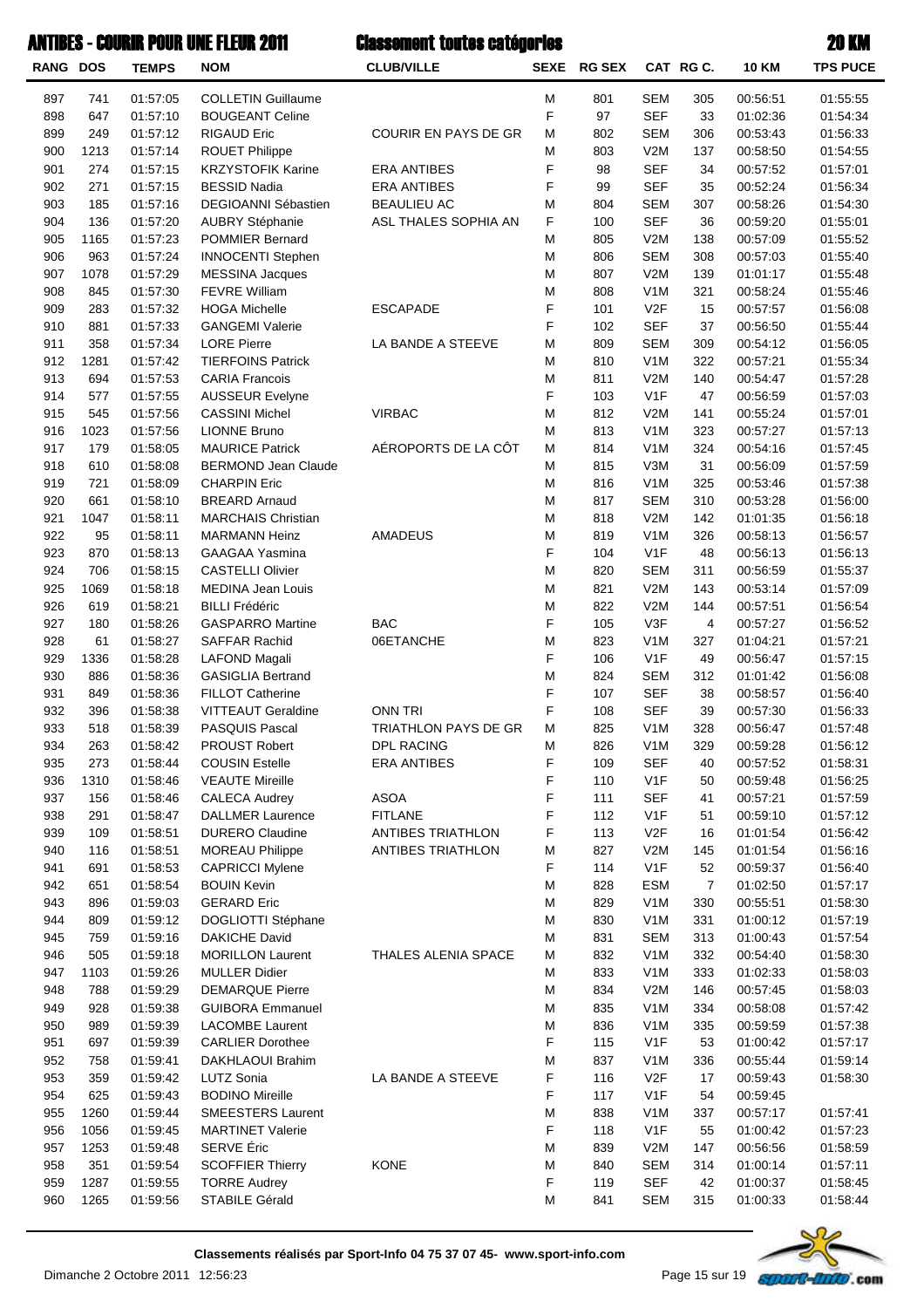|                 |      |              | <b>ANTIBES - COURIR POUR UNE FLEUR 2011</b> | <b>Classement toutes catégories</b> |             |               |                  |           |              | 20 KM           |
|-----------------|------|--------------|---------------------------------------------|-------------------------------------|-------------|---------------|------------------|-----------|--------------|-----------------|
| <b>RANG DOS</b> |      | <b>TEMPS</b> | <b>NOM</b>                                  | <b>CLUB/VILLE</b>                   | <b>SEXE</b> | <b>RG SEX</b> |                  | CAT RG C. | <b>10 KM</b> | <b>TPS PUCE</b> |
| 961             | 223  | 01:59:56     | <b>SCHIES Pierre</b>                        | CAVIGAL                             | M           | 842           | V <sub>1</sub> M | 338       | 00:59:22     | 01:59:06        |
| 962             | 376  | 02:00:00     | <b>BALLATORE Silvi</b>                      | <b>MICHELIN</b>                     | F           | 120           | V1F              | 56        | 01:00:08     | 01:57:44        |
| 963             | 265  | 02:00:01     | <b>GLORIA Pellegrino</b>                    | <b>DRAGONERO</b>                    | F           | 121           | V1F              | 57        | 01:00:08     | 01:57:45        |
| 964             | 66   | 02:00:04     | <b>BEGLIA Jean Louis</b>                    | <b>AC CANNES</b>                    | M           | 843           | V3M              | 32        | 00:59:52     | 01:57:36        |
| 965             | 695  | 02:00:16     | <b>CARLETTI Daniel</b>                      |                                     | M           | 844           | V <sub>1</sub> M | 339       | 01:00:44     | 01:57:36        |
| 966             | 169  | 02:00:17     | <b>ROLLE Muriel</b>                         | <b>ASPTT NICE</b>                   | F           | 122           | V2F              | 18        | 00:57:10     | 02:00:02        |
| 967             | 1148 | 02:00:19     | PEYRUCHAT Christophe                        |                                     | M           | 845           | V <sub>1</sub> M | 340       | 01:00:45     | 01:57:39        |
| 968             | 872  | 02:00:21     | <b>GABAY Ari</b>                            |                                     | M           | 846           | <b>SEM</b>       | 316       | 00:58:29     | 01:58:29        |
| 969             | 1169 | 02:00:22     | <b>POURCHER Françoise</b>                   |                                     | F           | 123           | V3F              | 5         | 00:59:11     | 01:59:24        |
| 970             | 1089 | 02:00:29     | <b>MONOT Mathieu</b>                        |                                     | M           | 847           | <b>SEM</b>       | 317       | 00:54:08     | 01:58:43        |
| 971             | 420  | 02:00:32     | POMMEREUL Mireille                          | <b>RSI SOPHIA SPORT</b>             | F           | 124           | V <sub>1F</sub>  | 58        | 00:59:52     | 01:58:41        |
| 972             | 987  | 02:00:41     | <b>LABARTHE Gilbert</b>                     |                                     | M           | 848           | V3M              | 33        | 00:58:13     | 01:59:39        |
| 973             | 1172 | 02:00:45     | <b>PREAU Karine</b>                         |                                     | F           | 125           | V <sub>1F</sub>  | 59        | 01:04:32     | 01:58:03        |
| 974             | 1122 | 02:00:48     | O'LEARY Darren                              |                                     | M           | 849           | <b>SEM</b>       | 318       | 00:59:40     | 01:59:31        |
| 975             | 93   | 02:01:00     | <b>GUITTARD Olivier</b>                     | <b>AMADEUS</b>                      | M           | 850           | V <sub>1</sub> M | 341       | 00:57:49     | 01:58:32        |
| 976             | 731  | 02:01:08     | <b>CLAESSENS Sergio</b>                     |                                     | M           | 851           | V2M              | 148       | 00:56:58     | 02:00:24        |
| 977             | 1195 | 02:01:11     | <b>REVERTE Daniel</b>                       |                                     | M           | 852           | V <sub>1</sub> M | 342       | 00:59:20     | 01:59:15        |
| 978             | 659  | 02:01:17     | <b>BRATOVIL Eric</b>                        |                                     | M           | 853           | V <sub>1</sub> M | 343       | 00:56:09     | 02:00:44        |
| 979             | 1229 | 02:01:19     | <b>SANTARELLI Monique</b>                   |                                     | F           | 126           | V3F              | 6         | 00:59:33     | 02:00:07        |
| 980             | 946  | 02:01:24     | <b>HEMERY Frederic</b>                      |                                     | M           | 854           | <b>SEM</b>       | 319       | 01:01:17     | 01:58:45        |
| 981             | 406  | 02:01:31     | <b>RICCI Stefania</b>                       | PONENTE TRIATHLON B                 | F           | 127           | <b>SEF</b>       | 43        | 01:01:38     | 01:59:38        |
| 982             | 754  | 02:01:35     | <b>CYPRES Marie Christine</b>               |                                     | F           | 128           | V2F              | 19        | 00:57:59     | 02:01:07        |
| 983             | 726  | 02:01:39     | <b>CHIOSI Xavier</b>                        |                                     | M           | 855           | <b>SEM</b>       | 320       | 00:56:17     | 01:59:52        |
| 984             | 1205 | 02:01:42     | ROCHELLE Cyrille                            |                                     | M           | 856           | <b>SEM</b>       | 321       | 01:02:54     | 02:00:13        |
| 985             | 729  | 02:01:42     | <b>CITERIN Pascal</b>                       |                                     | M           | 857           | V <sub>1</sub> M | 344       | 01:02:55     | 02:00:14        |
| 986             | 1321 | 02:01:52     | <b>WERY Pierre</b>                          |                                     | M           | 858           | <b>SEM</b>       | 322       | 00:55:06     | 02:01:31        |
| 987             | 261  | 02:01:53     | FRESIA Jocelyne                             | <b>DPL RACING</b>                   | F           | 129           | V1F              | 60        | 00:57:01     | 02:01:24        |
| 988             | 1180 | 02:02:00     | QUEVENARD Agnes                             |                                     | F           | 130           | V1F              | 61        | 01:04:11     | 02:00:45        |
| 989             | 469  | 02:02:11     | <b>GAUCH Chantal</b>                        | SPIRIDON                            | F           | 131           | V2F              | 20        | 00:56:52     | 02:01:08        |
| 990             | 823  | 02:02:18     | <b>DUVAL Gaetan</b>                         |                                     | M           | 859           | <b>SEM</b>       | 323       | 00:56:29     | 02:01:30        |
| 991             | 1262 | 02:02:20     | <b>SORIANO Denis</b>                        |                                     | M           | 860           | V2M              | 149       | 00:59:02     | 02:01:58        |
| 992             | 439  | 02:02:21     | <b>PAYEN Patrick</b>                        | <b>SBM</b>                          | M           | 861           | V <sub>1</sub> M | 345       | 00:56:50     | 02:00:12        |
| 993             | 953  | 02:02:22     | <b>HOCHSTRASSER Thierry</b>                 |                                     | M           | 862           | V <sub>1</sub> M | 346       | 00:55:52     | 02:01:48        |
| 994             | 208  | 02:02:23     | <b>TOMATIF Raymond</b>                      | CAP D'AIL MACADAM                   | M           | 863           | V3M              | 34        | 00:59:01     | 02:01:22        |
| 995             | 667  | 02:02:32     | <b>BRISCHEN Karine</b>                      |                                     | F           | 132           | <b>SEF</b>       | 44        | 01:01:00     | 02:01:12        |
| 996             | 826  | 02:02:33     | <b>EPURE Stefan</b>                         |                                     | M           | 864           | V <sub>1</sub> M | 347       | 00:52:23     | 02:01:00        |
| 997             | 288  | 02:02:36     | <b>BRIAS Claire</b>                         | <b>FITLANE</b>                      | F           | 133           | <b>SEF</b>       | 45        | 01:01:41     | 02:00:10        |
| 998             | 438  | 02:02:47     | <b>VIANO Serge</b>                          | <b>SAS NIKAIADIS II</b>             | M           | 865           | V <sub>1</sub> M | 348       | 00:55:04     | 02:02:03        |
| 999             | 97   | 02:02:47     | <b>MEYER Christophe</b>                     | AMADEUS                             | M           | 866           | V <sub>1</sub> M | 349       | 00:57:05     | 02:01:33        |
| 1000            | 1120 | 02:02:48     | <b>NOVELLAS Nicolas</b>                     |                                     | M           | 867           | <b>SEM</b>       | 324       | 00:56:42     | 02:01:39        |
| 1001            | 1156 | 02:02:57     | <b>PINCK Sophie</b>                         |                                     | F           | 134           | V <sub>1</sub> F | 62        | 01:01:02     | 02:01:38        |
| 1002            | 377  | 02:02:59     | LOUAULT Lyliane                             | MINES SPORT VALBONN                 | F           | 135           | V <sub>2</sub> F | 21        | 00:58:38     | 02:01:25        |
| 1003            | 952  | 02:03:00     | <b>HEULLUY Hélène</b>                       |                                     | F           | 136           | <b>SEF</b>       | 46        | 01:01:37     | 02:00:55        |
| 1004            | 479  | 02:03:02     | <b>MARTIN Philippe</b>                      | SPIRIDON                            | M           | 868           | V2M              | 150       | 01:00:31     | 02:00:26        |
| 1005            | 530  | 02:03:03     | SIMO Christian                              | US CAGNES ATHLETISM                 | M           | 869           | V <sub>2</sub> M | 151       | 00:56:19     | 02:02:58        |
| 1006            | 943  | 02:03:06     | <b>HEINTZE Anja</b>                         |                                     | F           | 137           | <b>SEF</b>       | 47        | 01:03:15     | 02:01:56        |
| 1007            | 764  | 02:03:06     | <b>DANDREY Guillaume</b>                    |                                     | M           | 870           | V <sub>1</sub> M | 350       | 00:59:17     | 02:01:14        |
| 1008            | 220  | 02:03:10     | <b>CHEVROLLIER Audrey</b>                   | CAVIGAL                             | F           | 138           | <b>SEF</b>       | 48        | 01:01:43     | 02:01:44        |
| 1009            | 1124 | 02:03:13     | OLIVIE Joséfa                               |                                     | F           | 139           | V <sub>1</sub> F | 63        | 00:58:25     | 02:02:15        |
| 1010            | 1196 | 02:03:16     | <b>REY Eveline</b>                          |                                     | F           | 140           | V <sub>1</sub> F | 64        | 01:00:08     | 02:01:48        |
| 1011            | 537  | 02:03:21     | <b>LAURO Franck</b>                         |                                     | M           | 871           | <b>SEM</b>       | 325       | 01:01:39     | 02:00:24        |
| 1012            | 517  | 02:03:22     | <b>LEENKNEGT Chantal</b>                    | TRIATHLON PAYS DE GR                | F           | 141           | V2F              | 22        | 01:00:32     | 02:02:31        |

1013 1221 02:03:34 SABATIER Henry 351 01:02:06 02:02:25 1014 1332 02:03:38 JOLY Catherine F 142 V1F 65 01:00:51 02:02:21 1015 674 02:03:41 BUISSON Michel 152 02:01:23 M 073 V2M 152 01:00:53 02:01:23 1016 559 02:03:42 ALAGIA Luc 352V1MM 00:54:54874 02:03:27 1017 1068 02:03:51 MECHTA Nessim 353 00:57:56 02:03:07 1018 1074 02:03:55 MERLE Richard 354 01:00:45 02:01:15 1019 1243 02:03:58 SCHMUCKER Franck 377 M 877 SEM 326 00:57:57 02:02:54 1020 468 02:04:00 FRANCISCI Simon SPIRIDON M 878 V3M 35 01:03:04 02:02:12 1021 474 02:04:05 HAK Jean Pierre SPIRIDON M 879 V2M 153 01:00:19 02:02:18 1022 894 02:04:07 GENET Claudine 66 11:00:28 02:01:54 1023 141 02:04:07 DURBAN Marine ASL THALES SOPHIA AN F 144 SEF 49 00:57:26 02:03:53 1024 1131 02:04:10 PAOLINO Alfred 154 154 00:59:54 02:01:28

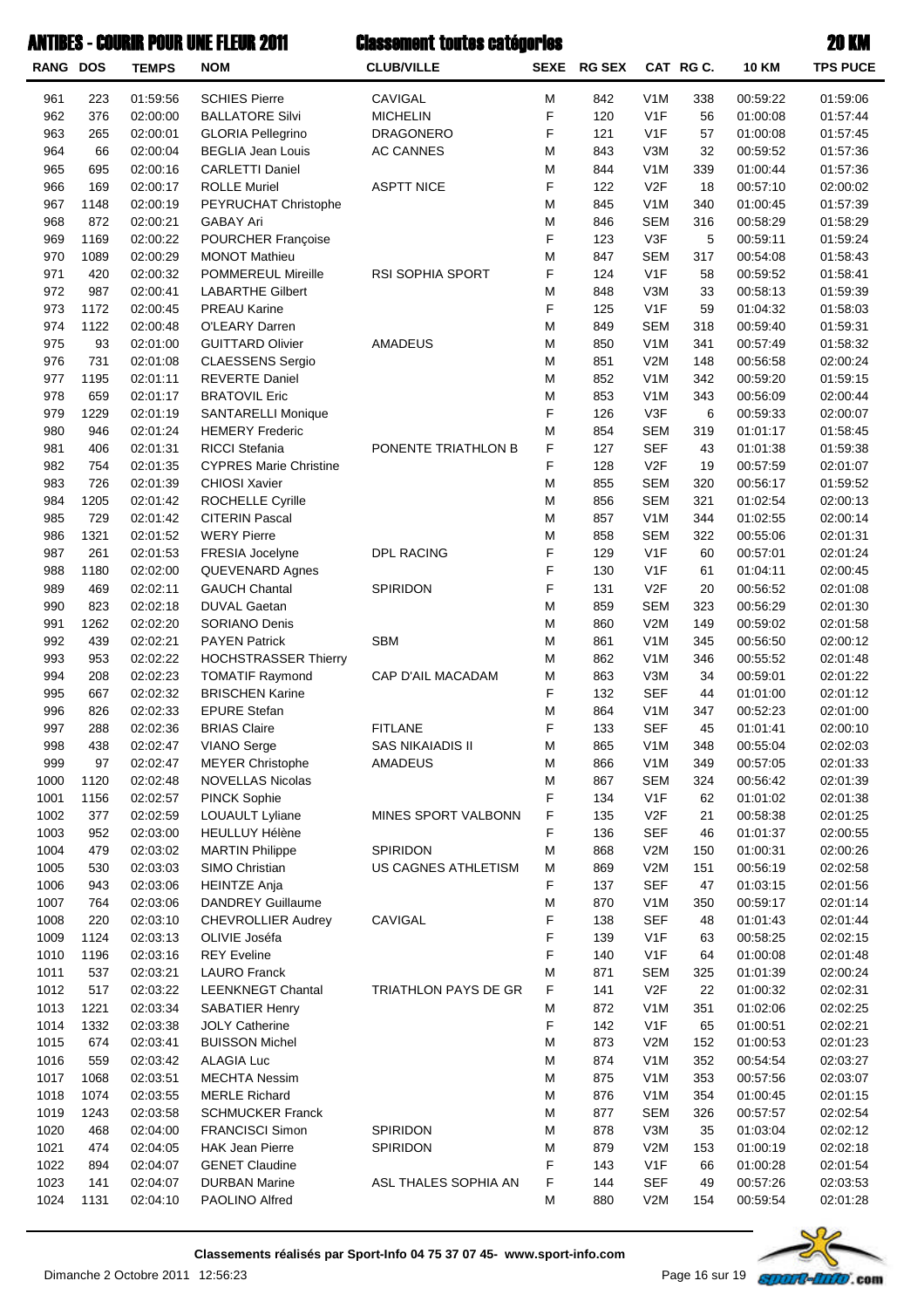| <b>RANG DOS</b> |              | <b>TEMPS</b>         | <b>NOM</b>                                     | <b>CLUB/VILLE</b>    | <b>SEXE</b> | <b>RG SEX</b> |                         | CAT RGC.       | <b>10 KM</b>         | <b>TPS PUCE</b>      |
|-----------------|--------------|----------------------|------------------------------------------------|----------------------|-------------|---------------|-------------------------|----------------|----------------------|----------------------|
| 1025            | 1220         | 02:04:17             | RUZZI Dino                                     |                      | M           | 881           | V1M                     | 355            | 00:55:46             | 02:03:07             |
| 1026            | 571          | 02:04:23             | ARRIBAS André                                  |                      | M           | 882           | <b>SEM</b>              | 327            | 01:01:24             | 02:03:05             |
| 1027            | 1312         | 02:04:24             | <b>VESSIER Eric</b>                            |                      | M           | 883           | V1M                     | 356            | 00:59:32             | 02:02:42             |
| 1028            | 1275         | 02:04:26             | <b>TEGNY Aurelien</b>                          |                      | M           | 884           | <b>SEM</b>              | 328            | 00:58:51             | 02:02:17             |
| 1029            | 1125         | 02:04:27             | OPREA Mirela                                   |                      | F           | 145           | <b>SEF</b>              | 50             | 01:02:48             | 02:02:04             |
| 1030            | 858          | 02:04:31             | <b>FOULON Stephane</b>                         |                      | M           | 885           | <b>SEM</b>              | 329            | 01:05:53             | 02:02:09             |
| 1031            | 713          | 02:04:31             | <b>CAUTAIN Olivier</b>                         |                      | M           | 886           | <b>SEM</b>              | 330            | 01:05:53             | 02:02:08             |
| 1032            | 68           | 02:04:38             | LAFOND Jocelyne                                | <b>AC CANNES</b>     | F           | 146           | V3F                     | $\overline{7}$ | 00:58:57             | 02:04:21             |
| 1033            | 798          | 02:04:40             | <b>DEUR Laetitia</b>                           |                      | F           | 147           | <b>SEF</b>              | 51             | 01:01:52             | 02:03:10             |
| 1034            | 877          | 02:04:44             | <b>GAINON Leslie</b>                           |                      | F           | 148           | <b>SEF</b>              | 52             | 01:03:54             | 02:02:07             |
| 1035            | 461          | 02:04:45             | <b>CHRISTOPHE Laurent</b>                      | <b>SPIRIDON</b>      | M           | 887           | V2M                     | 155            | 00:57:17             | 02:03:29             |
| 1036            | 879          | 02:04:51             | <b>GALLIANO BONDURAND AI</b>                   |                      | F           | 149           | <b>SEF</b>              | 53             | 01:01:20             | 02:03:07             |
| 1037            | 980          | 02:04:52             | <b>KERMARREC Delphine</b>                      |                      | F           | 150           | V <sub>1</sub> F        | 67             | 00:59:46             | 02:02:40             |
| 1038            | 1055         | 02:04:54             | <b>MARTINET David</b>                          |                      | M           | 888           | V <sub>1</sub> M        | 357            | 01:00:41             | 02:02:32             |
| 1039            | 76           | 02:04:55             | <b>QUATANNENS Brigitte</b>                     | AC VALBONNE          | F           | 151           | V3F                     | 8              | 00:59:34             | 02:02:47             |
| 1040            | 1129         | 02:04:57             | PALERMI Odile                                  |                      | F           | 152           | V <sub>1</sub> F        | 68             | 01:01:02             | 02:04:00             |
| 1041            | 720<br>122   | 02:05:14             | <b>CHARDIET Jean Pierre</b>                    |                      | M<br>F      | 889           | V2M<br>V <sub>2</sub> F | 156<br>23      | 01:02:22<br>01:00:05 | 02:03:33             |
| 1042<br>1043    | 751          | 02:05:15<br>02:05:17 | <b>MELKI</b> Farida<br><b>CUENOT Bryann</b>    | ARKOPHARMA           | M           | 153<br>890    | <b>SEM</b>              | 331            | 00:56:30             | 02:03:05<br>02:04:16 |
| 1044            | 743          | 02:05:19             | <b>COLSON Pierre</b>                           |                      | M           | 891           | V2M                     | 157            | 01:00:00             | 02:04:20             |
| 1045            | 1320         | 02:05:26             | <b>VOURIOT Ludovic</b>                         |                      | M           | 892           | V <sub>1</sub> M        | 358            | 00:57:55             | 02:04:47             |
| 1046            | 704          | 02:05:34             | <b>CASTEJON Charlotte</b>                      |                      | F           | 154           | <b>SEF</b>              | 54             | 01:00:54             | 02:03:15             |
| 1047            | 320          | 02:05:47             | <b>HELLY Myriam</b>                            | <b>GALDERMA</b>      | F           | 155           | <b>SEF</b>              | 55             | 01:00:03             | 02:04:51             |
| 1048            | 181          | 02:05:50             | <b>GASPARRO Michel</b>                         | <b>BAC</b>           | M           | 893           | V3M                     | 36             | 01:00:47             | 02:04:16             |
| 1049            | 960          | 02:05:55             | <b>HUTH Christiane</b>                         |                      | F           | 156           | V <sub>2F</sub>         | 24             | 01:01:05             | 02:03:35             |
| 1050            | 125          | 02:05:55             | <b>TEBOUL Sylvie</b>                           | AS AIR FRANCE        | F           | 157           | V <sub>1</sub> F        | 69             | 01:02:32             | 02:04:04             |
| 1051            | 1190         | 02:06:00             | <b>RAYA Frederic</b>                           |                      | M           | 894           | SEM                     | 332            | 01:02:05             | 02:04:39             |
| 1052            | 1328         | 02:06:05             | <b>ZOZWICK Thierry</b>                         |                      | M           | 895           | V <sub>1</sub> M        | 359            | 00:59:37             | 02:03:31             |
| 1053            | 746          | 02:06:06             | <b>COTTALORDA Bernard</b>                      |                      | M           | 896           | V1M                     | 360            | 01:03:18             | 02:03:54             |
| 1054            | 791          | 02:06:07             | <b>DENISE Yves</b>                             |                      | M           | 897           | V <sub>1</sub> M        | 361            | 01:02:25             | 02:04:11             |
| 1055            | 222          | 02:06:11             | <b>GERARD Stephanie</b>                        | <b>CAVIGAL</b>       | F           | 158           | V <sub>1</sub> F        | 70             | 01:02:41             | 02:04:42             |
| 1056            | 402          | 02:06:12             | ROUX Philippe                                  | PALAIS DE LA MEDITER | M           | 898           | V <sub>1</sub> M        | 362            | 00:56:51             | 02:04:54             |
| 1057            | 835          | 02:06:34             | <b>FANNA Bertrand</b>                          |                      | M           | 899           | V1M                     | 363            | 01:02:34             | 02:04:57             |
| 1058            | 1318         | 02:06:51             | VINOT Maryvonne                                |                      | F           | 159           | V3F                     | 9              | 01:02:38             | 02:04:31             |
| 1059            | 642          | 02:06:54             | <b>BOSCH Jean Francois</b>                     |                      | M           | 900           | V1M                     | 364            | 01:00:29             | 02:04:40             |
| 1060            | 716          | 02:06:54             | <b>CERDAN Pierre Alain</b>                     |                      | M           | 901           | V2M                     | 158            | 01:01:06             | 02:05:14             |
| 1061            | 628          | 02:06:55             | <b>BOISSON Ludovic</b>                         |                      | M           | 902           | V1M                     | 365            | 00:58:15             | 02:06:05             |
| 1062            | 526          | 02:06:59             | <b>FIORUCCI Corinne</b>                        | US CAGNES ATHLETISM  | F           | 160           | V <sub>1</sub> F        | 71             | 01:01:09             | 02:06:53             |
| 1063<br>1064    | 592<br>596   | 02:07:12<br>02:07:15 | <b>BAUD Philippe</b><br><b>BAYLE Jean Marc</b> |                      | M<br>M      | 903<br>904    | V2M<br>V2M              | 159<br>160     | 01:04:11<br>00:57:12 | 02:04:41             |
| 1065            | 1113         | 02:07:17             | NICOLAI Carole                                 |                      | F           | 161           | <b>SEF</b>              | 56             | 01:03:10             | 02:06:29<br>02:05:44 |
| 1066            | 1114         | 02:07:19             | NICOLAI Jean Philippe                          |                      | M           | 905           | <b>SEM</b>              | 333            | 01:03:08             | 02:05:46             |
| 1067            | 354          | 02:07:26             | <b>LARSONNIER David</b>                        | LA BANDE A STEEVE    | M           | 906           | V <sub>1</sub> M        | 366            | 00:57:49             | 02:06:16             |
| 1068            | 1088         | 02:07:27             | <b>MONACELLI Didier</b>                        |                      | M           | 907           | V <sub>1</sub> M        | 367            | 00:57:50             | 02:06:17             |
| 1069            | 543          | 02:07:47             | <b>BRIANT Emmanuel</b>                         | <b>VIRBAC</b>        | M           | 908           | V <sub>1</sub> M        | 368            | 01:03:00             | 02:05:43             |
| 1070            | 511          | 02:08:06             | <b>JUNIN Jean Claude</b>                       | <b>TOPFIT</b>        | M           | 909           | V2M                     | 161            | 00:59:39             | 02:07:17             |
| 1071            | 698          | 02:08:07             | <b>CARLIER Francois</b>                        |                      | M           | 910           | V <sub>1</sub> M        | 369            | 01:04:01             | 02:05:44             |
| 1072            | 941          | 02:08:09             | <b>HAOUES Amine</b>                            |                      | M           | 911           | <b>SEM</b>              | 334            | 01:00:49             | 02:05:33             |
| 1073            | 1026         | 02:08:11             | <b>LLORET Pierre</b>                           |                      | M           | 912           | V2M                     | 162            | 00:59:07             | 02:06:25             |
| 1074            | 442          | 02:08:12             | <b>BOUNEB Sebti</b>                            | SCHNEIDER ELECTRIC   | M           | 913           | V2M                     | 163            | 01:05:40             | 02:06:29             |
| 1075            | 1182         | 02:08:13             | <b>RAFFAELE Christel</b>                       |                      | F           | 162           | V <sub>1</sub> F        | 72             | 01:04:04             | 02:06:26             |
| 1076            | 853          | 02:08:22             | <b>FOISSY Emmanuelle</b>                       |                      | F           | 163           | V <sub>1</sub> F        | 73             | 01:03:19             | 02:06:32             |
| 1077            | 622          | 02:08:34             | <b>BILY Marc</b>                               |                      | M           | 914           | V3M                     | 37             | 01:02:15             | 02:08:13             |
| 1078            | 765          | 02:08:36             | <b>DANIEL Fabrice</b>                          |                      | M           | 915           | V2M                     | 164            | 00:58:51             | 02:07:50             |
| 1079            | 1254         | 02:08:59             | <b>SHUKOR Yann</b>                             |                      | M           | 916           | V <sub>1</sub> M        | 370            | 00:57:04             | 02:07:31             |
| 1080            | 1185         | 02:09:02             | <b>RAMBALDI Patrick</b>                        |                      | M           | 917           | V3M                     | 38             | 01:04:26             | 02:06:25             |
| 1081            | 1141         | 02:09:12             | <b>PEJOUT Matthieu</b>                         |                      | M           | 918           | <b>ESM</b>              | 8              | 01:03:17             | 02:06:48             |
| 1082            | 1033         | 02:09:12             | <b>LUGRIN Mathieu</b>                          |                      | M           | 919           | <b>ESM</b>              | 9              | 01:05:56             | 02:08:14             |
| 1083            | 418          | 02:09:13             | <b>LUBIN Elizabeth</b>                         | RSI SOPHIA SPORT     | F           | 164           | V <sub>1</sub> F        | 74             | 01:04:16             | 02:08:04             |
| 1084            | 1032         | 02:09:13             | <b>LUGRIN Didier</b>                           |                      | M           | 920           | V2M                     | 165            | 01:05:56             | 02:08:15             |
| 1085<br>1086    | 1234<br>1233 | 02:09:21<br>02:09:22 | <b>SARDO Louis</b><br><b>SARDO Brigitte</b>    |                      | M<br>F      | 921<br>165    | V2M<br>V <sub>2</sub> F | 166<br>25      | 01:02:40<br>01:02:38 | 02:07:02             |
| 1087            | 211          | 02:09:40             | <b>DEWEES Patrice</b>                          | CARREFOUR            | M           | 922           | V3M                     | 39             | 01:03:57             | 02:09:00             |
| 1088            | 968          | 02:09:43             | JACQUINOT Frédérique                           |                      | F           | 166           | <b>SEF</b>              | 57             | 01:03:00             | 02:07:21             |
|                 |              |                      |                                                |                      |             |               |                         |                |                      |                      |

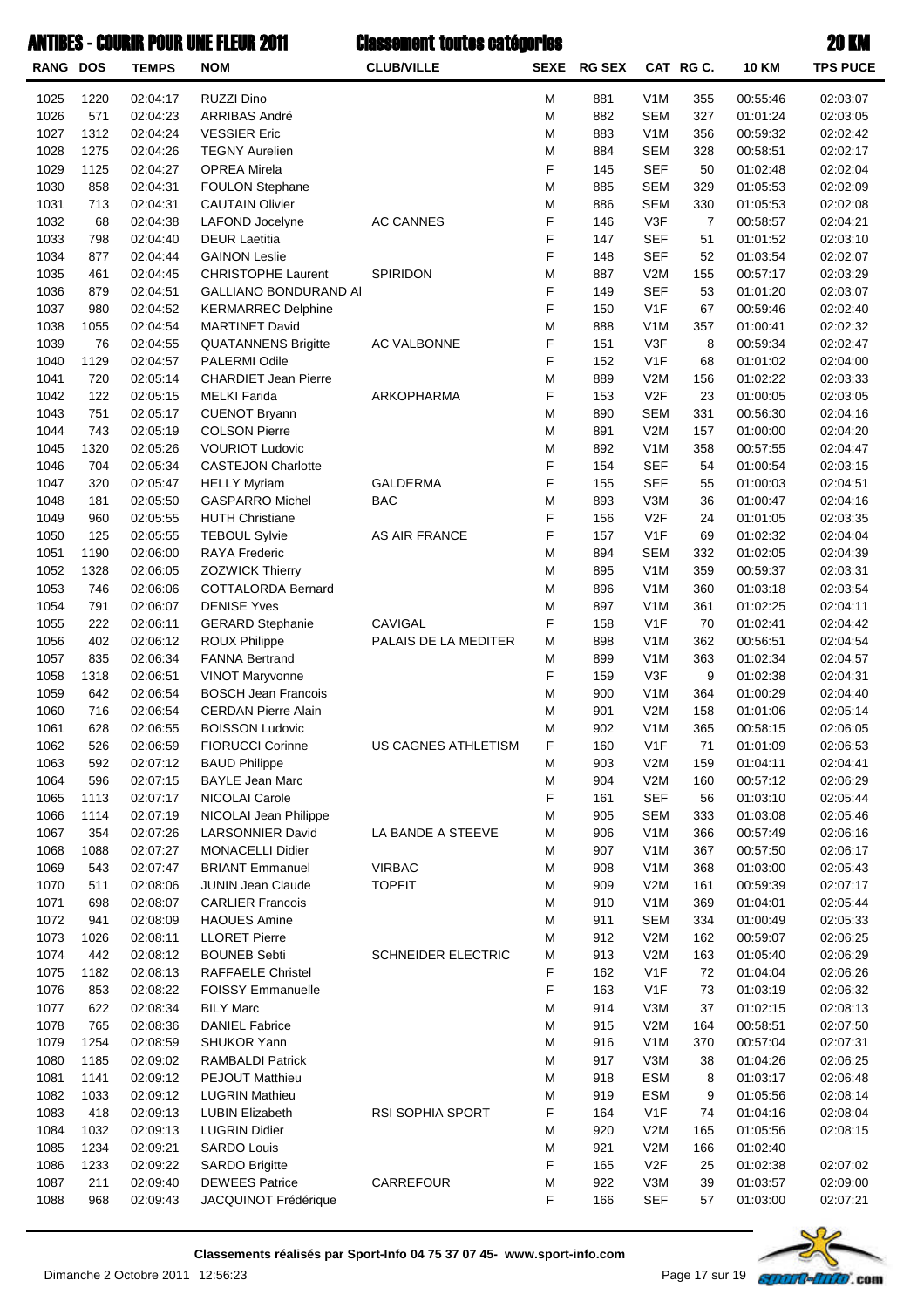| <b>RANG DOS</b> |      | <b>TEMPS</b> | <b>NOM</b>                  | <b>CLUB/VILLE</b>       |   | SEXE RG SEX |                  | CAT RG C.    | <b>10 KM</b> | <b>TPS PUCE</b> |
|-----------------|------|--------------|-----------------------------|-------------------------|---|-------------|------------------|--------------|--------------|-----------------|
| 1089            | 1140 | 02:09:48     | PEJOUT Benoit               |                         | Μ | 923         | <b>SEM</b>       | 335          | 01:03:16     | 02:07:24        |
| 1090            | 921  | 02:09:50     | <b>GREGORY Elisabeth</b>    |                         | F | 167         | V <sub>2F</sub>  | 26           | 01:01:48     | 02:07:34        |
| 1091            | 686  | 02:09:55     | <b>CAMUS</b> Isabelle       |                         | F | 168         | V <sub>1</sub> F | 75           | 01:05:52     | 02:08:05        |
| 1092            | 471  | 02:10:01     | <b>GILLY Sylvie</b>         | SPIRIDON                | F | 169         | V <sub>2</sub> F | 27           | 01:00:39     | 02:08:49        |
| 1093            | 1301 | 02:10:12     | VAN ELSLANDE Sylvie         |                         | F | 170         | V <sub>1</sub> F | 76           | 01:04:59     | 02:08:47        |
| 1094            | 1306 | 02:10:25     | <b>VARTOLOMEI Muriel</b>    |                         | F | 171         | V <sub>1</sub> F | 77           | 01:10:30     | 02:08:58        |
| 1095            | 353  | 02:10:29     | <b>DOVETTA Nathalie</b>     | LA BANDE A STEEVE       | F | 172         | V <sub>1</sub> F | 78           | 01:10:30     | 02:09:03        |
| 1096            | 644  | 02:10:38     | <b>BOTTEX Xavier</b>        |                         | M | 924         | <b>SEM</b>       | 336          | 01:03:49     | 02:10:16        |
| 1097            | 135  | 02:10:52     | <b>ADROT Gilles</b>         | ASL THALES SOPHIA AN    | Μ | 925         | V <sub>1</sub> M | 371          | 01:03:40     | 02:08:32        |
| 1098            | 1116 | 02:10:55     | NIVESSE Dominique           |                         | M | 926         | V2M              | 167          | 01:07:04     | 02:08:20        |
| 1099            | 552  | 02:10:56     | <b>ORSOLIN Estelle</b>      | <b>VIRBAC</b>           | F | 173         | <b>SEF</b>       | 58           | 01:04:32     | 02:09:09        |
| 1100            | 1167 | 02:11:06     | PONT Frédéric               |                         | M | 927         | V <sub>1</sub> M | 372          | 01:02:13     | 02:09:17        |
| 1101            | 1112 | 02:11:17     | <b>NHAN Magali</b>          |                         | F | 174         | <b>SEF</b>       | 59           | 01:03:32     | 02:09:31        |
| 1102            | 1126 | 02:11:18     | <b>OURMIERES Ketty</b>      |                         | F | 175         | <b>SEF</b>       | 60           | 01:03:32     | 02:09:32        |
| 1103            | 147  | 02:11:22     | IAFRATE Jean Philippe       | ASL THALES SOPHIA AN    | M | 928         | V <sub>1</sub> M | 373          | 01:06:19     | 02:09:13        |
| 1104            | 150  | 02:11:34     | PORCEL Jean Michel          | ASL THALES SOPHIA AN    | M | 929         | V <sub>1</sub> M | 374          | 01:06:19     | 02:09:24        |
| 1105            | 857  | 02:11:35     | <b>FORTUNA Andrea</b>       |                         | Μ | 930         | <b>SEM</b>       | 337          | 01:01:40     | 02:11:03        |
| 1106            | 650  | 02:11:35     | <b>BOUIN Jean Yves</b>      |                         | M | 931         | V2M              | 168          | 01:02:50     | 02:09:58        |
| 1107            | 999  | 02:11:36     | LAPATRIE Jérôme             |                         | M | 932         | V2M              | 169          | 01:07:43     | 02:10:31        |
| 1108            | 740  | 02:11:40     | <b>COLIN Francois</b>       |                         | M | 933         | V2M              | 170          | 01:02:28     | 02:10:26        |
| 1109            | 964  | 02:11:57     | JACOMET Frederic            |                         | M | 934         | V2M              | 171          | 01:00:39     | 02:11:07        |
| 1110            | 630  | 02:12:27     | <b>BONCOMPAGNI Georges</b>  |                         | M | 935         | V2M              | 172          | 01:01:25     | 02:11:17        |
| 1111            | 1058 | 02:12:28     | <b>MARTINI</b> Eugene       |                         | M | 936         | V2M              | 173          | 01:01:25     | 02:11:16        |
| 1112            | 1162 | 02:12:28     | POINSIGNON Ariel            |                         | M | 937         | V <sub>1</sub> M | 375          | 01:01:25     | 02:11:17        |
| 1113            | 1210 | 02:12:34     | ROMEO Stephane              |                         | M | 938         | V2M              | 174          | 01:04:55     | 02:10:20        |
| 1114            | 672  | 02:12:43     | <b>BRUNET Nicolas</b>       |                         | M | 939         | <b>ESM</b>       | 10           | 01:04:52     | 02:11:53        |
| 1115            | 1242 | 02:12:52     | <b>SCHMIDT Helene</b>       |                         | F | 176         | V <sub>1</sub> F | 79           | 01:06:25     | 02:10:09        |
| 1116            | 717  | 02:13:01     | <b>CEUGNIET Xavier</b>      |                         | M | 940         | V2M              | 175          | 01:05:54     | 02:10:29        |
| 1117            | 162  | 02:13:17     | ROUSSELOT Sylvain           | <b>ASPTT ANNECY</b>     | Μ | 941         | <b>SEM</b>       | 338          | 01:01:26     | 02:12:21        |
| 1118            | 981  | 02:13:18     | <b>KHALFI Ali</b>           |                         | M | 942         | V2M              | 176          | 01:07:13     | 02:11:12        |
| 1119            | 212  | 02:13:18     | <b>LANTIAT Denis</b>        | CARREFOUR               | M | 943         | <b>SEM</b>       | 339          | 01:10:54     | 02:12:38        |
| 1120            | 878  | 02:13:56     | <b>GALIA Antoine</b>        |                         | M | 944         | V2M              | 177          | 00:57:40     | 02:12:54        |
| 1121            | 362  | 02:14:03     | <b>SCOURZIC Corinne</b>     | LES FOULEES CONTOIS     | F | 177         | V <sub>1</sub> F | 80           | 01:04:39     | 02:12:21        |
| 1122            | 1041 | 02:14:06     | MAILLOT Jean Francois       |                         | M | 945         | V4M              | $\mathbf{2}$ | 01:03:00     |                 |
| 1123            | 924  | 02:14:08     | <b>GROSSI Jean Francois</b> |                         | M | 946         | <b>SEM</b>       | 340          | 01:07:15     | 02:11:34        |
| 1124            | 611  | 02:14:08     | <b>BERTHET Michele</b>      |                         | F | 178         | V <sub>1</sub> F | 81           | 01:07:15     | 02:11:33        |
| 1125            | 1302 | 02:14:10     | <b>VANDERWILDT Thierry</b>  |                         | Μ | 947         | <b>SEM</b>       | 341          | 01:03:09     | 02:13:46        |
| 1126            | 381  | 02:14:18     | <b>BAROUILLET Thibault</b>  | NEWKOBAH                | M | 948         | <b>SEM</b>       | 342          | 01:06:18     | 02:11:39        |
| 1127            | 1304 | 02:14:46     | <b>VANTORRE Alexis</b>      |                         | M | 949         | <b>SEM</b>       | 343          | 01:00:25     | 02:12:33        |
| 1128            | 1339 | 02:14:52     | DALMASSO Marie F            |                         | F | 179         | V1F              | 82           | 01:01:06     | 02:14:10        |
| 1129            | 286  | 02:14:56     | <b>BLOT Harold</b>          | <b>FINISHER ANTIBES</b> | M | 950         | <b>SEM</b>       | 344          | 01:09:50     | 02:13:10        |
| 1130            | 833  | 02:14:59     | <b>FANCIULLI Annie</b>      |                         | F | 180         | V2F              | 28           | 01:03:33     | 02:14:03        |
| 1131            | 302  | 02:15:04     | <b>KILEMADE Michael</b>     | <b>FITLANE</b>          | M | 951         | V2M              | 178          | 01:03:55     | 02:13:48        |
| 1132            | 507  | 02:15:04     | PETIT Jean Luc              | THALES ALENIA SPACE     | M | 952         | V <sub>1</sub> M | 376          | 01:04:05     | 02:12:42        |
| 1133            | 1199 | 02:15:10     | <b>RICCI Francois</b>       |                         | M | 953         | V <sub>1</sub> M | 377          | 01:07:33     | 02:13:04        |
| 1134            | 1075 | 02:15:20     | <b>MERLO Agnès</b>          |                         | F | 181         | V <sub>1</sub> F | 83           | 01:05:05     | 02:14:13        |
| 1135            | 1211 | 02:16:00     | ROSSITO Julien              |                         | M | 954         | <b>SEM</b>       | 345          | 01:09:42     | 02:14:05        |
| 1136            | 715  | 02:16:01     | <b>CELLAMARO Trifone</b>    |                         | M | 955         | <b>SEM</b>       | 346          | 01:09:41     | 02:14:02        |
| 1137            | 830  | 02:16:10     | <b>FABRE André</b>          |                         | M | 956         | V <sub>1</sub> M | 378          | 01:07:35     | 02:14:04        |
| 1138            | 463  | 02:16:13     | COLLOMBET Jocelyne          | SPIRIDON                | F | 182         | V2F              | 29           | 01:04:34     | 02:14:13        |
| 1139            | 819  | 02:16:34     | <b>DURLACHER Didier</b>     |                         | M | 957         | V2M              | 179          | 01:08:45     | 02:13:59        |
| 1140            | 744  | 02:16:34     | <b>CORRE Robert</b>         |                         | M | 958         | V3M              | 40           | 01:04:50     | 02:16:08        |
| 1141            | 331  | 02:17:06     | <b>ANGO Christine</b>       | HOPITAL DE GRASSE       | F | 183         | V <sub>1</sub> F | 84           | 01:02:30     | 02:14:52        |
| 1142            | 1003 | 02:17:11     | <b>LAVOUE Hubert</b>        |                         | M | 959         | V2M              | 180          | 01:03:47     | 02:16:12        |
| 1143            | 476  | 02:17:11     | <b>LEVY Danny</b>           | SPIRIDON                | F | 184         | V3F              | 10           | 01:03:24     | 02:16:57        |
| 1144            | 300  | 02:17:33     | <b>JONACK Maria</b>         | <b>FITLANE</b>          | F | 185         | V1F              | 85           | 01:07:36     | 02:14:48        |
| 1145            | 770  | 02:17:47     | DAVID Arnaud                |                         | M | 960         | V <sub>1</sub> M | 379          | 01:05:40     | 02:16:53        |
| 1146            | 256  | 02:17:48     | <b>MUGUET Joelle</b>        | DASSAULT OF COURSE      | F | 186         | V2F              | 30           | 01:06:15     | 02:15:04        |
| 1147            | 65   | 02:18:42     | <b>BARGIS Philippe</b>      | <b>AC CANNES</b>        | M | 961         | V2M              | 181          | 01:07:07     | 02:16:41        |
| 1148            | 779  | 02:18:46     | <b>DECORTE Daniel</b>       |                         | M | 962         | V3M              | 41           | 01:04:07     | 02:18:13        |
| 1149            | 165  | 02:18:56     | <b>BUADES André</b>         | <b>ASPTT NICE</b>       | M | 963         | V3M              | 42           | 01:04:27     | 02:17:29        |
| 1150            | 1151 | 02:19:03     | <b>PICAN Catherine</b>      |                         | F | 187         | V <sub>1</sub> F | 86           | 01:06:52     | 02:18:02        |
| 1151            | 64   | 02:19:17     | <b>ALLAG Houria</b>         | <b>AC CANNES</b>        | F | 188         | V <sub>1</sub> F | 87           | 01:10:53     | 02:16:56        |
| 1152            | 714  | 02:20:01     | CAVAGLIA Magali             |                         | F | 189         | V <sub>1</sub> F | 88           | 01:07:37     | 02:18:12        |